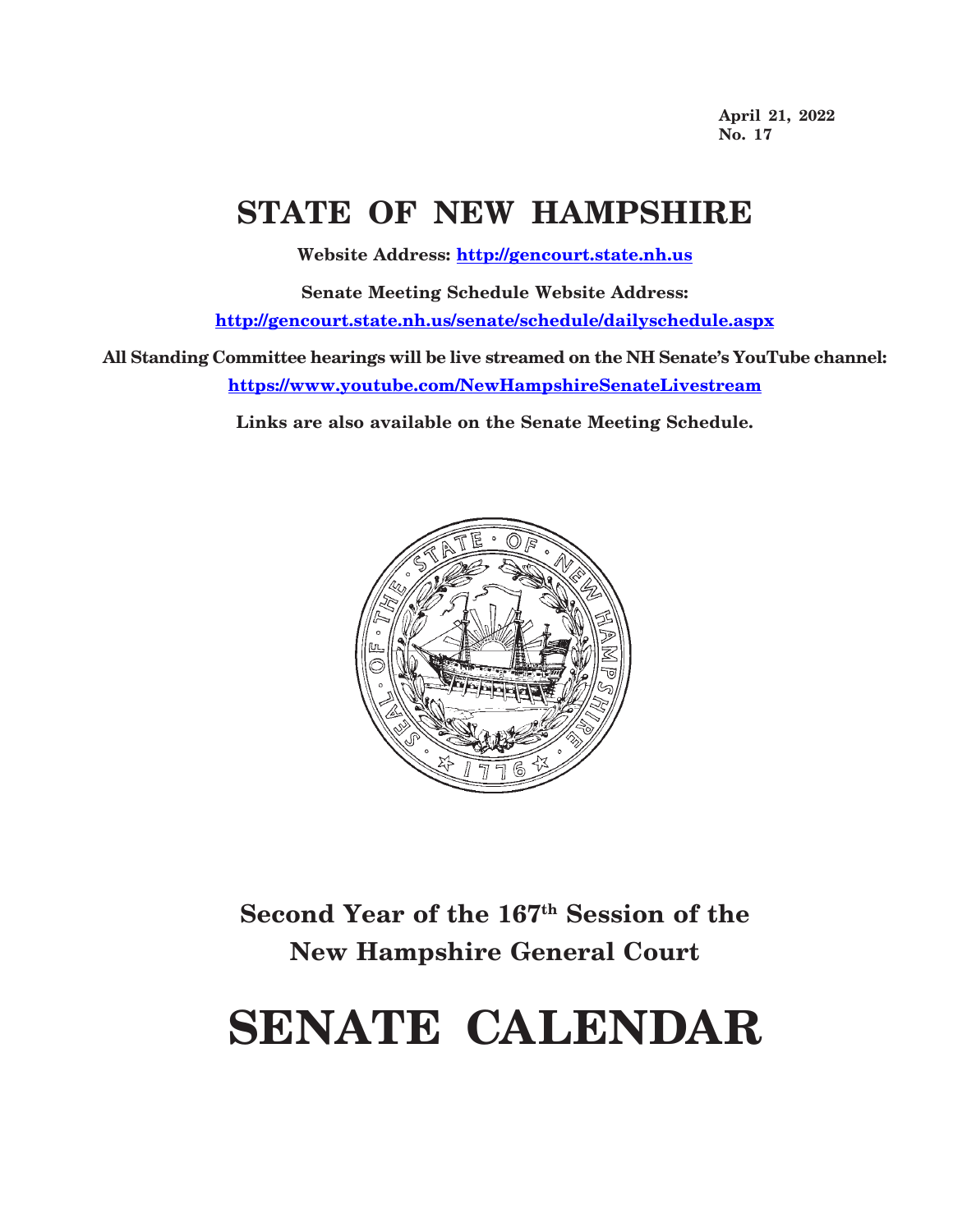## **THE SENATE WILL MEET IN SESSION ON THURSDAY, APRIL 28, 2022 AT 10:00 A.M. IN THE SENATE CHAMBER**

**The Senate Session on Thursday, April 28, 2022, in the Senate Chamber**

**will be live streamed at the following link:**

<https://youtu.be/ZFt55u1ec8E>

**Please note, this link will not be live until the Senate Session on**

**Thursday, April 28, 2022 at 10:00 a.m.**

## **LAID ON THE TABLE**

**SB 70-FN,** relative to insurance coverage for emergency behavioral health services for children and young adults.**01/05/2022, Pending Motion Interim Study, Commerce, SJ 1**

**SB 253,** apportioning state senate districts.**02/16/2022, Pending Motion Interim Study, Election Law and Municipal Affairs, SJ 3**

**SB 280,** relative to meetings of the state health assessment and health improvement plan advisory council and the therapeutic cannabis medical oversight board.**02/03/2022, Pending Motion Interim Study, Health and Human Services, SJ 2**

**SB 315-LOCAL,** directing that a portion of revenue distributions from the meals and rooms municipal revenue fund be used by municipalities to reduce the local property tax rate.**02/03/2022, Pending Motion Inexpedient to Legislate, Ways and Means, SJ 2**

**SB 320,** relative to health care provider contract standards.**03/17/2022, Pending Motion Interim Study, Health and Human Services, SJ 5**

**SB 322,** relative to remote meetings under the right-to-know law.**02/24/2022, Pending Motion Interim Study, Judiciary, SJ 4**

**SB 341-LOCAL,** relative to treatment of PFAS contaminants in the drinking water of the Merrimack Village Water District.**03/24/2022, Pending Motion Interim Study, Energy and Natural Resources, SJ 6**

**SB 384-FN,** requiring notice of the hands-free law at the point of sale for cell phones.**02/16/2022, Pending Motion Interim Study, Commerce, SJ 3**

**SB 415-FN-A,** making an appropriation to the department of health and human services for the purpose of increasing rates paid to homeless shelters.**03/31/2022, Pending Motion Inexpedient to Legislate, Finance, SJ 7**

**SB 436-FN,** relative to access to abortion care.**02/03/2022, No Pending Motion, Judiciary, SJ 2**

**HB 91-FN,** relative to death benefits of first responders who die from suicide.**03/31/2022, Pending Motion Interim Study, Executive Departments and Administration, SJ 7**

**HB 412,** making an appropriation to the department of environmental services for the purpose of funding public water system projects.**03/24/2022, Pending Motion Inexpedient to Legislate, Finance, SJ 6**

**HB 1020,** relative to additional lights on emergency vehicles.**03/31/2022, Pending Motion Ought to Pass, Transportation, SJ 7**

**HB 1187,** relative to milk pasteurization.**04/21/2022, Pending Motion Ought to Pass, Energy and Natural Resources, SJ 9**

**HB 1319-FN,** relative to granting certain corrections personnel death benefits if killed in the line of duty.**03/31/2022, Pending Motion Interim Study, Executive Departments and Administration, SJ 7**

**CACR 36,** residency for the purpose of voting. Providing that only residents of the state may vote in elections.**03/17/2022, No Pending Motion, Election Law and Municipal Affairs, SJ 5**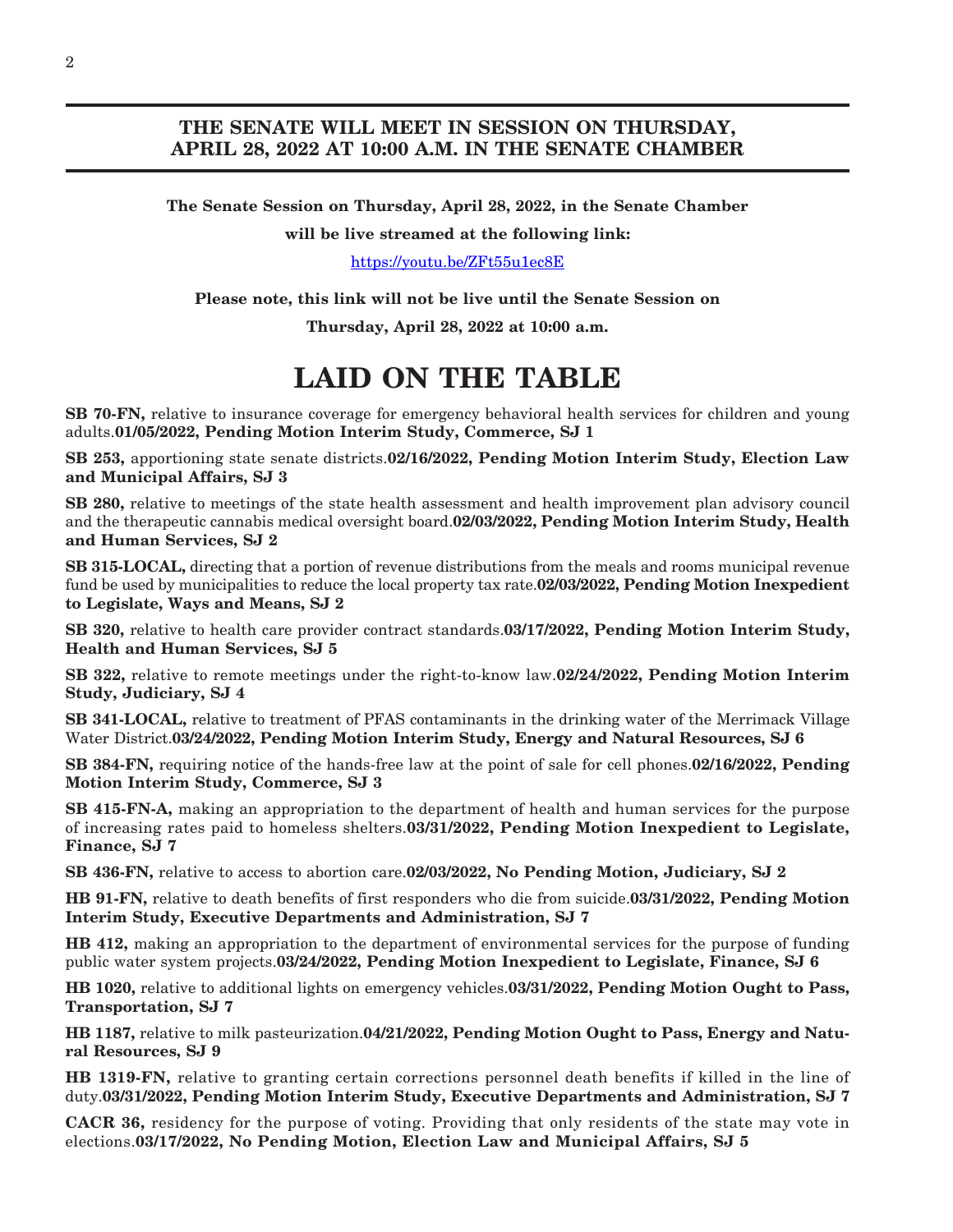## **CONSENT CALENDAR REPORTS**

#### **ELECTION LAW AND MUNICIPAL AFFAIRS**

**HB 1021**, prohibiting regulation of religious land use based on the religious nature of the assembly or speech taking place on the land or in the structure.

Ought to Pass with Amendment, Vote 5-0.

Senator Perkins Kwoka for the committee.

This bill as amended will prohibit zoning regulations from applying to land or structures based on the religious nature of the assembly or speech taking place on the land or in the structure. Such land or structures may be subject to objective dimensional and other zoning regulations as long as the requirements are applicable regardless of the nature of the use of the property.

**HB 1070**, relative to the default budget in official ballot jurisdictions.

Inexpedient to Legislate, Vote 5-0.

Senator Ward for the committee.

This bill would have allowed the default budget in an official ballot town or district to be reduced by any reduction to an appropriation the governing body made in the proposed operating budget. In practice, this would make it very difficult for town officials to manage expenses, especially unforeseen costs. Considering that all budgets are reviewed and approved by the legislative body, the Committee determined that this bill is unnecessary at this time.

**HB 1082**, prohibiting certain state officers from forming political action committees.

Interim Study, Vote 5-0.

Senator Gray for the committee.

RSA 5:1 advises that the election of the Secretary of State or the State Treasurer are to be conducted without regard to party affiliation. In accordance with that this bill would prohibit certain state officers and candidates for office from forming political committees or political advocacy organizations. While the Committee found this legislation well intended, the solution proposed in this bill is flawed.

**HB 1153**, relative to absentee ballot requests.

Interim Study, Vote 5-0.

Senator Soucy for the committee.

This bill would clarify that absentee ballots may not be mailed to absentee voters before an absentee ballot application has been received and approved. Making changes to this procedure may require additional time and would risk voters being disenfranchised. While well intended to increase election integrity, this legislation needs further review to be effective.

**HB 1163**, relative to over voted ballots.

Ought to Pass, Vote 5-0.

Senator Birdsell for the committee.

This bill will require ballots which contain more than the allowable number of votes for an office on the ballot, be returned to the voter to be hand counted by election officials after the polls close. This will ensure that the voter is aware and that the vote will be counted correctly. Additionally, the number of over voted ballots, and the number of over votes and under votes will be included in the return for each election.

**HB 1272**, limiting the authority of town health officers.

Inexpedient to Legislate, Vote 5-0.

Senator Birdsell for the committee.

This bill would have limited the authority of local health officers in making bylaws or ordinances relating to public health matters. The unintended consequence of this legislation is that it would limit municipalities ability to protect local health and safety when unfamiliar circumstances arise. Additionally, all cities and towns in New Hampshire are not one size fits all, each have needs that are specific and the language in this bill disregards that.

**HB 1406**, authorizing municipalities to collect compost. Inexpedient to Legislate, Vote 5-0. Senator Ward for the committee.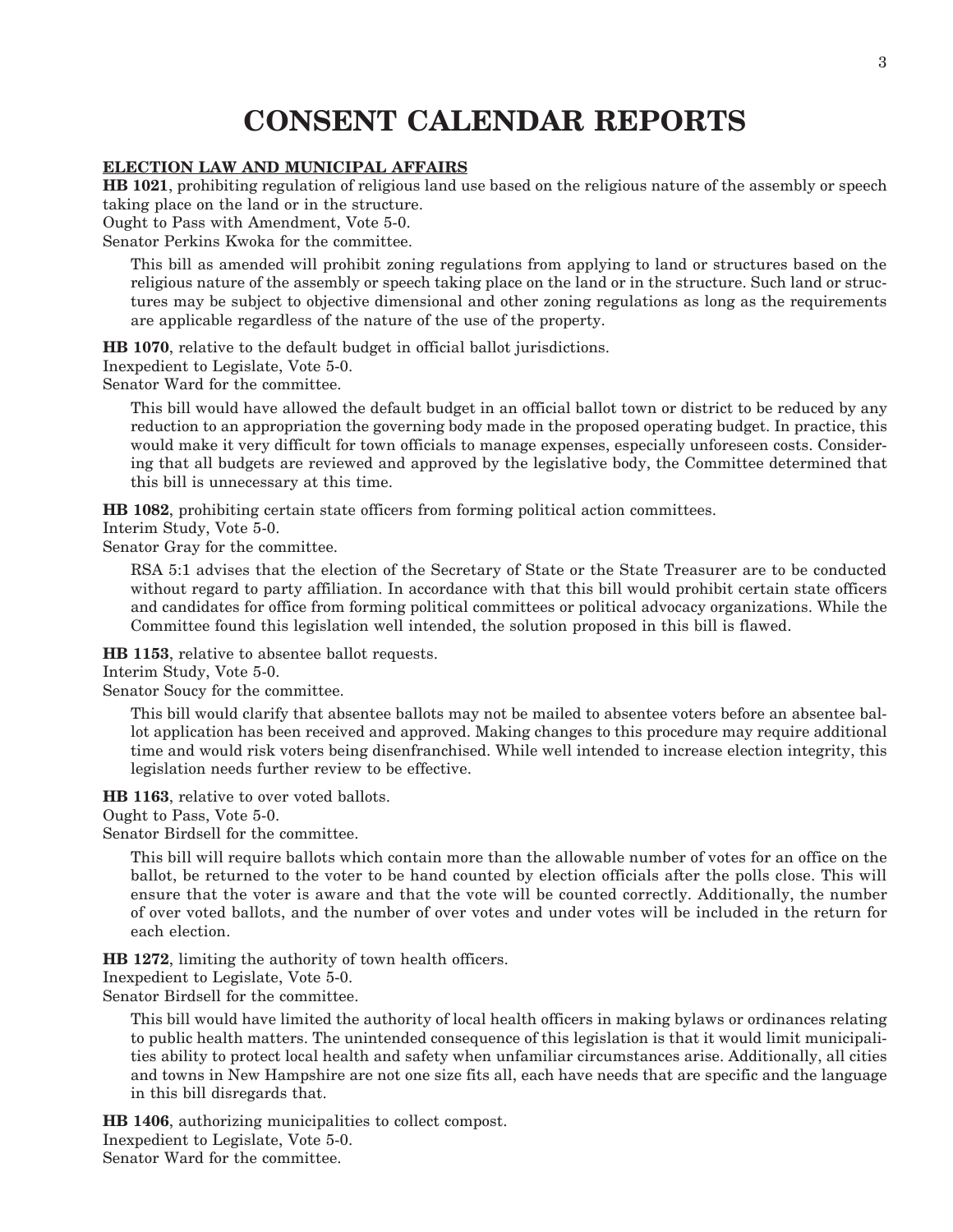This bill would have allowed municipalities to collect compost at transfer stations or have a contract with a solid waste disposal facility to collect compostable materials. Currently, there is nothing in state law that would restrict municipalities from engaging in collection of compost. Therefore, the Committee determined that this legislation would not provide any added benefit to the communities of New Hampshire.

**HB 1496-FN**, requiring political subdivisions to make voter checklists available in spreadsheet form to any resident.

Ought to Pass with Amendment, Vote 5-0.

Senator Soucy for the committee.

This bill as amended will allow either a physical copy or an electronic copy of the voter checklists to be provided by the city or town clerk to any person making such a request. Town officials shall notify the person requesting an electronic copy, the format options that are available to them.

**HB 1667**, relative to the standard and optional veterans' tax credits and the all veterans' tax credit. Ought to Pass, Vote 5-0.

Senator Gray for the committee.

This bill clarifies that veterans of the United States armed forces who served in any active duty status and who continue to serve qualify for the veterans' property tax credits. Currently, the veterans' property tax credit excludes two categories of veterans who have actively served the state of New Hampshire. This legislation removes the requirement to serve under Title 10.

## **EXECUTIVE DEPARTMENTS AND ADMINISTRATION**

**HB 275**, relative to the declaration of a state of emergency. Ought to Pass, Vote 5-0.

Senator Carson for the committee.

This bill modifies the powers the legislature grants to the Governor related to a state of emergency. This bill permits the Governor to declare a state of emergency for up to 21 days, that can be renewed up to three times for up to 21 days each, without involving the legislature. This permits the Governor to maintain emergency powers for up to 84 days. This bill also grants the legislature the power to meet and terminate individual emergency orders.

**HB 1171-FN**, exempting certain niche beauty services from licensure requirements.

Interim Study, Vote 5-0.

Senator Carson for the committee.

This bill was intended to exempt certain niche beauty services from licensure requirements by making it legal to offer blow-dry styling, eyelash extension application, makeup application, and eyebrow threading without having to have a New Hampshire cosmetology license. After hearing considerable testimony, the committee agreed that this bill needs further study.

**HB 1269**, relative to certain legislative study committees.

Ought to Pass with Amendment, Vote 5-0.

Senator Carson for the committee.

As amended, this bill repeals certain inactive commissions and revises the membership and duties of other commissions. This bill requires certain commissions to be repealed automatically unless reauthorized no later than five years after they are created.

**HB 1330**, repealing the board of medical technicians in the office of professional licensure and certification. Inexpedient to Legislate, Vote 5-0.

Senator Carson for the committee.

This bill is intended to repeal the necessity for medical technicians to register with the state. This Board was established in 2016 in response to the Hepatitis C outbreak at Exeter Hospital resulting from a technician who diverted injectable opioids for personal use, contaminating drug vials with hepatitis C. NH was the first state to require registration of such technicians, and there have been no similar outbreaks in the state subsequently. The Committee agreed that this board has worked well, and that the safety of NH patients is a priority that should not be compromised.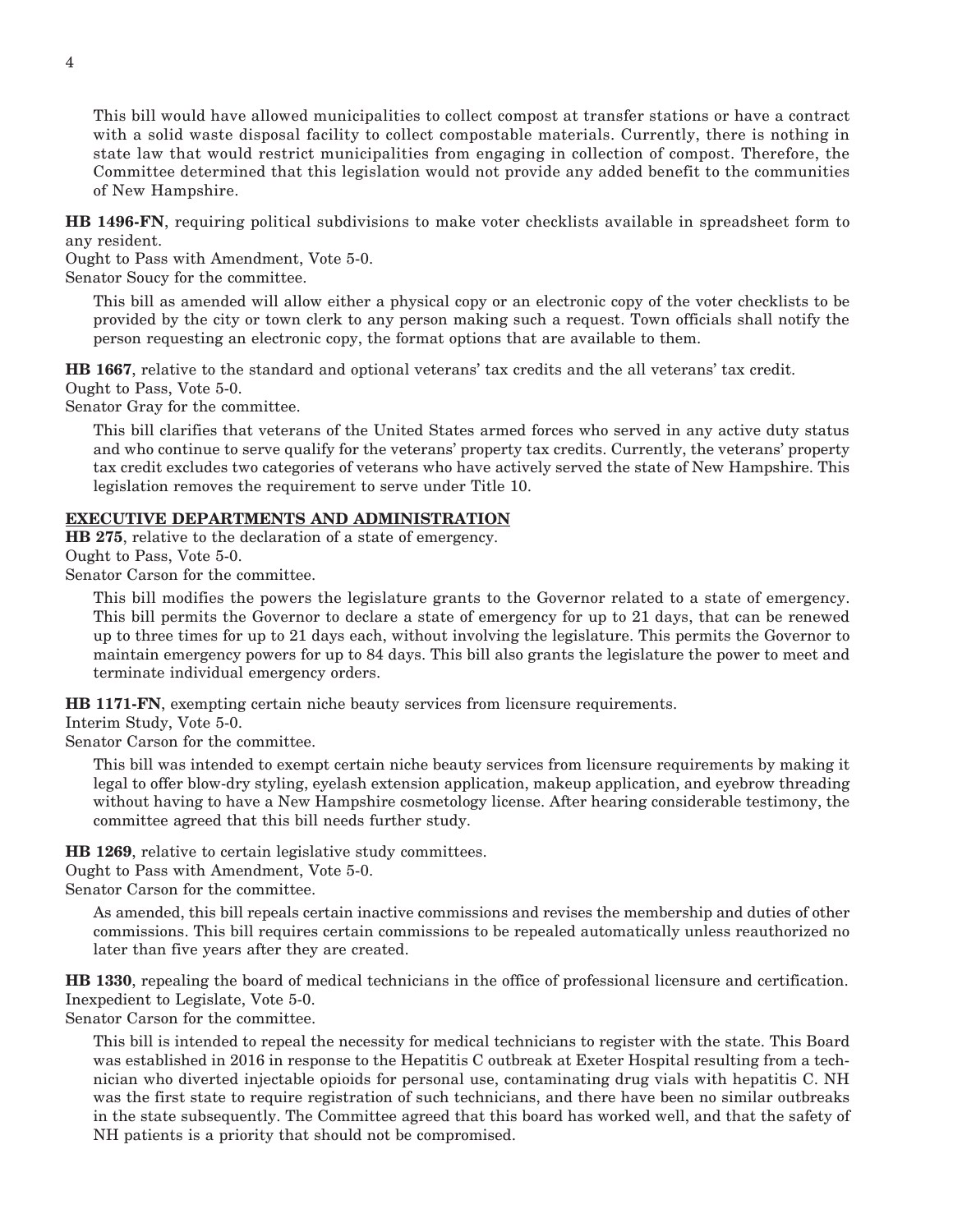**HB 1552-FN**, establishing a board for the certification of assessors.

Interim Study, Vote 5-0.

Senator Carson for the committee.

This bill moves assessor certification and regulation from the Department of Revenue Administration (DRA) to its own board within the Office of Professional Licensure and Certification (OPLC). The Committee considered an amendment to this bill and determined that this bill and amendments should be reviewed in a future study committee that includes the OPLC.

**HB 1560**, relative to nonresident licensure by the board of barbering, cosmetology, and esthetics.

Interim Study, Vote 5-0.

Senator Carson for the committee.

This bill intended to modify the requirements for nonresident licensure by the board of barbering, cosmetology, and esthetics by recognizing professionals who are licensed in another state. Given the range of differing requirements from state to state, the committee determined this issue is best addressed in a future study committee.

**HB 1587-FN-A**, relative to determination of average final compensation under the retirement system and making an appropriation therefor.

Ought to Pass, Vote 5-0.

Senator Carson for the committee.

This bill modifies final compensation for Group II retirees of the New Hampshire Retirement System (NHRS) by including their highest 5 years in the calculation. Additionally, this bill provides all Group II members who were employed on or after July 1, 2011 and not vested prior to January 1, 2012 the same retirement calculation and inclusion of overtime for retirement calculations as employees who were vested by January 1, 2012.

## **HEALTH AND HUMAN SERVICES**

**HB 1345**, relative to the release of a teenager's medical records to a parent or guardian.

Interim Study, Vote 5-0.

Senator Bradley for the committee.

HB 1345 provides for the release of a minor's medical records to the parent or guardian unless the parent or guardian's consent is not required for the medical treatment or the health care provider reasonably believes that there is possibility of abuse and release of the record may endanger the minor. The Committee was unsure if HB 1345 would completely comply with federal regulations. The Committee was also unsure if the bill contained adequate protections for children in abusive or otherwise not supportive home environments. For these reasons, a motion of Interim Study is warranted.

**HB 1466**, relative to the off-label use of prescription drugs and relative to pharmacy prescriptions. Ought to Pass with Amendment, Vote 5-0.

Senator Gray for the committee.

HB 1466 clarifies circumstances under which a physician, physician assistant, and advanced practice registered nurse may prescribe a drug for an off-label indication allowing patients access to certain medical treatments with the approval of a medical provider. The bill also prohibits disciplinary action against a pharmacist for filling a valid prescription for off-label use. The Committee Amendment both ensures that nothing in this bill shall be construed to authorize euthanasia or assisted suicide and ensures that the standardized form for informed consent will be approved by the appropriate medical boards.

## **JUDICIARY**

**HB 1388-FN**, relative to the unsolicited disclosure of an intimate image.

Ought to Pass with Amendment, Vote 5-0.

Senator Carson for the committee.

This bill establishes a criminal penalty for the unsolicited disclosure of an intimate image. As technology has advanced the issue of these unsolicited images has become more prevalent in our world, and this bill will recognize that under the law, just as if this were to occur in person, the unsolicited disclosure of these images will be a crime. The Committee amended the bill to clarify the language, making the terminology used more in line with established law.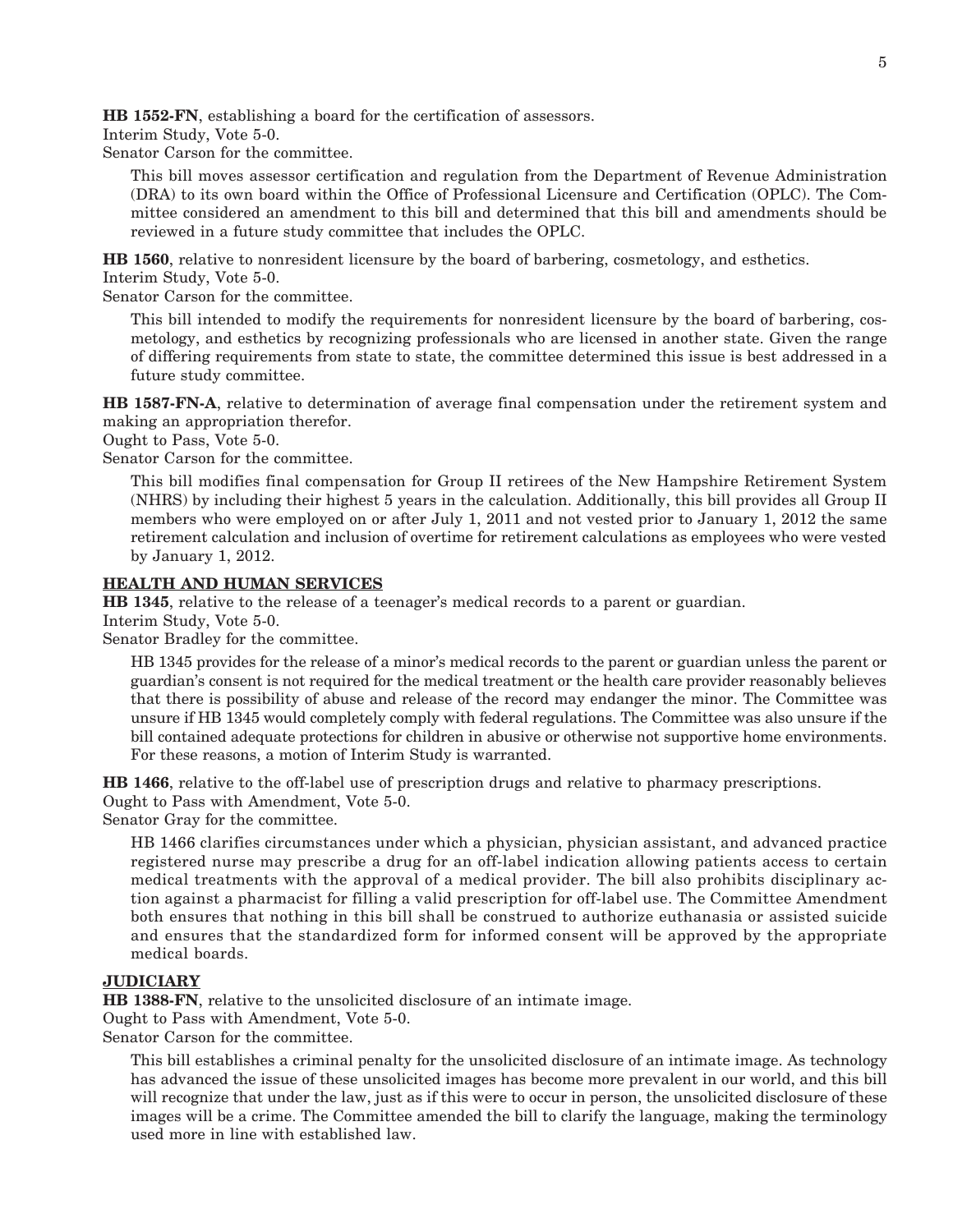**HB 1493**, relative to the drug forfeiture fund.

Ought to Pass, Vote 5-0.

Senator Carson for the committee.

This bill will require that the Attorney General include the drug forfeiture fund in an annual report. Transparency is essential to trust in government and law enforcement, and to the civil functioning of our society. Enacting this clarification to the statute will require the Department of Justice to publicly disclose data regarding forfeitures, while protecting sensitive information within that data that would endanger informants or investigations.

**HB 1540-FN**, relative to recording custodial interrogations.

Interim Study, Vote 5-0.

Senator Carson for the committee.

This bill would require the recording of custodial interrogations and specify exceptions in certain circumstances. The Committee heard testimony that this is already among the best practices for law enforcement across the State. However, in recognizing the merit this concept has for our citizens, our law enforcement community, and for our judicial process, the Committee encourages the continued effort to refine this language.

## **WAYS AND MEANS**

**HB 527**, relative to the charitable gift annuities exemption. Inexpedient to Legislate, Vote 5-0.

Senator Hennessey for the committee.

This bill sought to allow smaller charities, with assets of \$25,000, to offer charitable gift annuities as a fundraising mechanism. Under current law, only charities with \$300,000 in assets can offer such annuities. Under this bill, a charity would sell the annuity to a commercial insurer who would make the annuity payments. The committee did not hear from any charities requesting the ability to offer these annuities and felt there were too many unanswered questions with regard to the oversight and regulation of such annuities.

**HB 1097**, relative to taxation of income of New Hampshire residents when working remotely for an out of state employer.

Ought to Pass with Amendment, Vote 5-0.

Senator Giuda for the committee.

This bill as amended by the Ways and Means Committee makes clear that income from employeremployee relationships such as wage income, salary income, or other employee compensation earned or received by residents of New Hampshire for services performed entirely within New Hampshire shall not be subject to personal income tax in any other state. The need for this legislation arose during the pandemic when another state assessed personal income tax on employee wages earned while working remotely from home in New Hampshire. With the increasing work-from-home trend, this legislation is critical to protect the wages of New Hampshire citizens earned entirely within this state from out-of-state taxation.

**HB 1598-FN**, legalizing the possession and use of cannabis.

Inexpedient to Legislate, Vote 5-0.

Senator Giuda for the committee.

This bill sought to legalize the possession and use of cannabis for persons 21 years of age and older. It would have created a state-run model with the Liquor Commission responsible for regulating and administering the cultivation, manufacture, testing and retail sale of cannabis. The committee heard overwhelming testimony in opposition to the bill for various reasons including, but not limited to, the negative impact on the therapeutic cannabis program and alternative treatment centers, the message it would send to youth that cannabis is safe despite data showing the impacts on brain development and mental health including depression, anxiety and schizophrenia, the lack of potency limitations, increased use among adolescents, increased cannabis-related motor vehicle accidents, increased cannabis-related emergency room visits and hospitalizations, and an increase in autism linked to prenatal cannabis use. Several high school students testified to the pressure and ridicule they already face on a daily basis due to prevalence and availability of cannabis and that passage of this bill would only worsen that and send a terrible message. The state-run model outlined in this legislation is flawed, unworkable, and runs afoul of federal law. It could put state employees at risk of federal, criminal prosecution.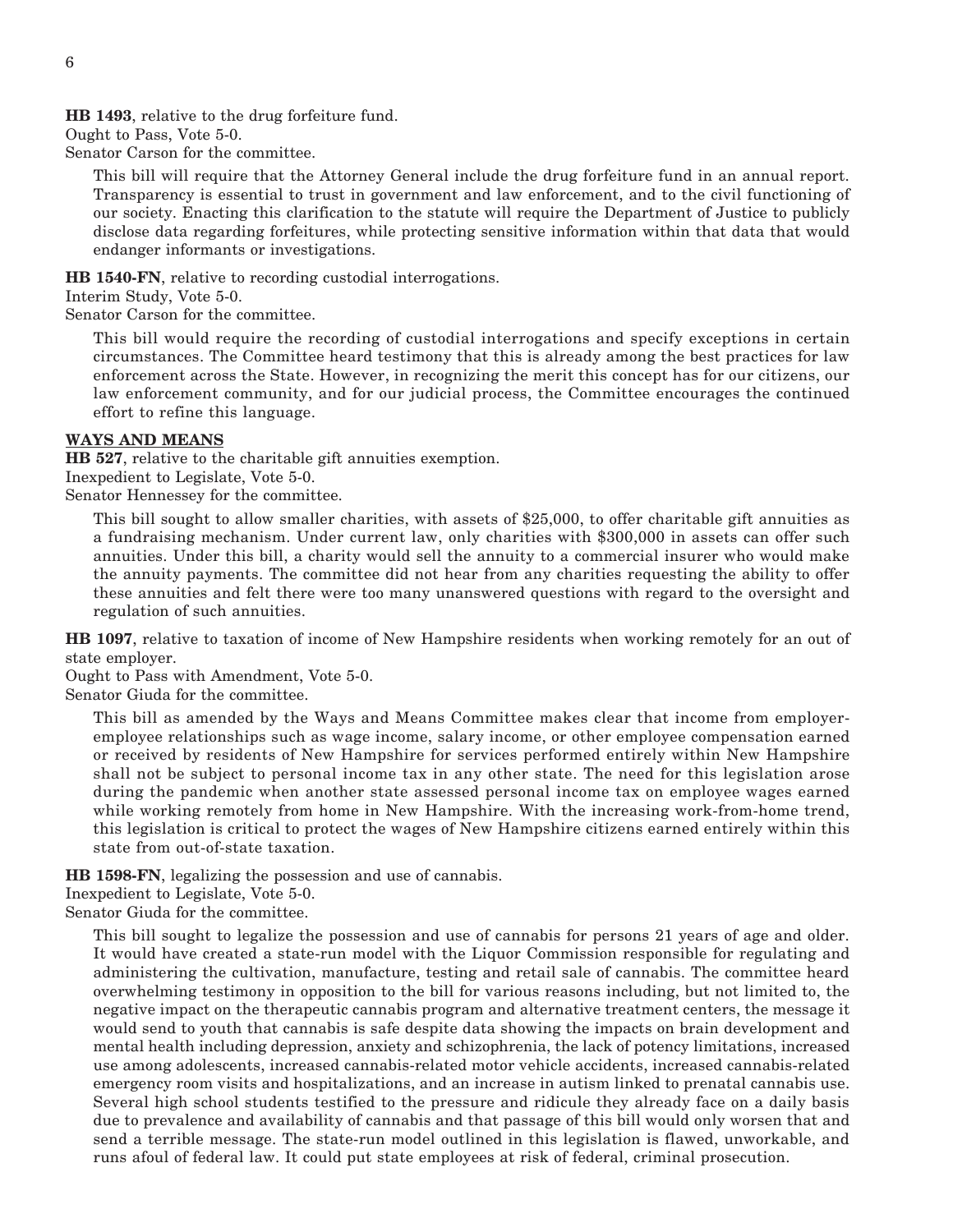## **REGULAR CALENDAR REPORTS**

## **CAPITAL BUDGET**

**HB 1661-FN-L**, relative to regional career technical education agreements and relative to an appropriation for constructing a legislative parking garage.

Ought to Pass with Amendment, Vote 5-0.

Senator Watters for the committee.

## **COMMERCE**

**HB 1106**, establishing a commission to study recruiting members of the armed forces. Ought to Pass with Amendment, Vote 4-0. Senator French for the committee. **HB 1237-FN**, relative to the definition of cigar bar. Inexpedient to Legislate, Vote 4-0. Senator French for the committee. **HB 1249**, relative to weights and measures. Ought to Pass, Vote 4-0. Senator French for the committee. **HB 1469-FN**, relative to prohibited acts for banks, credit unions, and businesses. Ought to Pass with Amendment, Vote 4-0. Senator Gannon for the committee.

**HB 1503-FN**, exempting the developer, seller, or facilitator of the exchange of an open blockchain token from certain securities laws and adopting the Uniform Commercial Code relative to controllable electronic records. Ought to Pass with Amendment, Vote 4-0.

Senator Bradley for the committee.

## **EDUCATION**

**HB 1193**, relative to chartered public school fees and enrollment policies. Inexpedient to Legislate, Vote 4-0. Senator Kahn for the committee.

## **ELECTION LAW AND MUNICIPAL AFFAIRS**

**HB 1170**, limiting the authority of New Hampshire delegates to policymaking conventions. Inexpedient to Legislate, Vote 3-2. Senator Soucy for the committee. **HB 1203-FN**, relative to domicile residency, voter registration, and investigation of voter verification letters. Ought to Pass with Amendment, Vote 3-2. Senator Gray for the committee. **HB 1268**, limiting the authority for city council bylaws and ordinances. Interim Study, Vote 4-1. Senator Gray for the committee. **HB 1393**, relative to the adoption of school district budget caps. Inexpedient to Legislate, Vote 4-1. Senator Ward for the committee. **HB 1467-FN**, requiring partial audits of additional offices on ballots involved in recounts. Ought to Pass with Amendment, Vote 3-2. Senator Gray for the committee. **HB 1567-FN**, relative to consequences resulting from election official misconduct. Ought to Pass, Vote 3-2. Senator Birdsell for the committee. **ENERGY AND NATURAL RESOURCES**

**HB 614-FN**, exempting the state and political subdivisions from payment of the costs of compliance with the renewable portfolio standard. Interim Study, Vote 4-0. Senator Gray for the committee.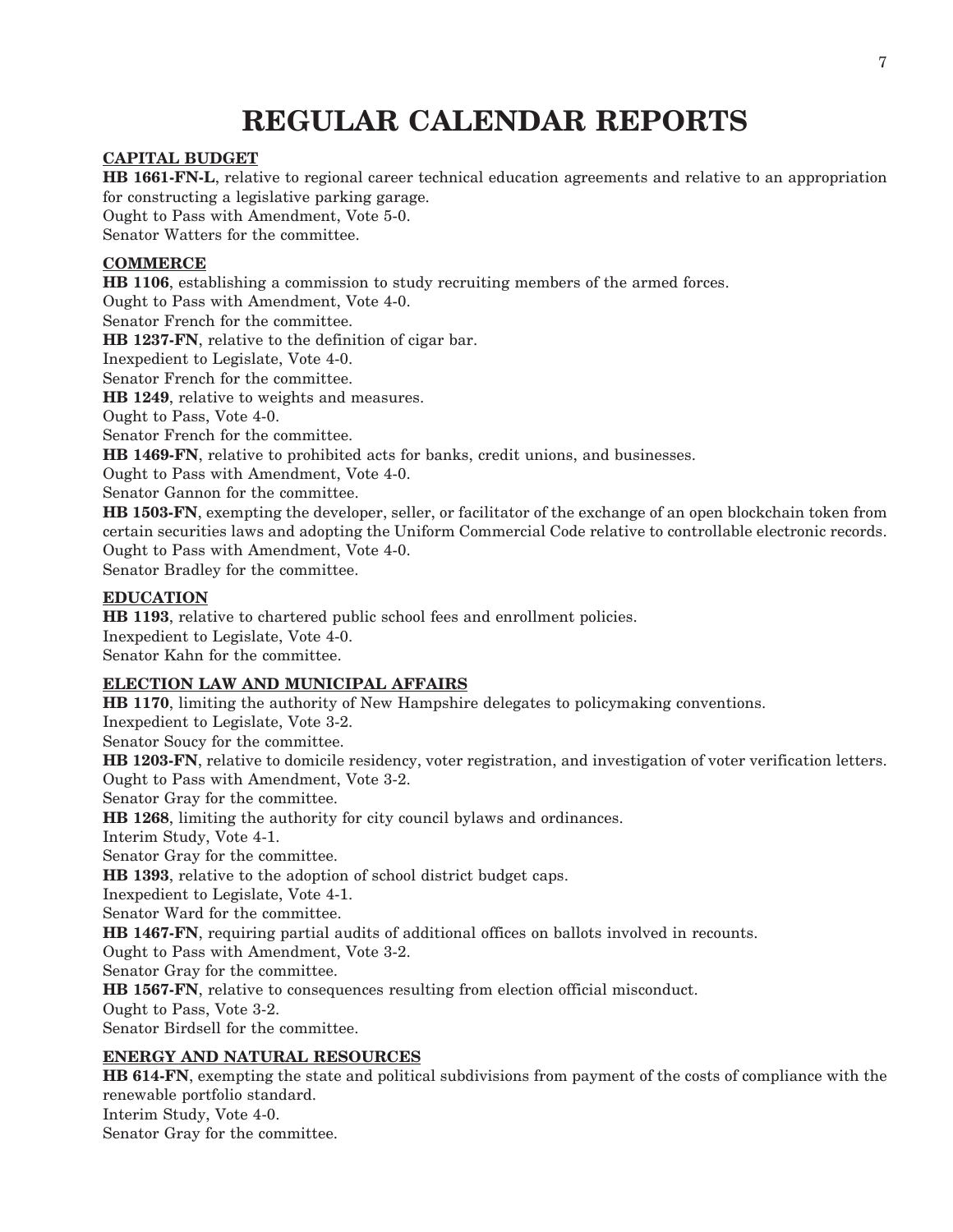**HB 1168**, establishes a committee to study the New Hampshire law relative to soil conditioners. Ought to Pass with Amendment, Vote 3-0. Senator Watters for the committee. **HB 1220**, prohibiting the docking of houseboats on Perkins Pond in Sunapee. Ought to Pass, Vote 3-0. Senator Gray for the committee. **HB 1297**, relative to taking lobster while engaged in recreational scuba diving. No Recommendation, Vote 2-2. Senator Avard for the committee. **HB 1328-FN**, authorizing a utility to petition to be relieved of their carrier of last resort obligations. Interim Study, Vote 3-1. Senator Watters for the committee. **HB 1547-FN**, setting maximum contaminant levels for perfluorochemicals in the soil. Ought to Pass, Vote 4-0. Senator Giuda for the committee. **HB 1599-FN**, relative to customer generators who sell renewable energy certificates. Inexpedient to Legislate, Vote 4-0. Senator Avard for the committee. **HB 1629-FN**, relative to default service for net metering. Inexpedient to Legislate, Vote 4-0. Senator Watters for the committee.

## **EXECUTIVE DEPARTMENTS AND ADMINISTRATION**

**HB 1375**, relative to the definition of veteran. Ought to Pass with Amendment, Vote 3-2. Senator Prentiss for the committee. **HB 1417-FN-L**, relative to payment by the state of a portion of retirement system contributions of political subdivision employers. Ought to Pass, Vote 4-1. Senator Prentiss for the committee. **HB 1535-FN**, relative to a one-time allowance for certain state retirees. Ought to Pass with Amendment, Vote 4-1. Senator Ricciardi for the committee. **HB 1548-L**, relating to the sale of the Lakes Region Facility. Ought to Pass, Vote 3-2. Senator Reagan for the committee. **FINANCE HB 214**, relative to a public school facility condition assessment and school building aid grants. Interim Study, Vote 4-3. Senator Daniels for the committee.

**HB 536-FN**, relative to death benefits for public works employees killed in the line of duty, and relative to workers' compensation offsets for certain retirement system benefits.

Interim Study, Vote 6-1.

Senator Daniels for the committee.

**HB 1256-FN**, relative to positions within the department of military affairs and veterans services.

Ought to Pass with Amendment, Vote 7-0.

Senator Giuda for the committee.

**HB 1421-FN**, relative to lead in school drinking water.

Ought to Pass with Amendment, Vote 7-0.

Senator D'Allesandro for the committee.

**HB 1475-FN**, relative to the enforcement authority of liquor enforcement officers.

Ought to Pass, Vote 6-1.

Senator D'Allesandro for the committee.

**HB 1614-FN**, requiring the recording and storing of digital video in all state-funded juvenile detention facilities. Ought to Pass, Vote 7-0.

Senator Hennessey for the committee.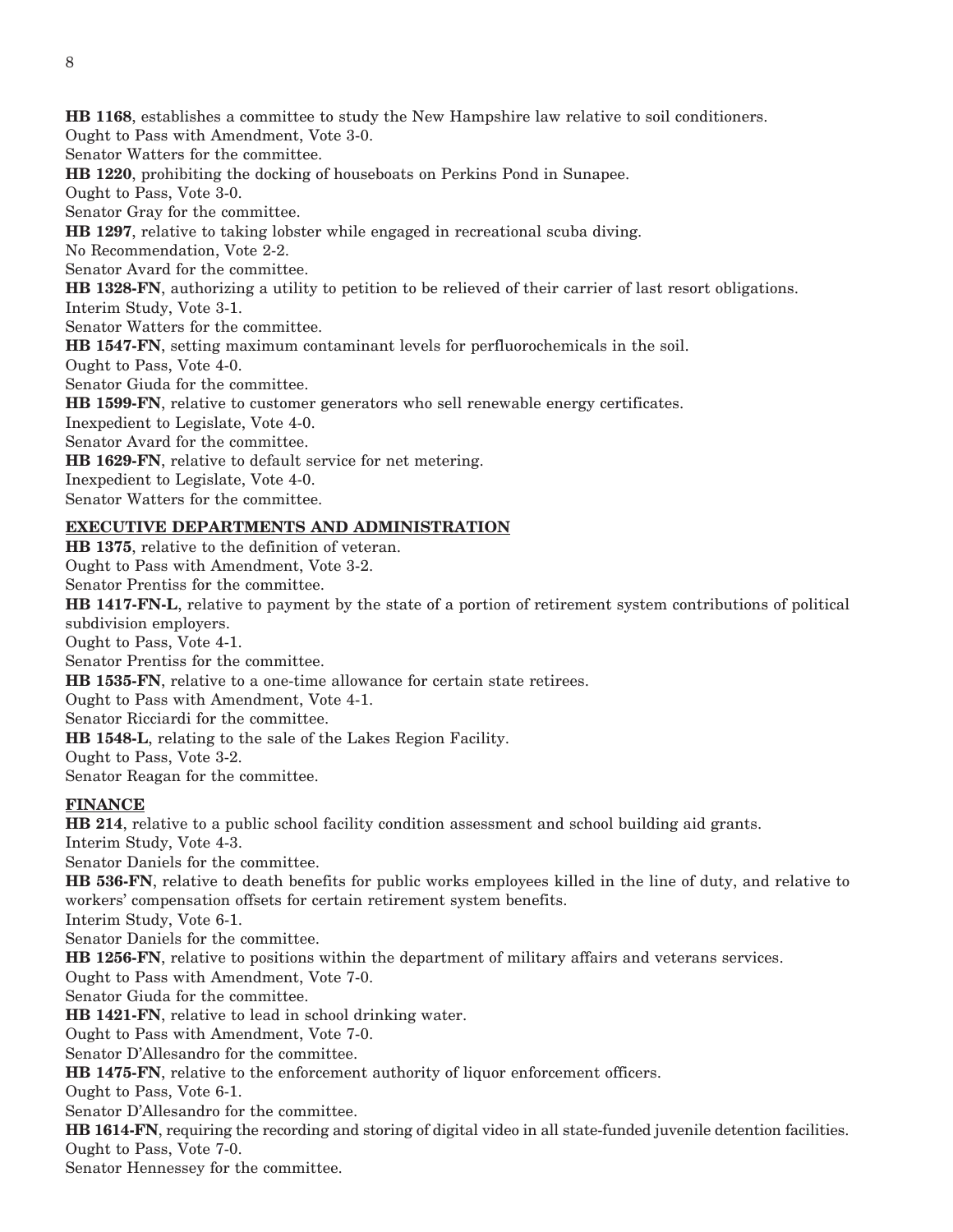#### **HEALTH AND HUMAN SERVICES**

**HB 1099**, prohibiting the department of health and human services from requiring vaccine passports for services. Ought to Pass, Vote 3-2. Senator Avard for the committee. **HB 1131**, relative to facial covering policies for schools. Ought to Pass with Amendment, Vote 3-2. Senator Gray for the committee. **HB 1606**, making the state vaccine registry an opt-in program. Ought to Pass with Amendment, Vote 4-1. Senator Avard for the committee.

## **JUDICIARY**

**HB 629-FN**, relative to the home cultivation of cannabis plants and the possession of certain cannabis-infused products.

Ought to Pass, Vote 3-2.

Senator Whitley for the committee.

**HB 1296-FN**, relative to the forfeiture of items used in connection with a drug offense.

Ought to Pass with Amendment, Vote 4-1.

Senator French for the committee.

**HB 1431-FN-L**, establishing the parental bill of rights.

Ought to Pass with Amendment, Vote 3-2.

Senator French for the committee.

**HB 1476-FN**, relative to persons arrested while out on bail.

Ought to Pass with Amendment, Vote 3-2.

Senator Carson for the committee.

**HB 1677-FN**, relative to the administration and settlement of claims of abuse at the youth development center and making an appropriation therefor.

Ought to Pass, Vote 5-0.

Senator Whitley for the committee.

#### **TRANSPORTATION**

**HB 1000**, prohibiting motorcycle profiling. Ought to Pass, Vote 4-0. Senator Birdsell for the committee. **HB 1188**, establishing a commission to study OHRV use in the state. Ought to Pass with Amendment, Vote 4-0. Senator Ward for the committee. **HB 1636**, relative to prohibitions on carrying a loaded firearm on an OHRV or snowmobile. Ought to Pass, Vote 4-0. Senator Ricciardi for the committee.

## **AMENDMENTS**

Election Law and Municipal Affairs April 19, 2022 2022-1653s 08/10

Amendment to HB 1021

Amend the title of the bill by replacing it with the following:

AN ACT prohibiting certain zoning regulation of land or structures used primarily for religious purposes.

Amend the bill by replacing all after the enacting clause with the following:

1 New Subdivision; Religious Use of Land and Structures. Amend RSA 674 by inserting after section 74 the following new subdivision:

## Religious Use of Land and Structures

674:75 Religious Use of Land and Structures. No zoning ordinance or site plan review regulation shall prohibit, regulate, or restrict the use of land or structures primarily used for religious purposes; provided,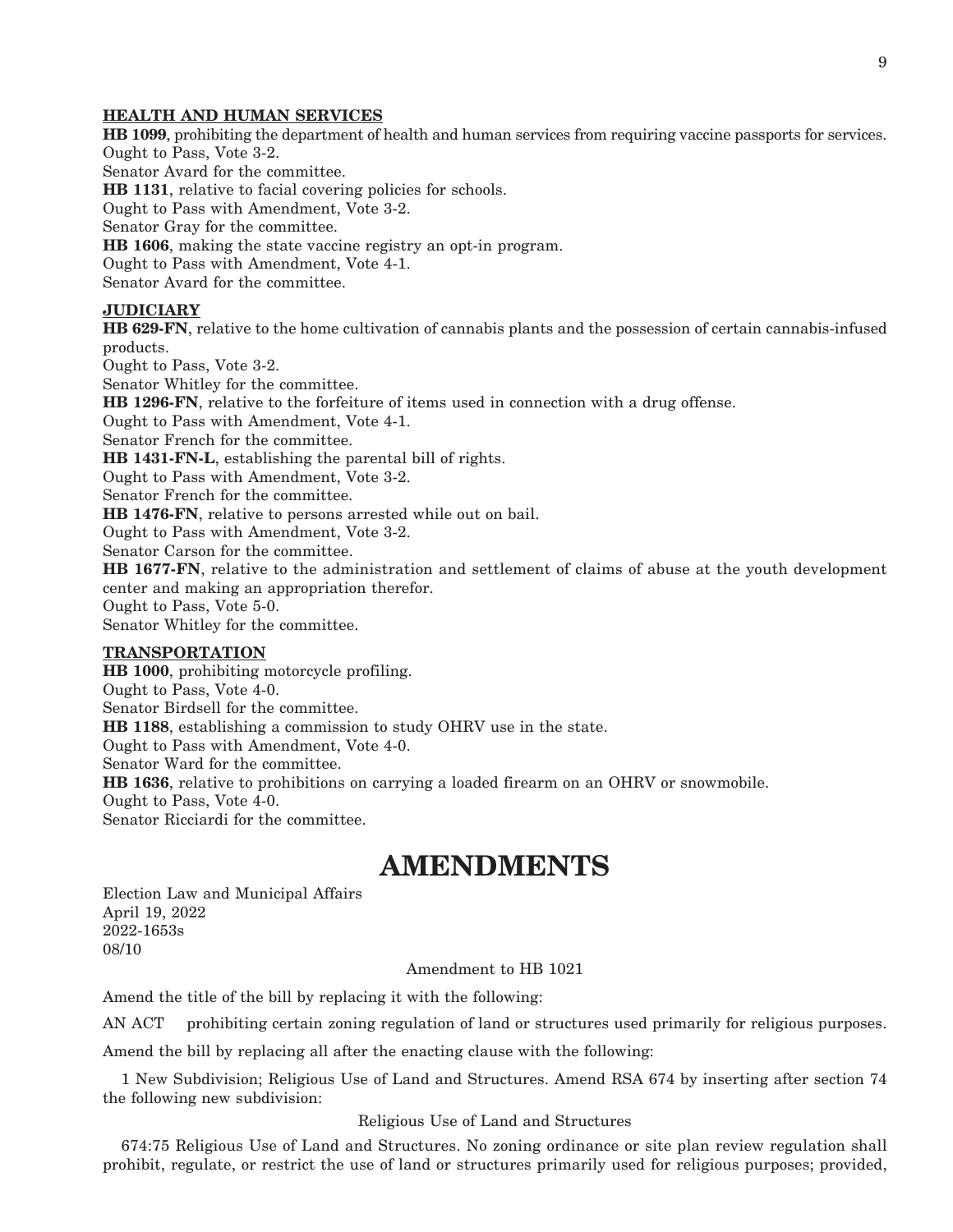however, that such land or structures may be subject to objective and definite regulations concerning the height of structures, yard sizes, lot area, setbacks, open space, and building coverage requirements as long as said requirements are applicable regardless of the religious or non-religious nature of the use of the property and do not substantially burden religious exercise.

2 Effective Date. This act shall take effect upon its passage.

2022-1653s

10

## AMENDED ANALYSIS

This bill prohibits certain zoning ordinance or site plan review regulation of land or structures primarily used for religious purposes.

Senate Ways and Means April 20, 2022 2022-1689s 10/04

## Amendment to HB 1097

Amend the bill by replacing section 1 with the following:

1 New Chapter; Position on Out-of-state Taxation of Remote Worker Income. Amend RSA by inserting after chapter 78-E the following new chapter:

## CHAPTER 78-F

## POSITION ON OUT-OF-STATE TAXATION OF REMOTE WORKER INCOME

78-F:1 Purpose; Declaration. In order to promote the health of its economy and the welfare of its citizens, by preserving an environment in which labor is not unduly penalized, it is declared to be the sovereign interest of the state of New Hampshire that the income from employer-employee relationship such as wage income, salary income, or other employee compensation earned or received by residents of the state of New Hampshire for services entirely performed within the state of New Hampshire shall not be subject to personal income taxation in any other state.

Commerce April 19, 2022 2022-1652s 07/10

## Amendment to HB 1106

Amend RSA 110-B:73-e, II as inserted by section 1 of the bill by replacing it with the following:

II. The members of the commission shall be as follows:

- (a) Four members of the house of representatives, appointed by the speaker of the house of representatives.
- (b) One member of the senate, appointed by the president of the senate.
- (c) The chairperson of the state veterans' advisory committee established in RSA 115-A, or designee.

 (d) One person representing the department of military affairs and veterans services, appointed by the commissioner.

Health and Human Services April 20, 2022 2022-1688s 10/05

## Amendment to HB 1131

Amend the bill by replacing section 1 with the following:

1 New Section; Schools; Instruction of Pupils; Facial Coverings Policy. Amend RSA 189 by inserting after section 10 the following new section: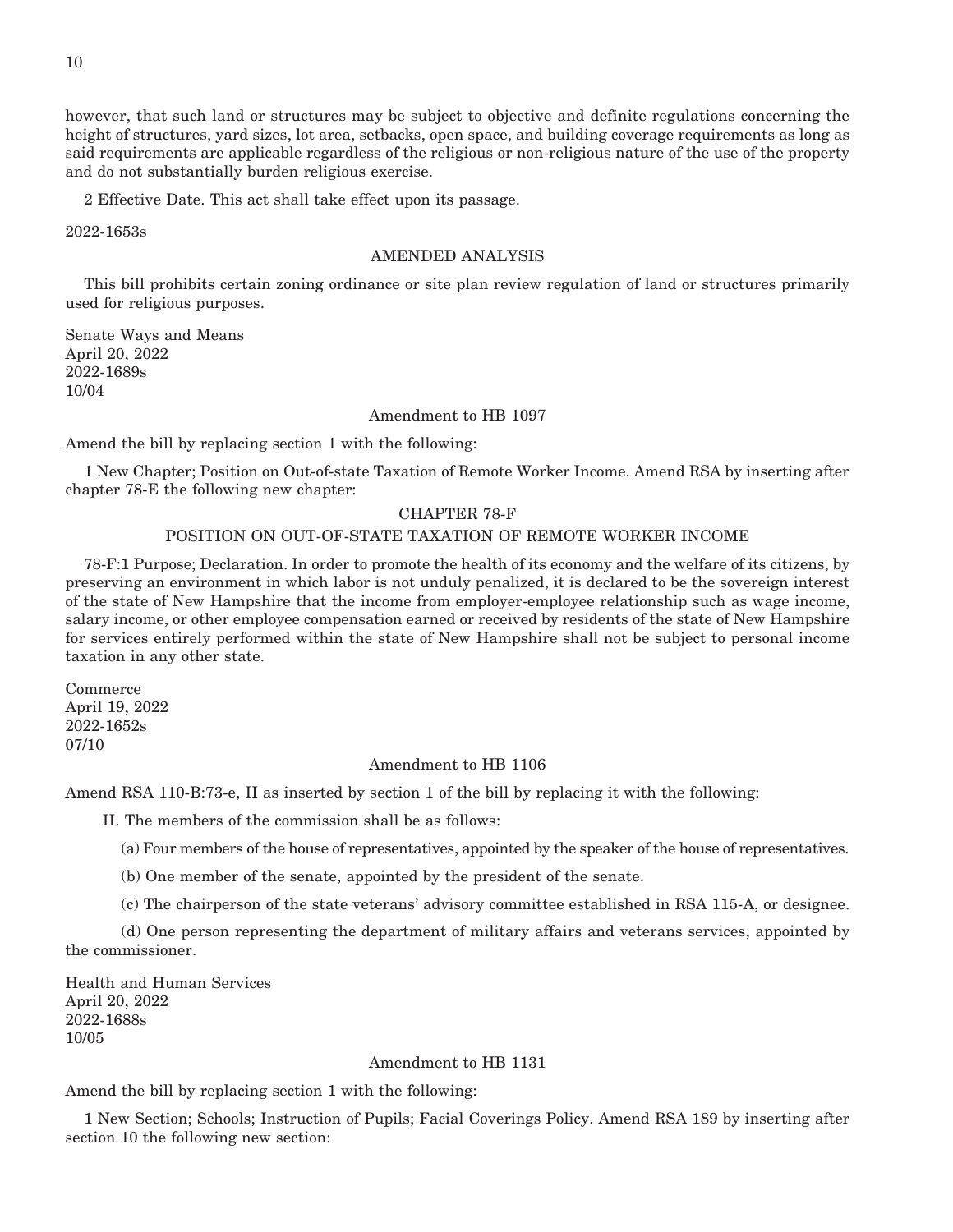189:10-a Facial Covering Policy for Schools. The school board of a school district or the chief executive officer of a chartered public school or public academy shall not adopt, enforce, or implement a policy that requires students or members of the public to wear a facial covering for any purpose while on the school's property unless the facial covering is necessary for a specific extracurricular or instructional purpose, or is required by some other section of the law. In this section, "facial covering" means any item worn on the face which covers a student's mouth, nose, or both. This provision shall not prohibit any public school board or governing person or body of a school from requiring participating students to wear athletic gear intended to protect against concussive or similar sports-related physical damage, or to wear protective equipment while handling chemicals, fire, or other similar hazardous elements for scientific or similar educational purposes.

Energy and Natural Resources April 19, 2022 2022-1662s 08/05

Amendment to HB 1168

Amend the title of the bill by replacing it with the following:

AN ACT establishes a committee to study the New Hampshire law relative to soil conditioners and relative to costs eligible for reimbursement from the oil discharge and disposal cleanup fund.

Amend the bill by replacing all after section 5 with the following:

6 Oil Discharge and Disposal Cleanup Fund; Eligible Expenses and Availability of Funds. Amend RSA 146-D:6, III to read as follows:

 III. Owners of on-premises-use facilities who have demonstrated financial need may apply for reimbursement of costs to meet local and department operating standards in amounts not to exceed a total of  $\left[\frac{22,250}{2}\right]$ *\$3,300*, and may apply for reimbursement of underground storage tank abandonment or removal costs in amounts not to exceed a total of \$2,500.

7 Effective Date.

I. Section 6 of this act shall take effect January 1, 2023.

II. The remainder of this act shall take effect upon its passage.

2022-1662s

## AMENDED ANALYSIS

This bill establishes a committee to study the New Hampshire law relative to soil conditioners.

The bill also increases costs eligible for reimbursement from the oil discharge and disposal cleanup fund for certain owners of on-premises-use facilities.

Senate Transportation April 20, 2022 2022-1691s 12/05

### Amendment to HB 1188

Amend the title of the bill by replacing it with the following:

AN ACT establishing a commission to study OHRV use in the state and clarifying certain towing statutes.

Amend RSA 215-A:44-a, II(14) as inserted by section 1 of the bill by replacing it with the following:

 (14) Two members of the public; one of whom shall be appointed by the New Hampshire Association of Conservation Commissions; and one of whom shall be appointed by the North Country Council who shall be an abutter.

Amend RSA 215-A:44-a,  $III(f)-(g)$  as inserted by section 1 of the bill by replacing it with the following:

(f) Positive and adverse effects of OHRV activity upon the state and local economies.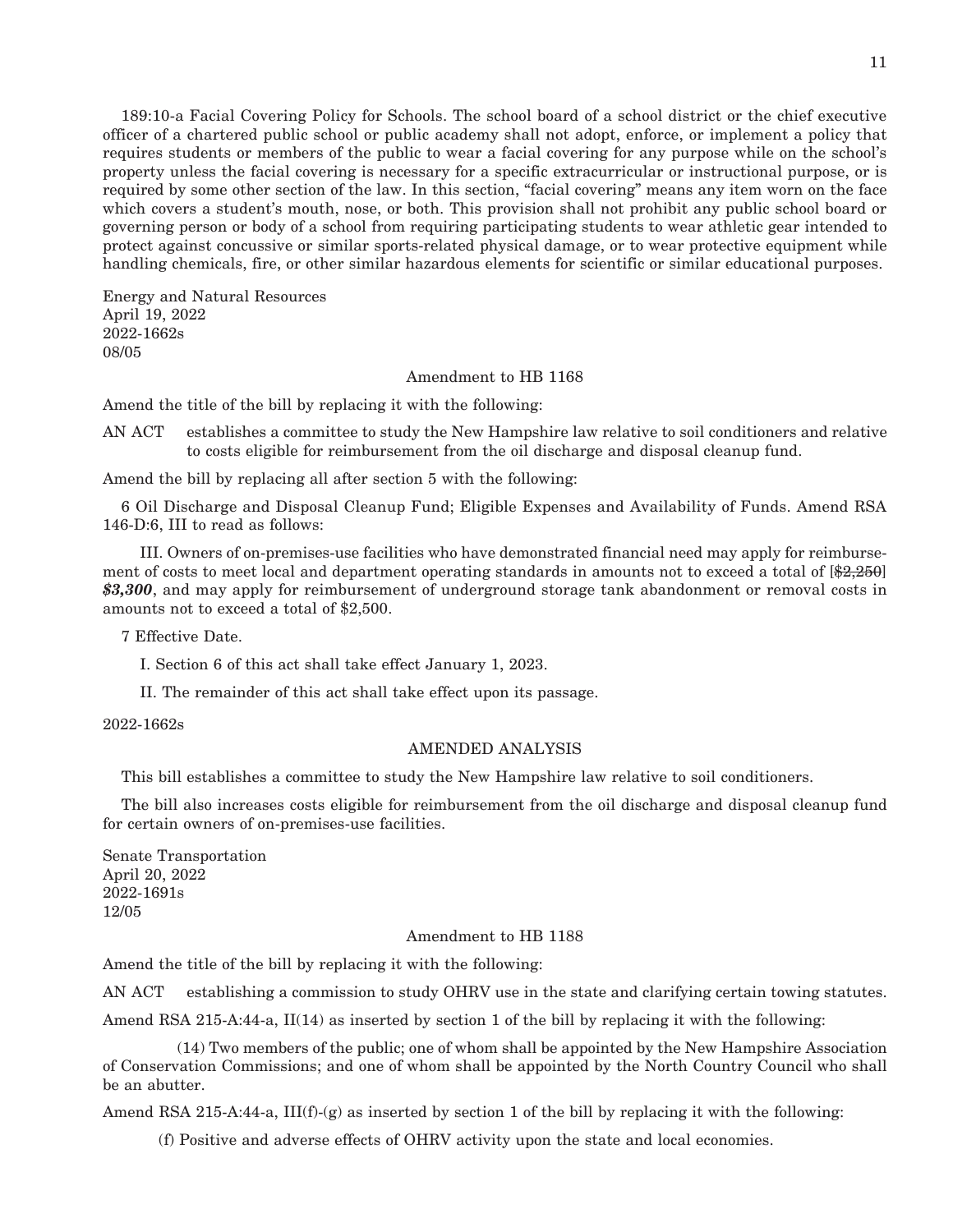(g) The impacts of requiring all rental agents to install speed regulating governors on any OHRV provided to members of the general public for temporary use and the impacts of requiring charging infrastructure near trail heads.

Amend the bill by replacing all after section 2 with the following:

3 Removal of Abandoned Vehicles by State Police; Requirements for Placement on the Tow List. Amend RSA 106-B:30, IV to read as follows:

 IV. Any [criminal] history of *criminal* convictions involving *(i)* a felony against persons or property involving fraudulent activity, aggravated assaults, *or* sex offenses[,]; (*ii*) burglary, or the fts resulting in a felony conviction within the last 3 years[,]*;* or *(iii)* a serious or repetitive motor vehicle violation history [of any] *involving* such individual *or business,* shall be grounds for refusing to place on or removing the *individual or* business from the rotation list.

4 Removal of Abandoned Vehicles by State Police; Liens. Amend RSA 106-B:30, XIII to read as follows:

 XIII. The tow business shall provide reasonable accommodations for after-hours release of personal property in stored vehicles or other related storage once the state police releases any hold on personal or other property not affixed to the towed vehicle, and upon payment in full or mutual agreement for payment of all towing and storage fees. The towing of a vehicle at the request of law enforcement shall [grant] *create* a lien to the tow business, equal to the cost of [recovery and storage] *impoundment, recovery, transport, and storage*.

5 Removal of Abandoned Vehicles by State Police; Requirements to Remain on the Tow List. Amend RSA 106-B:31, IX to read as follows:

 IX. Tow companies on the tow list shall not permit any person to drive a wrecker if said person has been convicted for any felony against persons or property involving fraudulent activity, sex offenses, aggravated assaults, burglary, *or* theft resulting in a felony conviction within the last 3 years. No tow company shall permit any person to drive a wrecker if the person is currently subject to probation, parole restrictions, or *a*  court order restricting the area the person may or may not be present in at any time.

6 Removal of Abandoned Vehicles by State Police; Confiscated Vehicles; Impoundment. Amend RSA 106- B:33, II to read as follows:

 II. [The towing and storage of the vehicle shall be at the expense of the state police.] The wrecker business shall not release the vehicle to anyone unless and until authorized to do so by the trooper who arranged for the hold or a state police officer superior in rank to that trooper, or on an order by the court.

7 Removal of Abandoned Vehicles by State Police; Procedure for Removal and Impoundment. Amend RSA 262:33, II to read as follows:

 II. Whenever a vehicle is towed pursuant to *RSA 262:31-a or* RSA 262:32 the owner or other person lawfully entitled to the possession of the vehicle shall be entitled to recover said vehicle and release of the above lien by payment of all reasonable towing and storage charges. If the owner or other person lawfully entitled to possession of the vehicle wishes to challenge whether there was sufficient grounds for towing and impoundment, he or she may pay over to the custodian of the vehicle an amount equal to the towing and storage charges to secure the release of such vehicle, and, within 15 days of the towing and impoundment, request in writing a hearing.

8 Effective Date.

I. Section 2 of this act shall take effect November 1, 2026.

II. The remainder of this act shall take effect upon its passage.

2022-1691s

### AMENDED ANALYSIS

This bill establishes a commission to study OHRV use in the state and requires the commission to submit annual reports and proposed legislation. This bill also makes changes to certain statutes related to the removal of abandoned vehicles by the state police.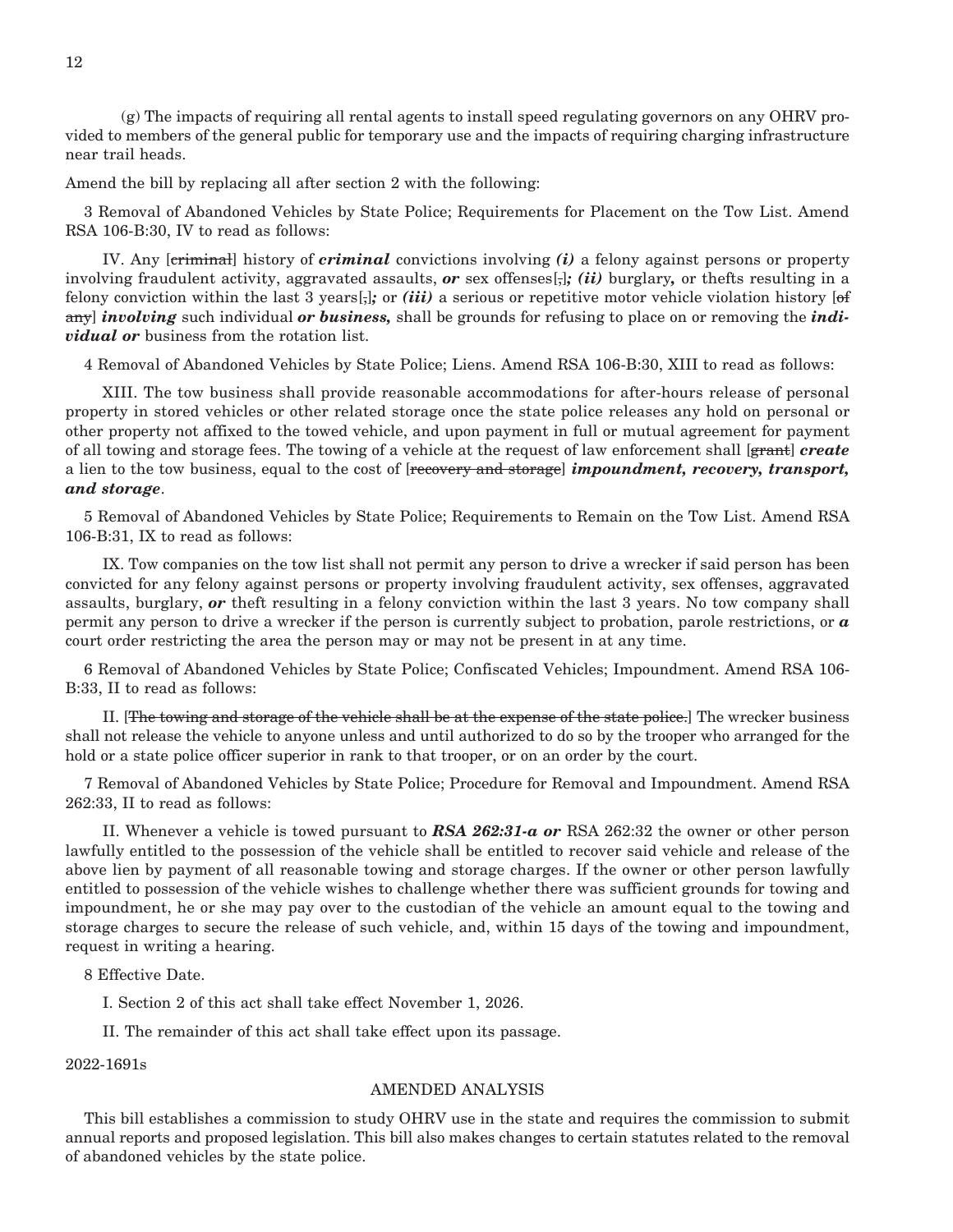Election Law and Municipal Affairs April 19, 2022 2022-1660s 10/04

## Amendment to HB 1203-FN

Amend the title of the bill by replacing it with the following:

AN ACT relative to voter registration and verification of voter identity.

Amend the bill by replacing all after the enacting clause with the following:

1 Voters; Temporary Absence. RSA 654:2 is repealed and reenacted to read as follows:

654:2 Temporary Absence.

 I. A domicile for voting purposes acquired by any person in any town shall not be interrupted or lost by a temporary absence therefrom with the intention of returning thereto as his or her domicile. Domicile for the purpose of voting as defined in RSA 654:1, once existing, continues to exist until another such domicile is gained. Domicile for purposes of voting is a question of fact and intention. A voter can have only one domicile for these purposes. No person shall be deemed to have lost a domicile by reason of his or her presence or absence while the voter or his or her spouse is employed in the service of the United States; nor while engaged in the navigation of the waters of the United States or of the high seas; nor while a teacher in or student of any seminary of learning; nor while confined in any public prison or other penal institution; nor while a patient or confined for any reason in any nursing, convalescent home or hospital, old folks or old age home, or like institution or private facility.

 II.(a) A person present in New Hampshire for temporary purposes shall not gain a domicile for voting purposes. A person who maintains a voting domicile where he or she came from, to which he or she intends to return to as his or her voting domicile after a temporary presence in New Hampshire, does not gain a domicile in New Hampshire regardless of the duration of his or her presence in New Hampshire.

 (b) A person who has been present and residing in one town or ward in New Hampshire for 30 or fewer days is presumed to be present for temporary purposes unless that person has the intention of making the place in which the person resides his or her one place, more than any other, from which he or she engages in the domestic, social, and civil activities of participating in democratic self-government including voting, and has acted to carry out that intent.

 (c) For the purposes of this chapter, temporary purposes shall include, but are not limited to, being present in New Hampshire for 30 or fewer days for the purposes of tourism, visiting family or friends, performing short-term work, or volunteering or working to influence voters in an upcoming election.

2 Voter Registration; Voter Registration Form. Amend RSA 654:7 to read as follows:

654:7 Voter Registration; Voter Registration Form.

I. Any person registering to vote shall be:

- (a) At least 18 years of age on the day of the next election; and
- (b) A United States citizen; and

 (c) Domiciled in the town or city in which the applicant is registering to vote and not otherwise disqualified to vote.

 II. The applicant shall be required to produce appropriate proof of qualifications as provided in RSA 654:12 and fill out the form as prescribed in paragraph IV.

 III. If an applicant is unable to provide the proof of qualifications as required in RSA 654:12, he or she may register by completing the necessary affidavits, pursuant to RSA  $654:12$ , and completing the form in subparagraph IV(b), unless the person is registering within 30 days before an election or at the polling place on election day. If an applicant is registering at the polling place on election day and is unable to provide the proof of qualifications as required in RSA 654:12, he or she may register by completing the form in subpara $graph IV(c)$  under oath, which oath may be witnessed by an election official or any other person, working in conjunction with the supervisors of the checklist, who is authorized by law to administer oaths, including,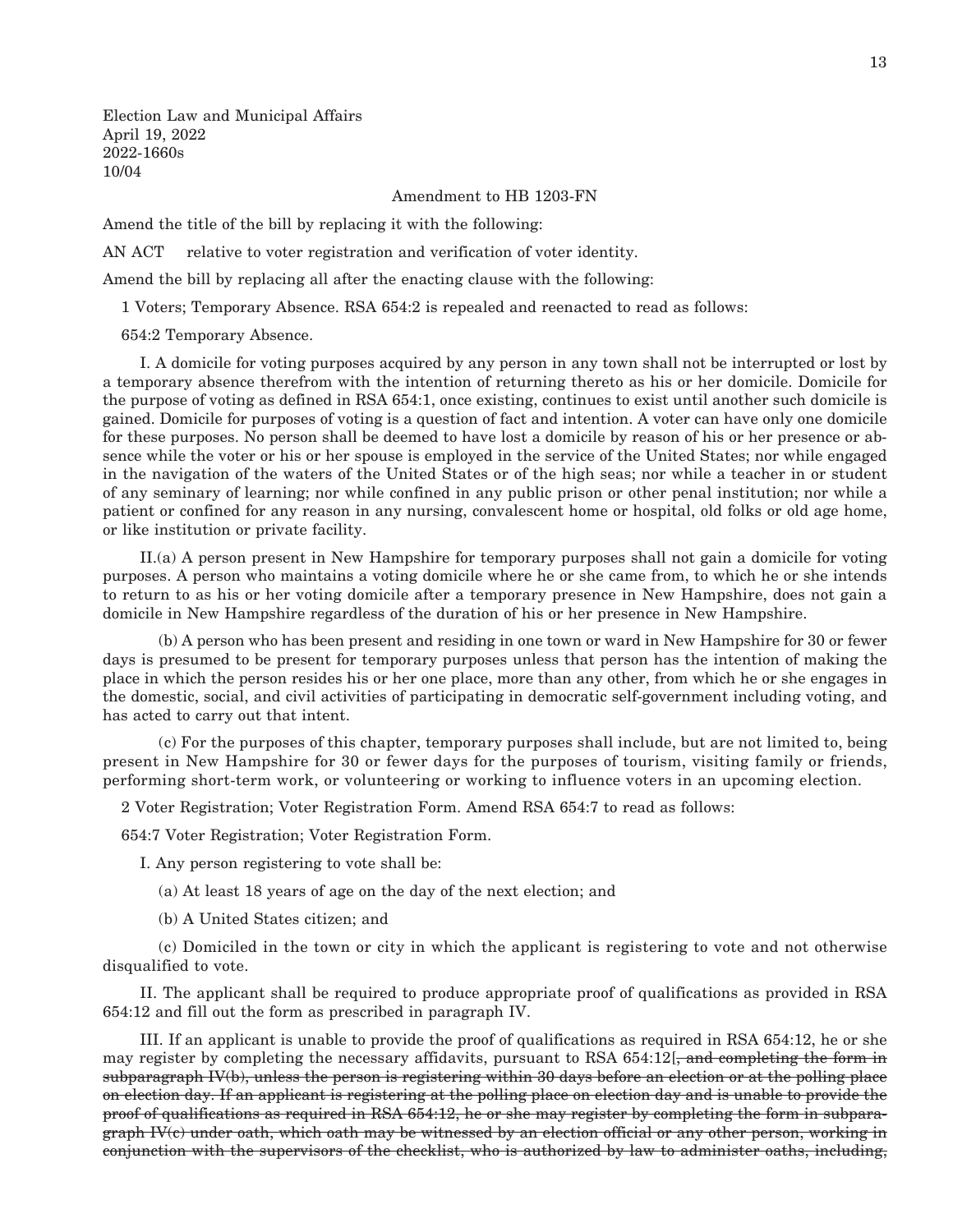but not limited to, any justice of the peace or notary public; should the applicant not otherwise have proof of identity and therefore be relying upon the form for proof of identity, the act of swearing to the form shall constitute sufficient proof of identity for the purposes of any person administering the oath, notwithstanding any language to the contrary in any laws relating to the administering of oaths for other purposes].

 IV.(a) Standard registration application forms shall be used throughout the state. The registration forms shall be no larger than 8 1/2 inches by 11 inches. *Amendments to the voter registration form may be additional pages attached to or printed on the back of the registration form.*

 (b) The secretary of state shall prescribe the form of the voter registration form to be used for voter registrations, transfers, or updates [other than those used within 30 days of an election or at the polling place on election day, which shall be in substantially the following form:

\_\_\_ NEW REGISTRATION I am not registered to vote in New Hampshire

\_\_\_ TRANSFER I am registered to vote in New Hampshire and have moved my voting domicile to a new town or ward in New Hampshire

NAME CHANGE/ADDRESS UPDATE I am registered to vote in this town/ward and have changed my name/address

 $\rm{\textit{Date}}$ 

VOTER REGISTRATION FORM

(Please print or type)

1. Name

Last (suffix) First Full Middle Name

2. Domicile Address

Street Ward Number

Town or City Zip Code

3. Mailing Address if different than in 2

Street

Town or City Zip Code

4. Place and Date of Birth

Town or City State

Date

5. Are you a citizen of the United States? Yes \_\_\_\_\_\_ No

If a naturalized citizen, give name of court where and date when naturalized

6. Place last registered to vote

Street Ward Number

I am not currently registered to vote elsewhere (initial here \_\_\_\_\_\_\_\_\_\_), or *I am currently registered to vote elsewhere and* I request that my name be removed as a registered voter in (fill in your address where previously registered, street, city/town, state, and zip code)

7. Name under which previously registered, if different from above

8. Party Affiliation (if any)

9. Driver's License Number State

If you do not have a valid driver's license, provide the last four digits of your social security number  $\frac{1}{\sqrt{1-\frac{1}{\sqrt{1-\frac{1}{\sqrt{1-\frac{1}{\sqrt{1-\frac{1}{\sqrt{1-\frac{1}{\sqrt{1-\frac{1}{\sqrt{1-\frac{1}{\sqrt{1-\frac{1}{\sqrt{1-\frac{1}{\sqrt{1-\frac{1}{\sqrt{1-\frac{1}{\sqrt{1-\frac{1}{\sqrt{$ 

My name is \_\_\_\_\_\_\_\_\_\_\_\_\_\_\_\_. I am today registering to vote in the city/town of \_\_\_\_\_\_\_\_\_\_\_\_\_\_\_\_, New Hampshire. If a city, ward number \_\_\_\_\_\_\_\_\_\_.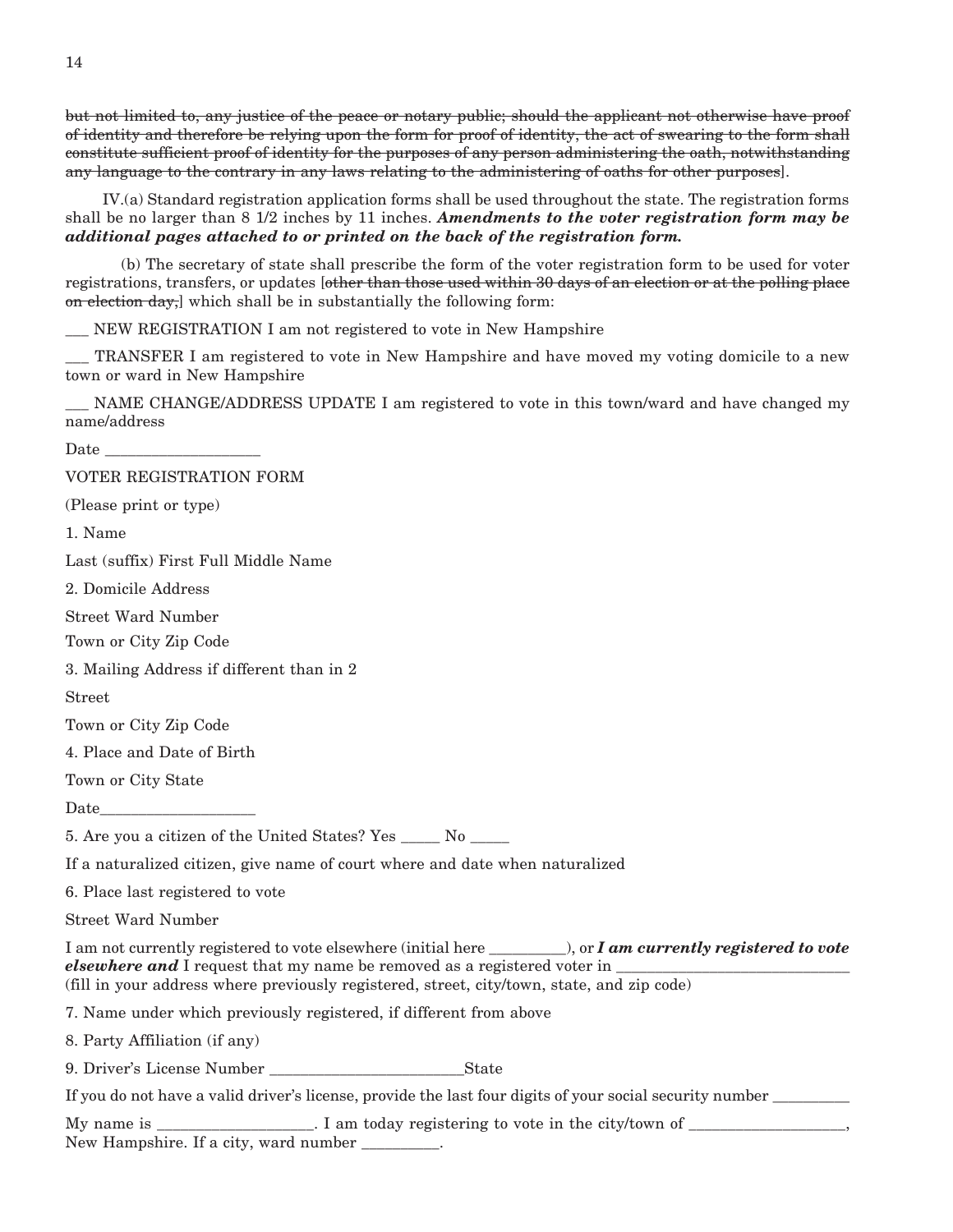I understand that to vote in this ward/town, I must be at least 18 years of age, I must be a United States citizen, and I must be domiciled in this ward/town.

I understand that a person can claim only one state and one city/town as his or her domicile at a time. A domicile is that place, to which upon temporary absence, a person has the intention of returning. By registering or voting today, I am acknowledging that I am not domiciled or voting in any other state or any other city/town.

In declaring New Hampshire as my domicile, I realize that I am not qualified to vote in the state or federal elections in another state.

If I have any questions as to whether I am entitled to vote in this city/town, I am aware that a supervisor of the checklist is available to address my questions or concerns.

I acknowledge that I have read and understand the above qualifications for voting and do hereby swear, under the penalties for voting fraud set forth below, that I am qualified to vote in the above-stated city/town, and, if registering on election day, that I have not voted and will not vote at any other polling place this election.

Date Signature of Applicant

In accordance with RSA 659:34, the penalty for knowingly or purposely providing false information when registering to vote or voting is a class A misdemeanor with a maximum sentence of imprisonment not to exceed one year and a fine not to exceed \$2,000. Fraudulently registering to vote or voting is subject to a civil penalty not to exceed \$5,000.

 (c) [The secretary of state shall prescribe the form of the voter registration form to be used only for voter registrations, transfers, or updates starting 30 days before each election and at the polling place on election day, which shall be in substantially the following form:

\_\_\_ NEW REGISTRATION I am not registered to vote in New Hampshire

\_\_\_ TRANSFER I am registered to vote in New Hampshire and have moved my voting domicile to a new town or ward in New Hampshire

\_\_\_ NAME CHANGE/ADDRESS UPDATE I am registered to vote in this town/ward and have changed my name/address

Date registration form is submitted \_\_\_\_\_\_\_\_\_\_\_\_\_\_\_

Date applicant moved to the address listed below as the voter's domicile \_\_\_\_\_\_\_\_

VOTER REGISTRATION FORM

FOR USE STARTING 30 DAYS BEFORE AN ELECTION AND AT THE POLLING PLACE ON ELECTION DAY

(Please print or type)

1. Name

Last (suffix) First Full Middle Name

2. Domicile Address

Street Ward Number

Town or City Zip Code

3. Mailing Address if different than in 2

Street

Town or City Zip Code

4. Place and Date of Birth

Town or City State

Date

5. Are you a citizen of the United States? Yes \_\_\_\_\_ No \_\_\_\_\_

If a naturalized citizen, give name of court where and date when naturalized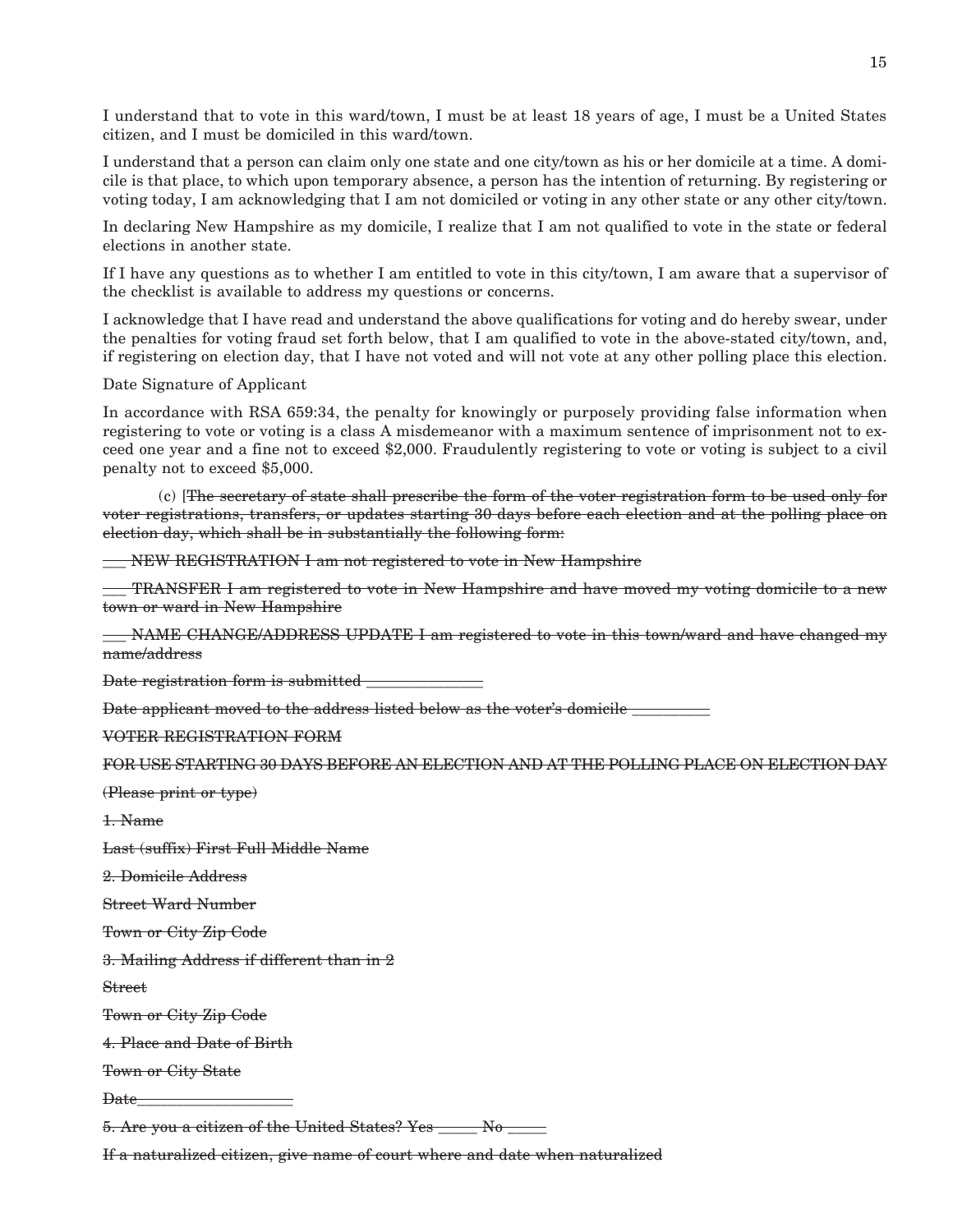16

6. Place last registered to vote

Street Ward Number

I am not currently registered to vote elsewhere (initial here \_\_\_\_\_\_\_\_\_\_), or I request that my name be removed as a registered voter in \_\_\_\_\_\_\_\_\_\_\_\_\_\_\_\_\_\_\_\_\_\_\_\_\_\_\_\_\_\_ (fill in your address where previously registered, street, city/town, state, and zip code)

7. Name under which previously registered, if different from above

8. Party Affiliation (if any)

9. Driver's License Number State

If you do not have a valid driver's license, provide the last four digits of your social security number

My name is  $\frac{1}{\sqrt{2}}$  am today registering to vote in the city/town of  $\frac{1}{\sqrt{2}}$ New Hampshire. If a city, ward number

I understand that to vote in this ward/town, I must be at least 18 years of age, I must be a United States citizen, and I must be domiciled in this ward/town.

I understand that a person can claim only one state and one city/town as his or her domicile at a time. A domicile is that place, to which upon temporary absence, a person has the intention of returning. By registering or voting today, I am acknowledging that I am not domiciled or voting in any other state or any other city/town.

In declaring New Hampshire as my domicile, I realize that I am not qualified to vote in the state or federal elections in another state.

If I have any questions as to whether I am entitled to vote in this city/town, I am aware that a supervisor of the checklist is available to address my questions or concerns.

I understand that to make the address I have entered above my domicile for voting I must have an intent to make this the one place from which I participate in democratic self-government and must have acted to carry out that intent.

I understand that if I have documentary evidence of my intent to be domiciled at this address when registering to vote, I must either present it at the time of registration or I must place my initials next to the following paragraph and mail a copy or present the document at the town or city clerk's office within 10 days following the election (30 days in towns where the clerk's office is open fewer than 20 hours weekly).

\_\_\_\_\_ By placing my initials next to this paragraph, I am acknowledging that I have not presented evidence of actions carrying out my intent to be domiciled at this address, that I understand that I must mail or personally present to the clerk's office evidence of actions carrying out my intent within 10 days following the election (or 30 days in towns where the clerk's office is open fewer than 20 hours weekly), and that I have received the document produced by the secretary of state that describes the items that may be used as evidence of a verifiable action that establishes domicile.

Failing to report and provide evidence of a verifiable action will prompt official mail to be sent to your domicile address by the secretary of state to verify the validity of your claim to a voting domicile at this address.

I understand that if I do not have any documentary evidence of my intent to be domiciled at this address, I must place my initials next to the following paragraph:

By placing my initials next to this paragraph, I am acknowledging that I am aware of no documentary evidence of actions carrying out my intent to be domiciled at this address, that I will not be mailing or delivering evidence to the clerk's office, and that I understand that officials will be sending mail to the address on this form or taking other actions to verify my domicile at this address.

I acknowledge that I have read and understand the above qualifications for voting and do hereby swear, under the penalties for voting fraud set forth below, that I am qualified to vote in the above-stated city/town, and, if registering on election day, that I have not voted and will not vote at any other polling place this election.

### Date Signature of Applicant

If this form is used in place of proof of identity, age, or citizenship, I hereby swear that such information is true and accurate to the best of my knowledge.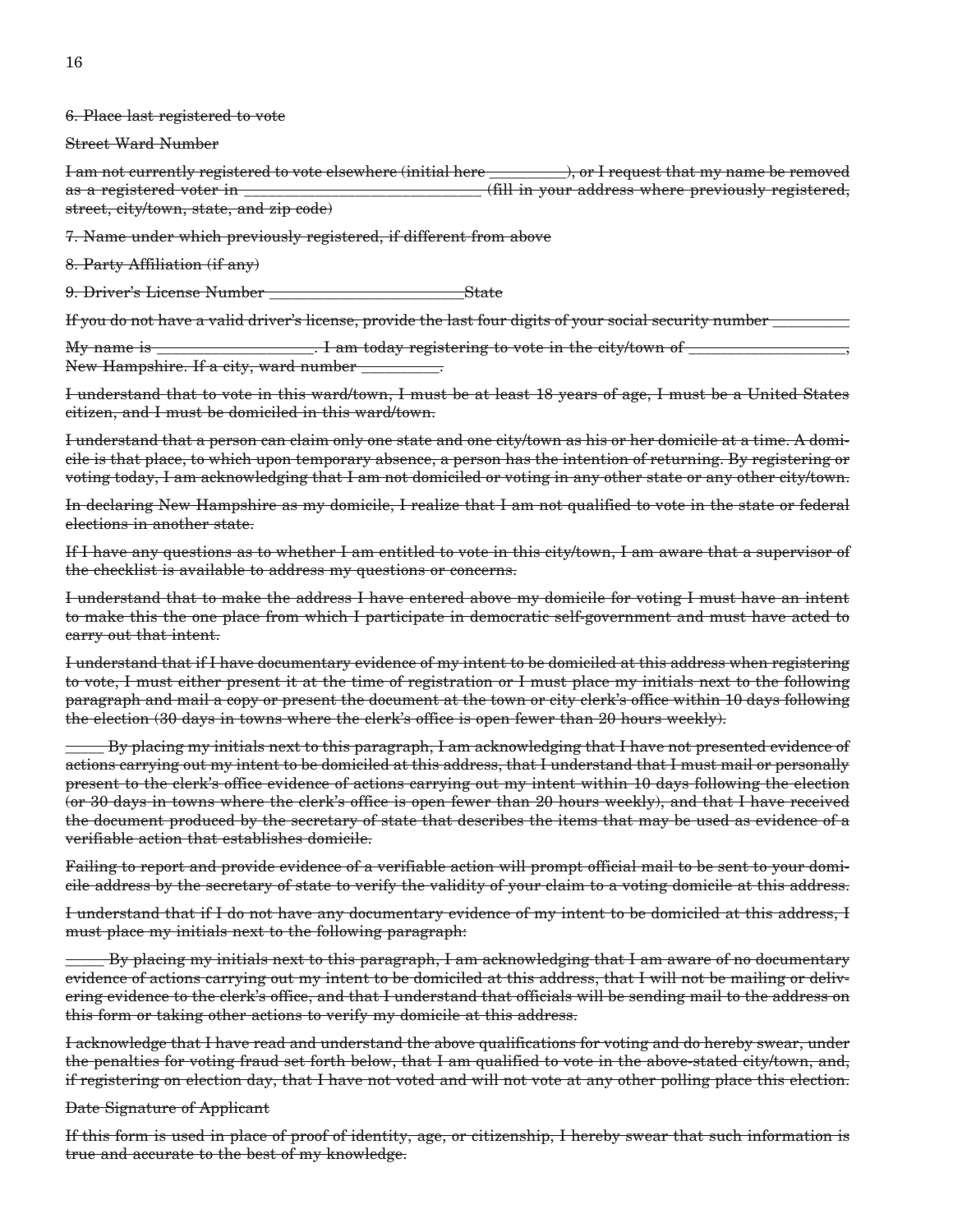This form was executed for purposes of proving (applicant shall circle yes or no and initial each item):

| Identity yes/no _    |  |
|----------------------|--|
| $(i$ nitials)        |  |
| Citizenship yes/no _ |  |
|                      |  |
| $(i$ nitials)        |  |

(initials)

Applicant Election Official

Notary Public/Justice of the Peace/Official Authorized by RSA 659:30

In accordance with RSA 659:34, the penalty for knowingly or purposely providing false information when registering to vote or voting is a class A misdemeanor with a maximum sentence of imprisonment not to exceed one year and a fine not to exceed \$2,000. Fraudulently registering to vote or voting is subject to a civil penalty not to exceed \$5,000. In accordance with RSA 659:34-a voting in more than one state in the same election is a class B felony with a maximum sentence of imprisonment not to exceed 7 years and a fine not to exceed \$4,000.

 V. The secretary of state shall prepare and distribute an addendum to the voter registration form used under subparagraph IV(c) to be distributed to those registrants who register within 30 days before the election or on election day and who do not provide proof of domicile or a verifiable action to demonstrate domicile. The "verifiable action of domicile" document shall provide notice of the requirements that registrants must furnish documentary evidence of domicile and shall be in substantially the following form:

Verifiable Action of Domicile

As a newly registered voter, you have received this document because you did not provide proof of domicile when you registered to vote. RSA 654:2, IV requires you to provide evidence that you have taken a verifiable act to establish domicile.

The following checklist shall be used as a guide for what you may use as evidence and shall be submitted to the town or city clerk along with documentation that you are required to provide. Only one item on the list is required to demonstrate a verifiable act.

To establish that you have engaged in a verifiable act establishing domicile, provide evidence that you have done at least one of the following:

\_\_\_ established residency, as set forth in RSA 654:1, I-a, at an institution of learning at the address on the voter registration form

 $\equiv$  rented or leased an abode, for a period of more than 30 days, to include time directly prior to an election day at the address listed on the voter registration form

\_\_\_ purchased an abode at the address listed on the voter registration form

\_\_\_ obtained a New Hampshire resident motor vehicle registration, driver's license, or identification card issued under RSA 260:21, RSA 260:21-a, or RSA 260:21-b listing the address on the voter registration form

\_\_\_ enrolled a dependent minor child in a publicly funded elementary or secondary school which serves the town or ward of the address where the registrant resides, as listed on the voter registration form

Identified the address on the voter registration form as your physical residence address on:

\_\_\_ state or federal tax forms

\_\_\_ other government-issued forms or identification. Describe form of identification: \_\_\_\_\_\_\_\_\_\_\_\_\_\_\_

\_\_\_ provided the address on the voter registration form to the United States Post Office as your permanent address, provided it is not a postal service or commercial post office box, where mail is delivered to your home. This can be by listing the address on the voter registration form as your new address on a Postal Service permanent change of address form and providing a copy of the receipt, or an online emailed receipt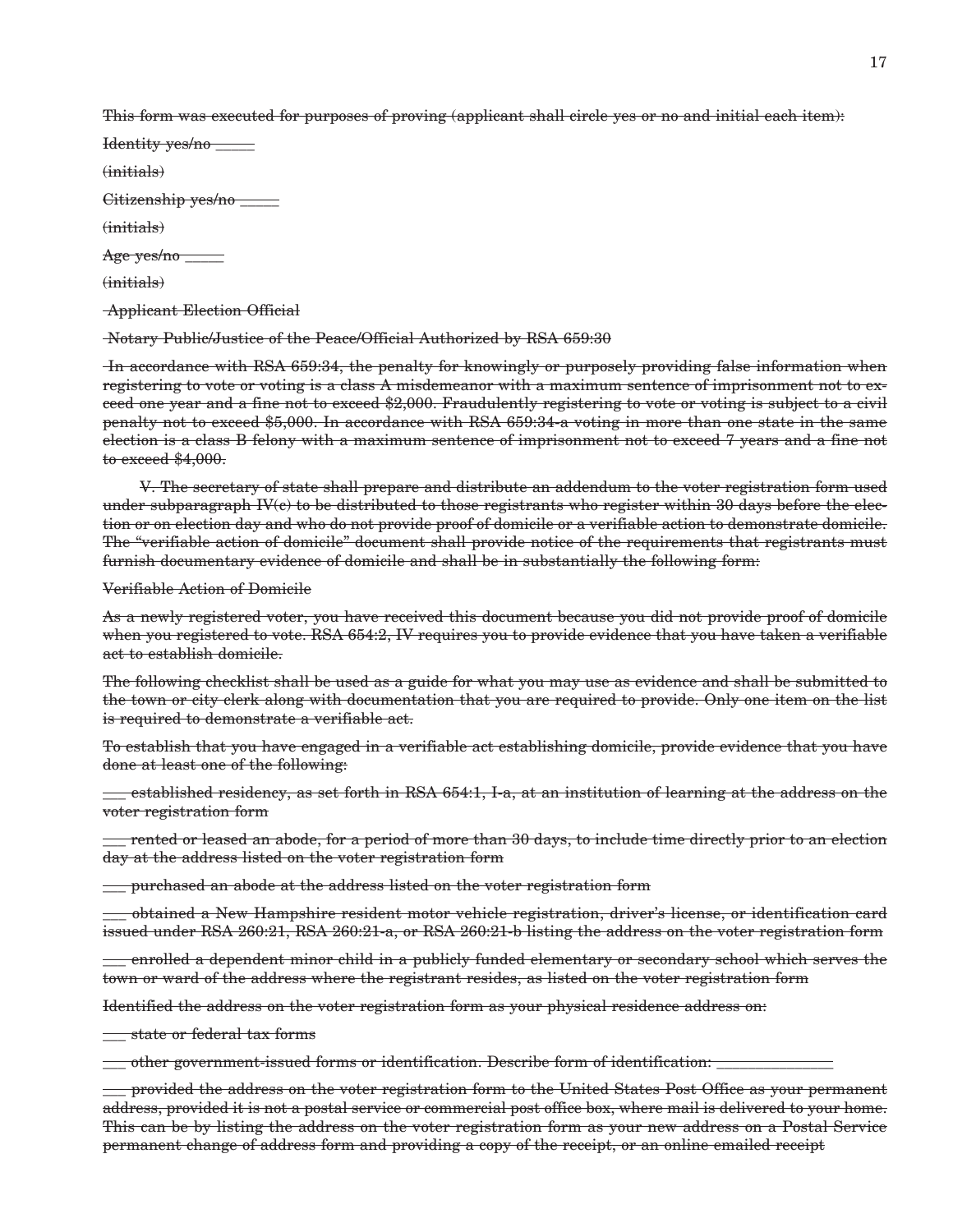\_\_\_ obtained public utility services (electricity, cable, gas, water, etc.) for an indefinite period at the address on the voter registration form. List services obtained: \_\_\_\_\_\_\_\_\_\_\_\_\_\_\_\_\_\_\_\_\_\_\_\_

arranged for a homeless shelter or similar service provider to receive United States mail on your behalf. Enter name of the shelter or provider:

\_\_\_ describe what other verifiable action or actions you have taken to make the address listed on your voter registration form your one voting domicile:

If you have no other proof of a verifiable act establishing domicile, and your domicile is at an abode rented, leased, or purchased by another and your name is not listed on the rental agreement, lease, or deed, you are required to provide a written statement, signed under penalty of voting fraud if false information is provided, from a person who is listed on such document, or other reasonable proof of ownership or control of the property, attesting that you reside at that address, signed by that person or his or her agent who manages the property.

This verifiable action of domicile form, along with your written statement or other documentation proving a verifiable act, shall be delivered to the town or city clerk, by mail or in person, with 10 days, or within 30 days if the clerk's office is open fewer than 20 hours weekly.

Name

Last (suffix) First Full Middle Name

Domicile Address

Street Ward Number

Town or City Zip Code

Date Signature of Applicant

This document was received by the clerk, who examined and returned it to the applicant after making a copy of the evidence of verifiable action, said copy to be attached to the verifiable action of domicile form.

#### Date Signature of Clerk

The clerk shall forward the completed form and attachment or attachments to the supervisors of the checklist as soon as possible, but not later than their next meeting. The supervisors of the checklist shall attach the form and attachments to the voter registration form.]

*The secretary of state shall prescribe an amendment to the voter registration based on the following:*

 *(1) The secretary state may collect additional voluntary information to assist in the location of the voter after the election, if necessary. Such additional information may include, but is not limited to: phone numbers, email addresses, employer information, social service agency information, vehicle license plate number, and state of registration, social media account information, or a relative or friend's name and address.*

 *(2) Document voter verification by an authorized election official or by a registered voter whose name was on the checklist at the opening of the polls and has valid identification documentation.*

3 General Voter Registration; Determining Qualifications of Applicant. Amend RSA 654:12 to read as follows:

654:12 Determining Qualifications of Applicant.

 I. [When determining the qualifications of an applicant] *After the applicant has proven his or her identity as required in paragraph III of this section*, the supervisors of the checklist, or the town or city clerk, shall require the applicant to present proof of citizenship, age, and domicile, as provided in the following categories:

 (a) CITIZENSHIP. The supervisors of the checklist, or the town or city clerk, shall accept from the applicant any one of the following as proof of citizenship: the applicant's birth certificate, passport, naturalization papers if the applicant is a naturalized citizen, a qualified voter affidavit, [a sworn statement on the voter registration form used starting 30 days before an election and on election day,] or any other reasonable documentation which indicates the applicant is a United States citizen. The qualified voter affidavit shall be in the following form, and shall be retained in accordance with RSA 33-A:3-a: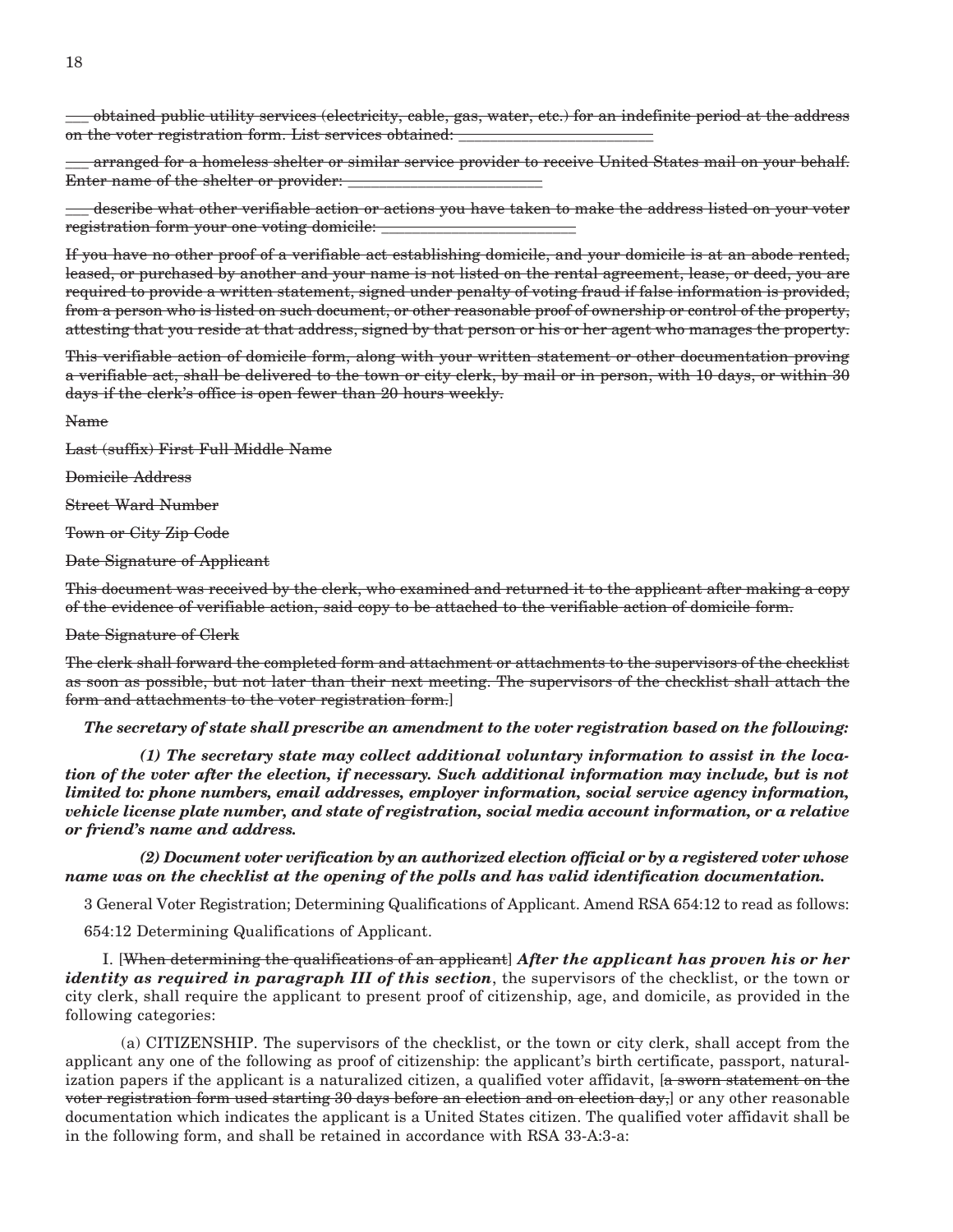| Date: $\frac{1}{\sqrt{1-\frac{1}{2}}\sqrt{1-\frac{1}{2}}\sqrt{1-\frac{1}{2}}\sqrt{1-\frac{1}{2}}\sqrt{1-\frac{1}{2}}\sqrt{1-\frac{1}{2}}\sqrt{1-\frac{1}{2}}\sqrt{1-\frac{1}{2}}\sqrt{1-\frac{1}{2}}\sqrt{1-\frac{1}{2}}\sqrt{1-\frac{1}{2}}\sqrt{1-\frac{1}{2}}\sqrt{1-\frac{1}{2}}\sqrt{1-\frac{1}{2}}\sqrt{1-\frac{1}{2}}\sqrt{1-\frac{1}{2}}\sqrt{1-\frac{1}{2}}\sqrt{1-\frac{1}{2}}\sqrt{1-\frac{1}{2}}$ |
|---------------------------------------------------------------------------------------------------------------------------------------------------------------------------------------------------------------------------------------------------------------------------------------------------------------------------------------------------------------------------------------------------------------|
| QUALIFIED VOTER AFFIDAVIT (Identity, Citizenship, Age)                                                                                                                                                                                                                                                                                                                                                        |
|                                                                                                                                                                                                                                                                                                                                                                                                               |
| Name at birth if different:                                                                                                                                                                                                                                                                                                                                                                                   |
|                                                                                                                                                                                                                                                                                                                                                                                                               |
|                                                                                                                                                                                                                                                                                                                                                                                                               |
|                                                                                                                                                                                                                                                                                                                                                                                                               |
|                                                                                                                                                                                                                                                                                                                                                                                                               |
|                                                                                                                                                                                                                                                                                                                                                                                                               |
| Telephone number (requested but optional)                                                                                                                                                                                                                                                                                                                                                                     |
|                                                                                                                                                                                                                                                                                                                                                                                                               |
|                                                                                                                                                                                                                                                                                                                                                                                                               |

## *If I am using this form for purposes of identity, I acknowledge my photograph shall be taken and that photo will be preserved in my voter record.*

I hereby swear and affirm, under the penalties for voting fraud set forth below, that I am not in possession of some or all of the documents necessary to prove my identity, citizenship, and age and that I am the identical person whom I represent myself to be, that I am a duly qualified voter of this town (or ward), that I am a United States citizen, that I am at least 18 years of age as of this date or will be at the next election, and that to the best of my knowledge and belief the information above is true and correct.

## (Signature of applicant)

In accordance with RSA 659:34, the penalty for knowingly or purposely providing false information when registering to vote or voting is a class A misdemeanor with a maximum sentence of imprisonment not to exceed one year and a fine not to exceed \$2,000. Fraudulently registering to vote or voting is subject to a civil penalty not to exceed \$5,000.

On the date shown above, before me, \_\_\_\_\_\_\_\_\_\_\_\_\_\_\_\_\_\_\_\_\_\_\_ (print name of notary public, justice of the peace, election officer), appeared \_\_\_\_\_\_\_\_\_\_\_\_\_\_\_\_\_\_ (print name of person whose signature is being notarized), (known to me or satisfactorily proven (circle one)) to be the person whose name appears above, and he or she subscribed his or her name to the foregoing affidavit and swore that the facts contained in this affidavit are true to the best of his or her knowledge and belief.

This affidavit was executed for purposes of proving (check all that apply):

[ ] Identity

[ ] Citizenship

[ ] Age

Notary Public/Justice of the Peace/Official Authorized by RSA 659:30

 (b) AGE. Any reasonable documentation indicating the applicant will be 18 years of age or older at the next election, or, if the applicant does not have reasonable documentation in his or her possession at the place and time of voter registration, a qualified voter affidavit, which shall be retained in accordance with RSA 33-A:3-a. <del>or a sworn statement on the voter registration form used starting 30 days before an election</del> and on election day].

(c) DOMICILE.

\_\_\_\_\_\_\_\_\_\_\_\_\_\_\_\_\_\_\_\_\_\_\_\_\_\_\_\_\_\_\_\_\_\_\_\_\_\_\_\_

### [(1) Registering more than 30 days in advance of an election.]

 $[\langle A \rangle]$  (1) A person who possesses one of the following qualified documents identifying the applicant's name and the address claimed as domicile must present that document when applying for registration [prior to election day]: [(i)] *(A)* New Hampshire driver's license or identification card issued under RSA 260:21,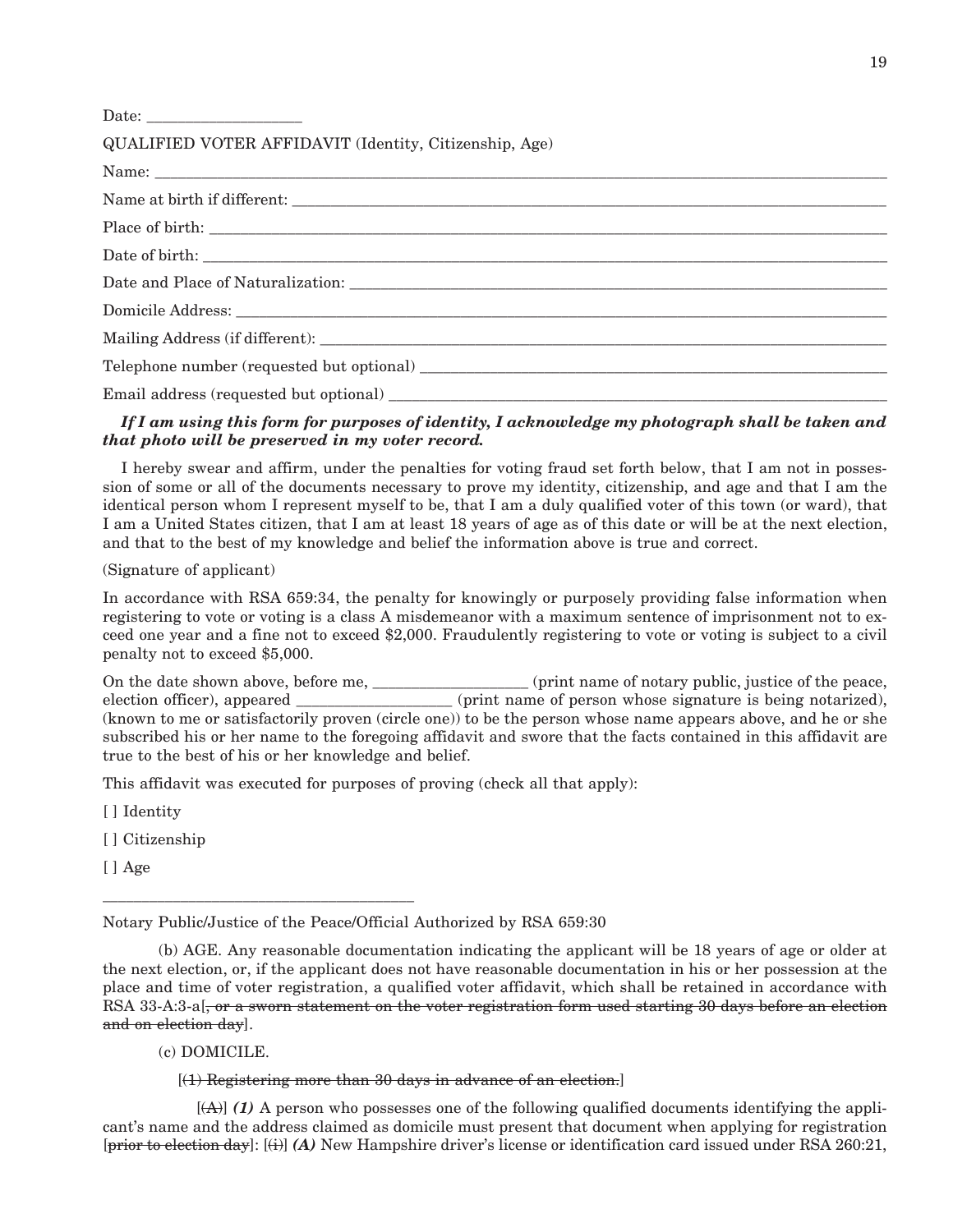RSA 260:21-a, or RSA 260:21-b; [(ii)] *(B)* New Hampshire resident vehicle registration; [(iii)] *(C)* a picture identification issued by the United States government that contains a current address;  $[\ddot{t}\ddot{v}]$  *(D)* government issued check, *pay stub*, benefit statement, or tax document. [A person who possesses such a document, but failed to bring it with the person when seeking to register to vote shall be required to return when he or she can present one of these documents or to bring the document and register on election day.

 (B) A person who attests under penalty of voter fraud that he or she does not possess any of the qualified documents listed in subparagraph  $(A)$  may present any reasonable documentation of having established a physical presence at the place claimed as domicile, having an intent to make that place his or her domicile, and having taken a verifiable act to carry out that intent. The documentation must establish that it is more likely than not that the applicant has a domicile and intends to maintain that domicile, as defined in this chapter, at least until election day in the town or ward in which he or she desires to vote. Reasonable]

 *(2) Additional* documentation *for the purpose of establishing a voter's domicile* may include, but is not limited to*,* evidence of:

[(i)] *(A)* Residency, as set forth in RSA 654:1, I-a, at an institution of learning at that place;

[(ii)] (B) Renting or leasing an abode [at that place for a period of more than 30 days, to include time directly prior to an election day];

 $[\left(\frac{iii}{ii}\right)]$  *(C)* Purchasing an abode at that place;

 [(iv)] *(D)* Enrolling the applicant's dependent minor child in a publicly funded elementary or secondary school which serves the town or ward of that place, using the address where the registrant resides;

 $[\forall \forall]$  (E) Listing that place as the person's physical residence address on state or federal tax forms, other government identification showing the address, or other government forms showing the address;

 $\left[\left(\overrightarrow{v}\right)\right]$  *(F)* Providing the address of that place to the United States Post Office as the person's permanent address, provided it is not a postal service or commercial post office box;

 $[\overline{viii}]$  *(G)* Obtaining public utility services for an indefinite period at that place;  $[\overline{or}]$ 

 [(viii)] *(H)* Arranging for a homeless shelter or similar service provider located in the town or ward to receive United States mail on behalf of the individual.

An applicant whose domicile is at an abode of another and whose name is not listed on the document offered as proof of domicile may provide a written statement from a person who is listed as owner, property manager, or tenant on the document that the applicant resides at that address, signed by that person [under penalty of voting fraud if false information is provided]*;*

## *(I) A qualified voter affidavit, or any other reasonable documentation which indicates the applicant meets the domicile requirements*.

[(2) Registering within 30 days before an election and on election day.

 (A) When registering within 30 days before an election or on election day as provided in RSA 654:7-a, if the applicant does not have in his or her possession at the polls one of the qualified documents listed in subparagraph (1) or other reasonable documentation which establishes that it is more likely than not that the applicant has a domicile at the address claimed in the town or ward in which he or she desires to vote, he or she may execute a sworn statement on the voter registration form used starting 30 days before an election and on election day and initial the acknowledgment of domicile evidence obligation. If the applicant identifies on his or her application action taken to establish his or her domicile, which he or she has documentation of, he or she must agree to mail a copy of or present the document in person to the city or town clerk within 10 days, or where the town clerk's office is open fewer than 20 hours weekly, within 30 days. Copies of documents provided in compliance with this subparagraph are exempt from the public disclosure required by RSA 91-A. The clerk shall document receipt of a copy or completion of verification of a document presented in person and forward verification to the supervisors of the checklist. An applicant whose voter registration is approved based on an acknowledgment of a domicile evidence obligation who knowingly or purposely fails to provide a document to the city or town clerk as required by this paragraph shall be subject to the penalties of wrongful voting as established in RSA 659:34. The supervisors of the checklist shall initiate removing the name from the checklist of any such person who fails to provide proof of domicile by the deadline by sending the person the notice required by RSA 654:44.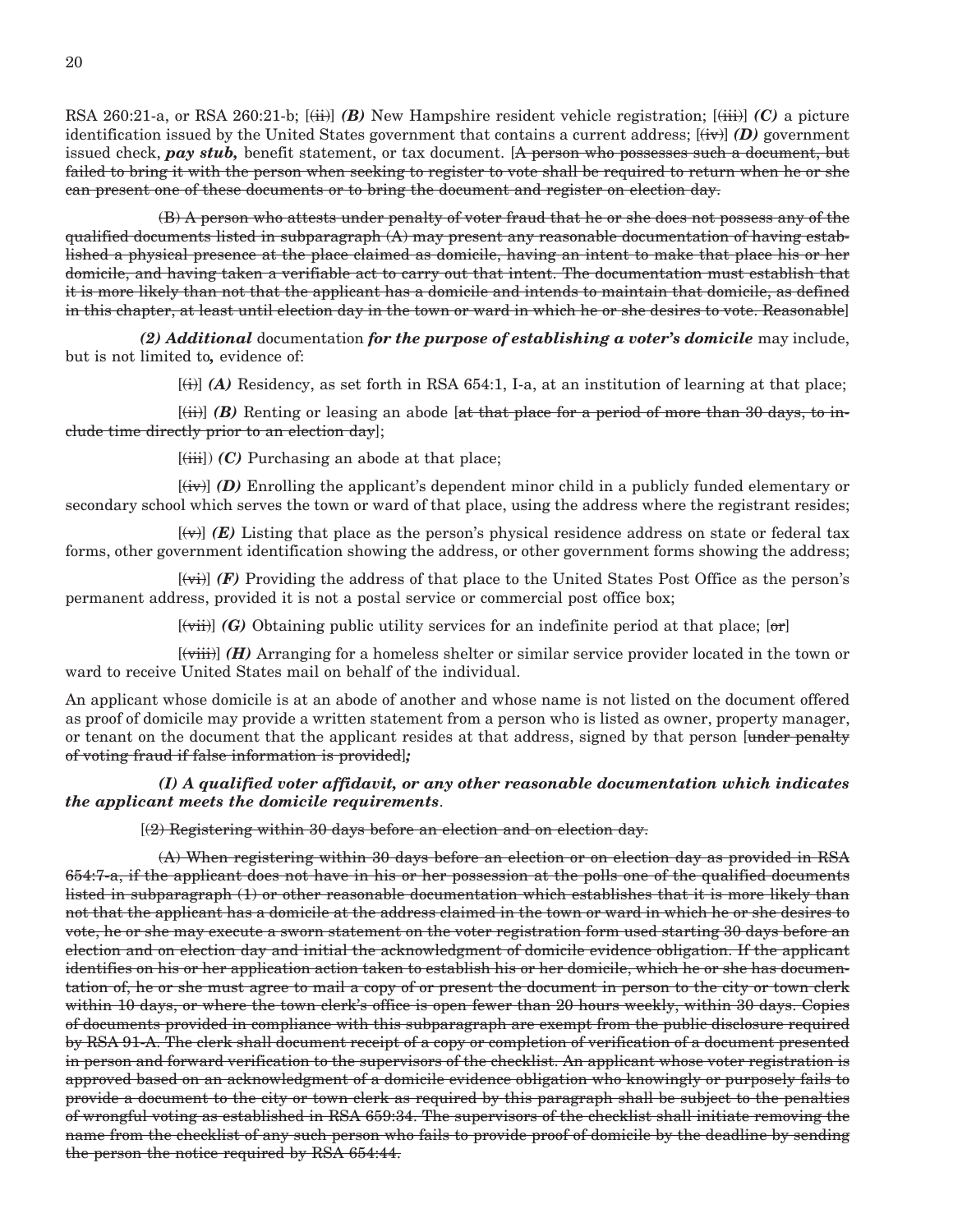(B) A person registering within 30 days before an election or on election day who does not possess reasonable documentation of establishing domicile and has taken no verifiable action to carry out his or her intent to establish domicile at the address claimed on the voter registration application may nonetheless register to vote by initialing the paragraph on the registration form acknowledging that domicile may be verified. The supervisors of the checklist shall, as soon as practical following an election at which the person initials such paragraph to register and vote, attempt to verify that the person was domiciled at the address claimed on election day by means including, but not limited to:

 (i) Examining public records held by the town or city clerk, municipal assessing and planning offices, tax collector, or other municipal office that may house public records containing domicile confirmation; or

 (ii) Requesting 2 or more municipal officers or their agents or state election officers or their agents to visit the address and verify that the individual was domiciled there on election day. In unincorporated places that have not organized for the purposes of conducting elections, county officers may be asked to perform this function; or

 (iii) Referring the registrant's information to the secretary of state, who shall cause such further investigation as is warranted.

 (C) Any case where supervisors are unable to verify the applicant's domicile or where evidence exists of voting fraud shall be promptly reported to the secretary of state and to the attorney general, who shall cause such further investigation as is warranted.]

 II. The supervisors may refuse to add the name of an applicant to the checklist if he or she fails to present the evidence or an affidavit as required by this section. Without limiting the acceptance of other forms of proof of domicile or identity deemed reasonable by the supervisors:

 (a) Any one of the following documents is presumptive evidence that the individual seeking to vote meets the domicile requirement, provided the document is currently valid, was issued to or in the name of the applicant, and shows the address the applicant claims as a domicile:

(1) New Hampshire driver's license.

(2) New Hampshire vehicle registration.

(3) Armed services identification, or other photo identification issued by the United States government.

 (b) Any one of the following is presumptive evidence of the identity of an applicant sufficient to satisfy the identity requirement for an official authorized by RSA 659:30 to take the oath of an applicant swearing to a qualified voter, domicile, or election day affidavit [or a sworn statement on the voter registration form used starting 30 days before an election and on election day]:

(1) Photo driver's license issued by any state or the federal government.

 (2) United States passport, armed services identification, or other photo identification issued by the United States government.

(3) Photo identification issued by local or state government.

 (c) The presumptions established in this paragraph may be defeated by evidence establishing that it is more likely than not that the applicant is not qualified as a voter.

 III. To prove the qualifications set forth in paragraphs I and II, an applicant for registration as a voter must prove his or her identity to establish that the evidence used to prove age, citizenship, and domicile relate to the applicant. A person who has in his or her immediate possession a photo identification approved for use by paragraph II must present that identification when applying for registration. A person who does not have an approved photo identification with him or her may establish identity through completion of the qualified voter affidavit, which shall be retained in accordance with RSA 33-A:3-a[, or a sworn statement on the voter registration form used starting 30 days before an election and on election day]. Residents of a nursing home or similar facility may prove their identity through verification of identity by the administrator of the facility or by his or her designee. For the purposes of this section, the application of a person whose identity has been verified by an official of a nursing home or similar facility shall be treated in the same manner as the application of a person who proved his or her identity with a photo identification.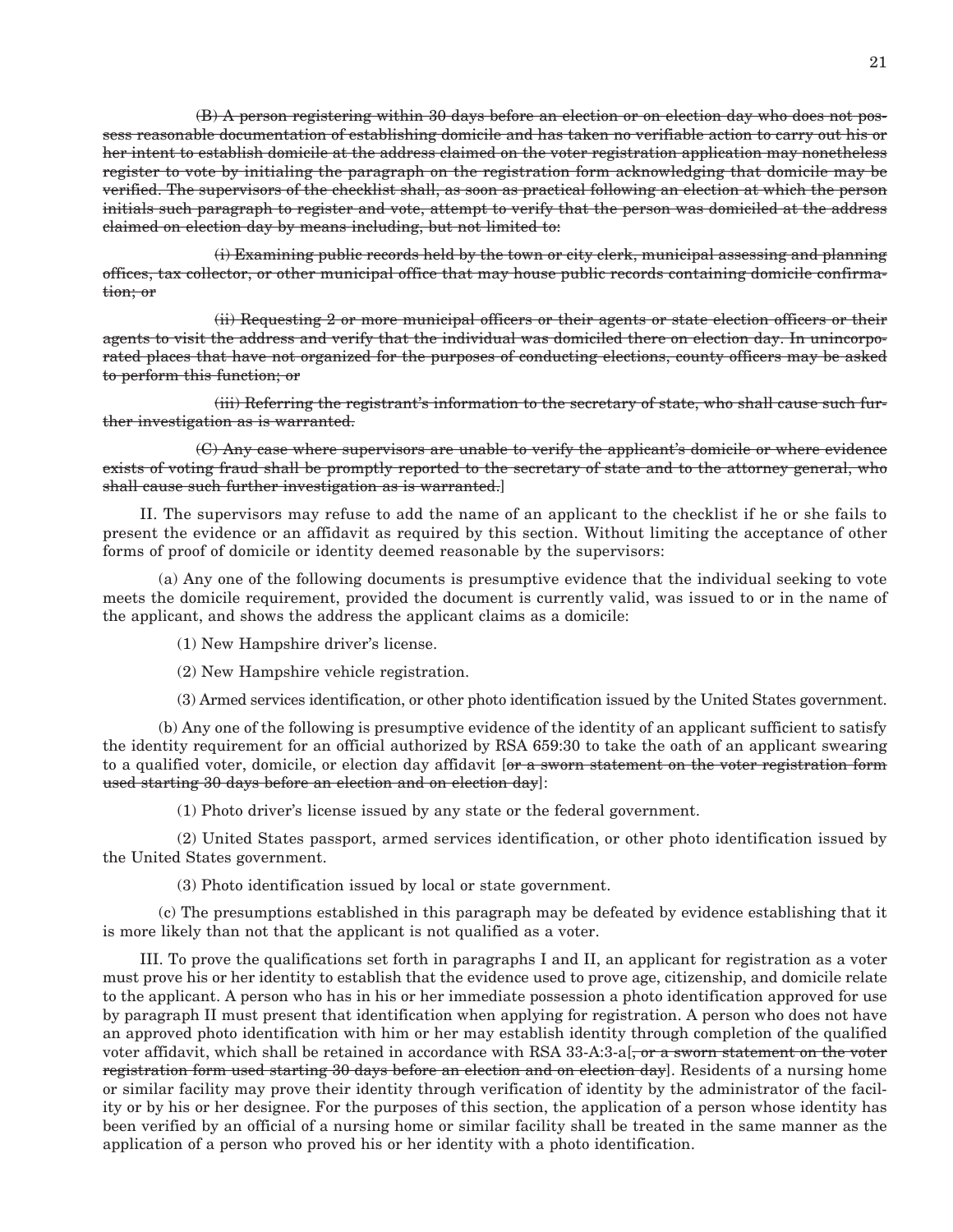## III-a. *The supervisors of the checklist and the town or city clerks may use the nonpublic information contained in the centralized voter registration database and other records, that they have access to, held by the state of New Hampshire, the town or city clerk, municipal assessing and planning offices, tax collector, or other municipal office records that contain records that confirm the identity, citizenship, age, or domicile information provided by the applicant.*

 *III-b.* The supervisors of the checklist, town or city clerk, or election day official shall take a photograph of any person who registers using a qualified voter affidavit or sworn statement on the general election day registration form. Such photograph shall be retained in the same manner as qualified voter affidavits pursuant to RSA 33-A:3-a,  $\text{CKLI}(e)$ . The photograph may be used for purposes of RSA 659:13, I(c).

 IV. Any person who is applying for registration as a voter and who is currently *or was previously*  registered to vote in a different town or ward in New Hampshire shall complete the voter registration form provided for in RSA 654:7. If the election official receiving the application confirms through the centralized voter registration database required by RSA 654:45 that the applicant is currently *or was previously* registered to vote in New Hampshire, the applicant shall prove identity and domicile, but shall not be required to prove his or her age or citizenship.

 V.(a) The election official approving the application for registration as voter of a person who does not present an approved form of photo identification as proof of identity when registering, shall mark the voter registration form to indicate that no photo identification was presented and shall inform the person that, if he or she is a first-time election day registrant in New Hampshire, he or she will receive a letter of identity verification. The person entering the voter information into the centralized voter registration database shall determine if the person is listed in the system as having been previously registered in the town or ward reported by the applicant on the voter registration form. If the person is a new registrant who has not been previously registered anywhere in New Hampshire or if the centralized voter registration database does not confirm a previous registration claimed on the voter registration form, the election official shall cause the record created in the centralized voter registration database to indicate that the person is a new applicant in New Hampshire and that no photo identification was presented. When municipalities enter information on people who register on election day into the centralized voter registration database, to the extent practical applicants who are registering for the first time in New Hampshire and who also register without presenting an approved photo identification shall be entered first. [The person entering the voter information of election day residents into the centralized voter registration database shall cause the records to indicate if the voter executed a sworn statement on the voter registration form used starting 30 days before an election and on election day.]

 (b) The secretary of state shall cause a letter of identity verification to be mailed by first class mail to each voter identified at any election as a first-time election day registrant in New Hampshire who also did not verify his or her identity with an approved photo identification. The letter shall be mailed by January 10 in every odd-numbered year in the case of persons registering at a state primary or general election, or within 90 days after any other election. The secretary of state shall mark the envelope with instructions to the United States Post Office not to forward the letter and to provide address correction information. The letter shall notify the person that a person who was unable to present photo identification registered or registered and voted using his or her name and address and instruct the person to return the letter within 45 days with a written confirmation that the person registered and voted or to contact the attorney general immediately if he or she did not register and vote. Any voter under a protective order pursuant to RSA 173-B, and whose name does not appear on the checklist as provided under RSA 654:25, shall not be subject to the provisions of paragraph V. *The secretary of state may establish and implement a process for the voter to respond to the letter of identity verification by an electronic communication such as an email message or a text message.*

 (c) The secretary of state shall conduct an inquiry regarding any letters mailed pursuant to subparagraph (b) that are returned as undeliverable by the United States Post Office and those persons who were mailed letters under subparagraph (b) and have not confirmed their registration. The inquiry may include consulting with, and examining public records held by, municipal officials, which contain information relevant to a person's qualifications to vote in New Hampshire, and interviewing persons living at the address listed on the voter registration form. After such inquiry, the secretary of state shall prepare and forward to the attorney general for investigation a list of those people whose identity or eligibility to vote could not be confirmed. Upon receipt of notice from a person who receives a letter of identity verification that the person did not register and vote, or upon receipt of a referral from the secretary of state, the attorney general shall cause an investigation to be made to determine whether fraudulent registration or voting occurred.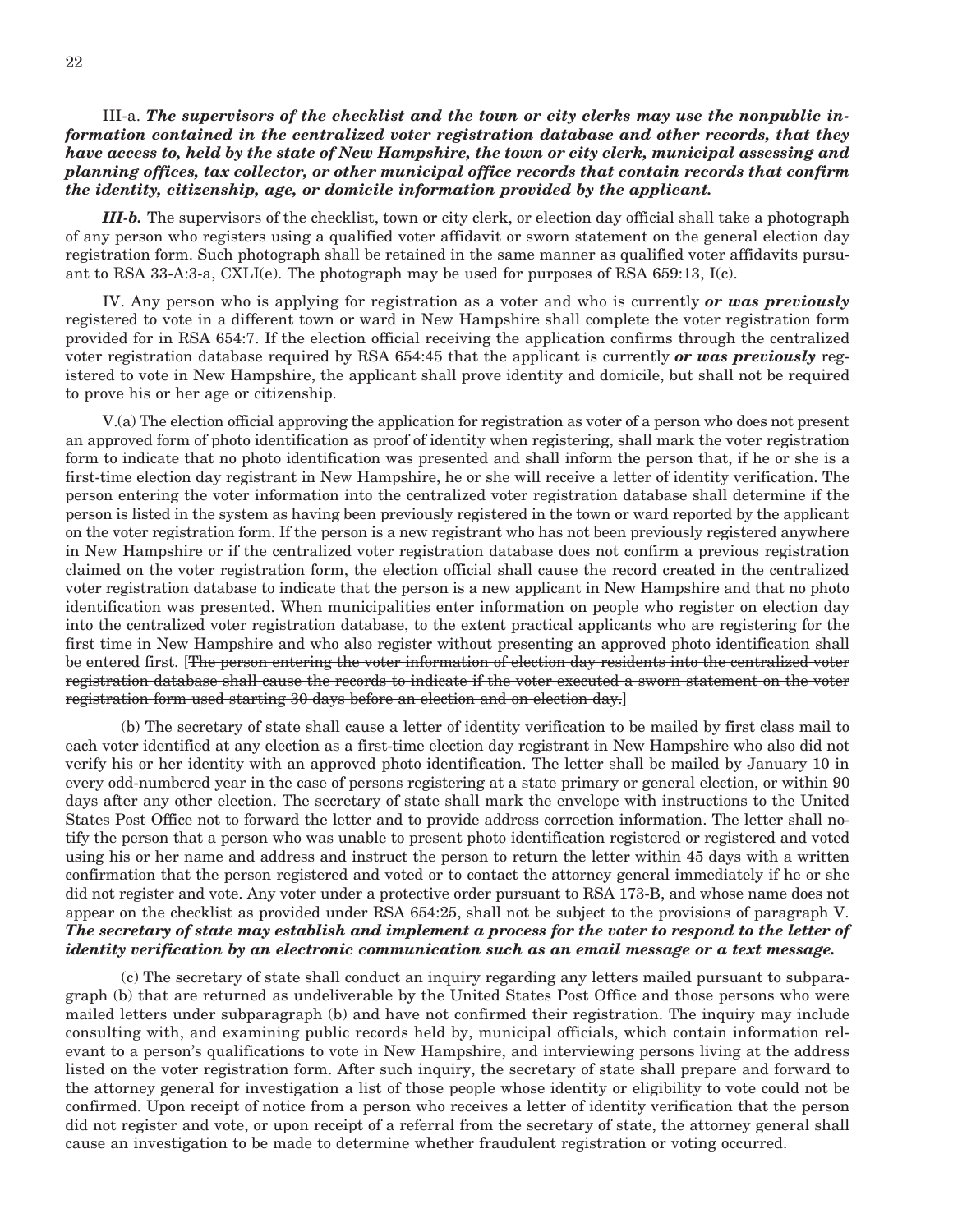(d) [Within 90 days of each election, the secretary of state shall cause a list of persons executing sworn statements on the voter registration form used starting 30 days before an election and on election day since the prior election to be forwarded to the attorney general and the division of motor vehicles. The secretary of state shall send a letter to each such person informing him or her of a driver's obligation to obtain a New Hampshire driver's license within 60 days of becoming a New Hampshire resident. The letter shall be mailed within 60 days after the election, except that if the election is a state primary election, the letter shall be mailed 60 days after the general election, and if the election is a regularly scheduled municipal election, the letter shall be mailed by the July 1 or January 1 next following the election. The secretary of state shall mark the envelope with instructions to the United States Post Office not to forward the letter and to provide address correction information.

 (e) The secretary of state shall conduct an inquiry regarding any letters mailed pursuant to subparagraph (d) that are returned as undeliverable by the United States Post Office. The inquiry may include consulting with, and examining public records held by, municipal officials, which contain information relevant to a person's qualifications to vote in New Hampshire, and interviewing persons living at the address listed on the letters. After such inquiry, the secretary of state shall prepare and forward to the attorney general for investigation a list of those people whose eligibility to vote could not be confirmed. The attorney general shall cause an investigation to be made to determine whether fraudulent registration or voting occurred.

 $(f)$  Upon completion of any investigation authorized under RSA 654:12, the secretary of state and the attorney general shall forward a report summarizing the results of the inquiry and investigation, respectively, to the speaker of the house of representatives, the president of the senate, and the chairpersons of the appropriate house and senate standing committees with jurisdiction over election law.

4 Voting Procedures; Obtaining a Ballot. RSA 659:13, I(c) is repealed and reenacted to read as follows:

 $(c)(1)$  If the voter does not have a valid photo identification, the ballot clerk shall direct the voter to see the supervisor of the checklist.

 (2) The supervisor of the checklist shall review the voter's qualifications and determine if the voter's identity can be verified. This review may include verification by the voter of nonpublic data contained in the centralized voter registration database or verification by a moderator or supervisor of the checklist, or the clerk of a town, ward, or city, or by a registered voter whose name was on the checklist at the opening of the polls and who possesses valid identification documentation. Other than an authorized election official, no registered voter whose name was on the checklist at the opening of the polls and who possesses valid identification documentation shall verify the identity of more than 2 voters in each election. Verification of identity shall be documented on a form provided by the secretary of state.

 (3) If the supervisor of the checklist cannot verify the voter's identity, the supervisor of the checklist shall inform the voter that he or she may execute a challenged voter affidavit. The voter shall receive an explanatory document prepared by the secretary of state explaining the proof of identity requirements. If the voter executes a challenged voter affidavit, the ballot clerk shall mark the checklist in accordance with uniform procedures developed by the secretary of state.

 (4) The person entering voter information into the centralized voter registration database shall cause the records to indicate when a voter has not presented a valid photo identification and has executed a challenged voter affidavit.

5 Voting Procedure; Obtaining a Ballot. Amend RSA 659:13, II(b) to read as follows:

 (b) In addition to the forms of photo identification authorized in subparagraph (a), the identification requirements of paragraph I may be satisfied by verification of the person's identity by a moderator or supervisor of the checklist or the clerk of a town, ward, or city, *or by a registered voter whose name was on the checklist at the opening of the polls and who possesses valid identification documentation,*  provided that if any person authorized to challenge a voter under RSA 659:27 objects to such verification, identifies the reason for the objection in writing, and states the specific source of the information or personal knowledge upon which the challenge of the photo identification is based, the voter shall be required to execute a challenged voter affidavit as if no verification was made. *Other than an authorized election official, no registered voter whose name was on the checklist at the opening of the polls and who possesses valid identification documentation shall verify the identity of more than 2 voters in each election.*

6 Repeals. The following are repealed: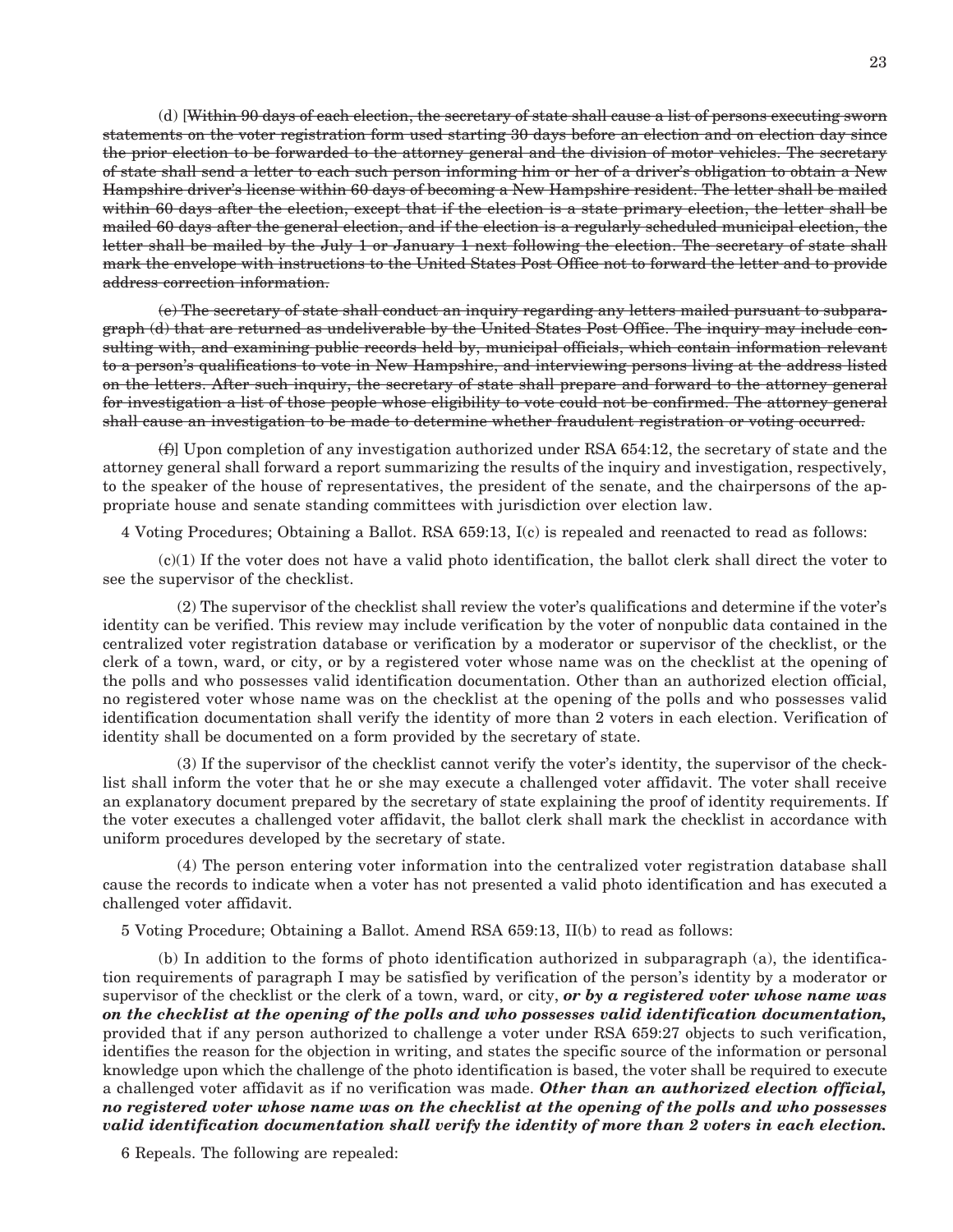I. RSA 33-A:3-a, CXLI(f), relative to retention of municipal records of verifiable action of domicile.

II. RSA 659:34, I(h) - (i), relative to certain penalties for voter fraud.

III. 2016, 175:2, relative to Interstate Voter Registration Crosscheck Program.

7 Effective Date. This act shall take effect 60 days after its passage.

## 2022-1660s

## AMENDED ANALYSIS

This bill amends the procedures for determining voter qualifications and voter registration, and allows an authorized election official to use nonpublic information contained in the centralized voter registration database to verify a voter's identity.

Senate Finance April 19, 2022 2022-1663s 07/05

## Amendment to HB 1256-FN

Amend the title of the bill by replacing it with the following:

AN ACT relative to positions within the department of military affairs and veterans services and making an appropriation to the state regenerative manufacturing workforce development fund.

Amend the bill by replacing all after section 6 with the following:

7 State Regenerative Manufacturing Workforce Development Fund; Appropriation. The sum of \$1,000,000 for the fiscal year ending June 30, 2022 is hereby appropriated to the state regenerative manufacturing workforce development fund established in RSA 162-T:3. This appropriation shall be nonlapsing. The governor is authorized to draw a warrant for said sum out of any money in the treasury not otherwise appropriated.

8 Effective Date.

I. Section 7 of this act shall take effect upon its passage.

II. The remainder of this act shall take effect 60 days after its passage.

2022-1663s

## AMENDED ANALYSIS

This bill:

I. Renames the position of cemetery superintendent to cemetery director and establishes duties and salary classifications for that office.

II. Alters the list of positions the adjutant general nominates for appointment.

III. Renames the position of administrator of the division of community based military programs to director of the division of community based military programs and establishes the salary classification for that office.

IV. Makes an appropriation to the state regenerative manufacturing workforce development fund.

Senate Executive Departments and Administration April 20, 2022 2022-1682s 07/05

Amendment to HB 1269

Amend the bill by replacing section 32 with the following:

32 Advisory Committee on Marine Fisheries; Membership Qualifications. Amend RSA 211:60, I to read as follows: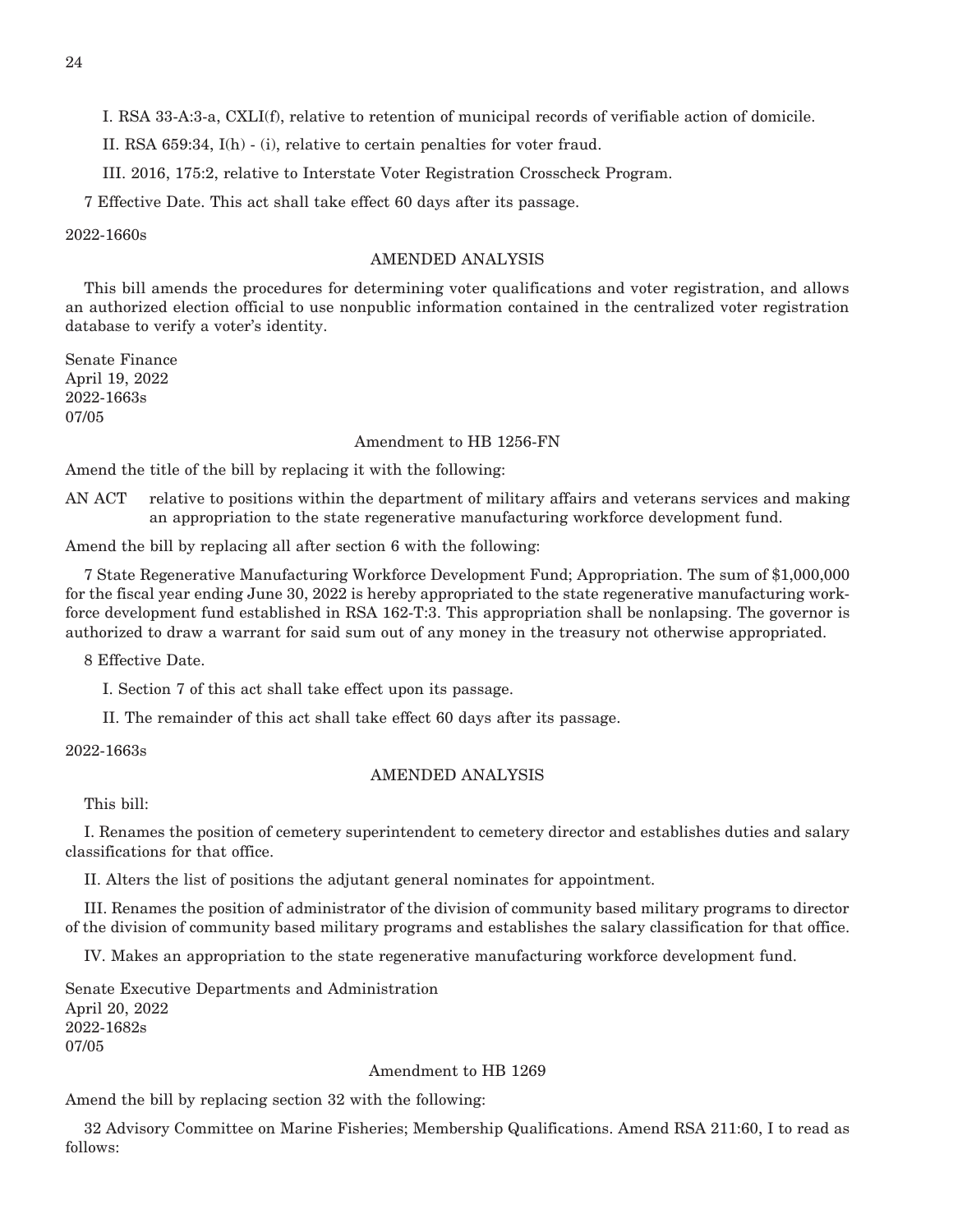I. There is established an advisory committee on marine fisheries to recommend programs and policies regarding marine fisheries to the fish and game commission. The advisory committee shall consist of 5 members and one alternate member, all *with expertise in marine fisheries,* [of whom] *who* shall be residents of the [seacoast region] *tidewater towns, as defined in RSA 206:2-a*, appointed by the governor and council.

Senate Judiciary April 20, 2022 2022-1677s 04/10

#### Amendment to HB 1296-FN

Amend RSA 318-B:17-b, I-d as inserted by section 1 of the bill by replacing it with the following:

 *I-d. A document purporting to waive or relinquish rights or interests in seized property shall be valid only if the document is obtained by the prosecuting authority and accepted by the superior court in conjunction with a plea or conviction. Before accepting the document, the superior court shall determine that the waiver was executed knowingly and voluntarily.*

Amend RSA 318-B:17-b, III as inserted by section 1 of the bill by replacing it with the following:

 III. The court may order forfeiture of all items or property interests subject to the provisions of paragraph I[, except as follows:

 (a) No item or property interest shall be subject to forfeiture unless the owner or owners thereof were consenting parties to a felonious violation of this chapter and had knowledge thereof.

 (b) No items or property interests shall be subject to forfeiture unless involved in an offense which may be charged as a felony] *as part of a criminal prosecution and following a conviction for a felony violation of this chapter pursuant to paragraph III-a. All forfeiture-related petitions shall be filed at and heard by the superior court that has jurisdiction over the criminal case.*

Amend RSA 318-B:17-b, III-a(a)-(j) as inserted by section 1 of the bill by replacing them with the following:

 *III-a.(a)(1) If a defendant in a criminal matter is represented by a public defender or counsel appointed by the court, the public defender or appointed counsel shall represent the defendant in the forfeiture proceeding and any other related criminal proceeding.*

 *(2) Following seizure, a defendant or any other person with an interest in the property shall have a right to a post-seizure hearing. The court shall give such post-seizure hearings priority on the court's docket.*

 *(3) A person with an interest in the property may petition the superior court for a hearing.*

 *(4) The court may hold a post-seizure hearing:*

 *(A) As a separate hearing; or*

 *(B) At the same time as a probable cause determination, a post-arraignment hearing, or other pretrial hearing.*

 *(5) A party, by agreement or for good cause, may move for one extension of no more than 10 days. Any motion may be supported by affidavits or other submissions.*

 *(6) The court shall order the return of property if it finds:*

 *(A) The seizure was invalid;*

 *(B) A criminal charge has not been filed and no extension of the filing period is available;*

 *(C) The property is not reasonably required to be held as evidence; or*

 *(D) The final judgment likely shall be in favor of the defendant or any other person with an interest in the property.*

 *(7) The provisions of this section shall not apply to contraband.*

 *(b) In a case in which the state seeks forfeiture of property the prosecuting authority shall file with the superior court a petition for forfeiture. The petition shall be a separate document and accompany the initial or a subsequent indictment or information. It shall include the following information:*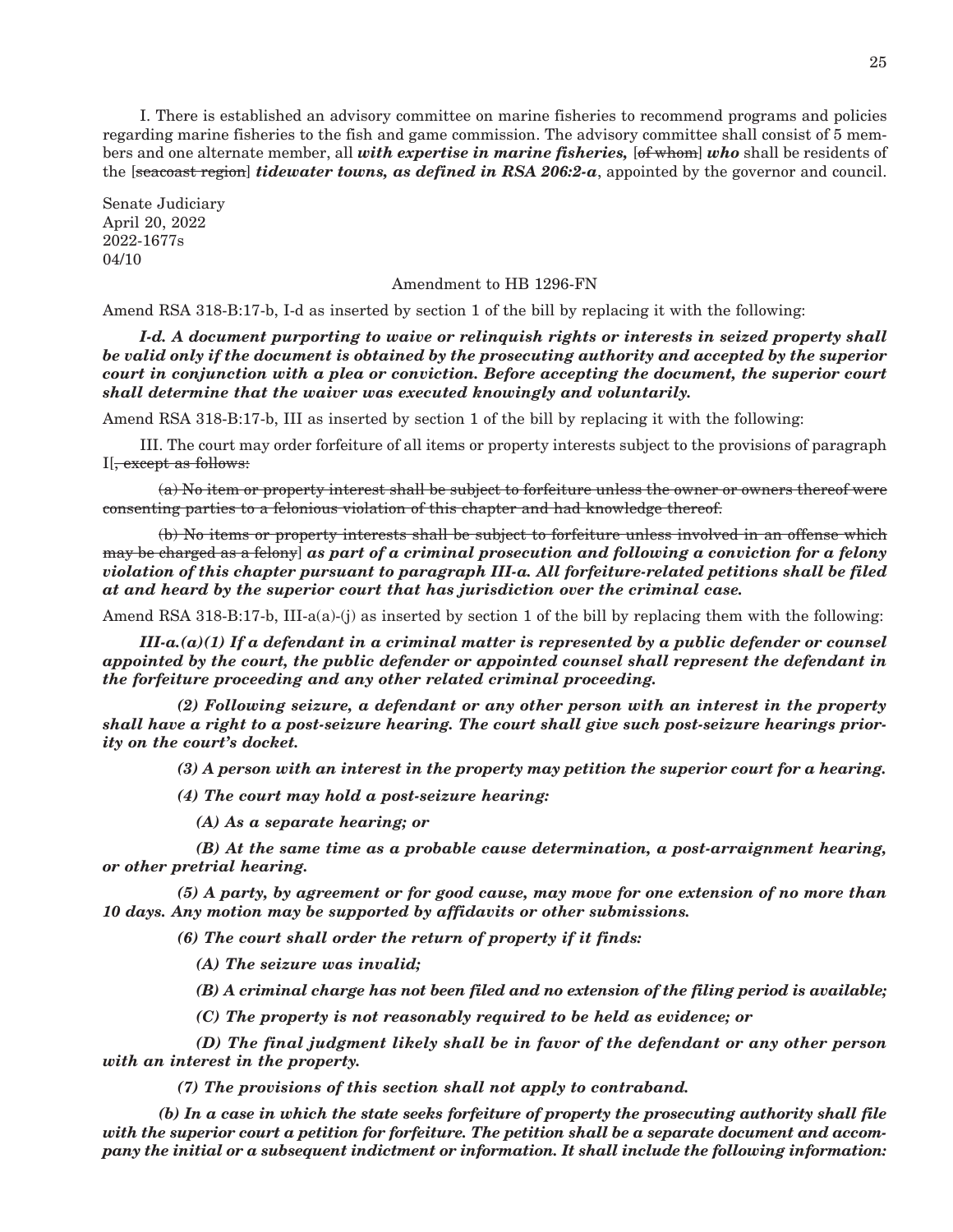*(1) A description of the property seized;*

 *(2) The time, date, and place of the seizure; and*

 *(3) A description of how the property was used in or derived from the alleged crime.*

 *(c)(1) The prosecuting authority may allege, in the petition, the forfeiture of property as a sanction related to the crime for which the defendant is charged, as part of sentencing consideration, or through other means for the court to oversee the forfeiture proceeding.*

 *(2) The petition shall not be read to the jury.*

 *(3) At the superior court's discretion, the court may allow the prosecuting authority to amend the petition for forfeiture as required in the interest of justice.*

 *(4) The prosecuting authority shall serve the indictment or information as provided by the rules of the court.*

 *(5) The prosecuting authority shall serve the petition for forfeiture:*

 *(A) At arraignment;*

 *(B) For cases initiated in the circuit court-district division, no later than 90 days after the underlying criminal case has been bound over to the superior court;*

 *(C) For cases initiated in superior court, no later than 90 days after the complaint has been filed;*

 *(D) As established by the superior court in its grant of a motion by the prosecuting authority that seeks extension of the deadlines in subparagraphs (B) or (C) as required in the interests of justice; or*

 *(E) At the superior court's discretion.*

 *(6) The court shall order the return of the property to the owner if the prosecuting authority does not file an indictment or information as provided by the court's rules, the period of an extension expires, or the court does not grant an extension.*

 *(d) Discovery related to the forfeiture proceeding shall be subject to rules 12 and 13 in New Hampshire's rules of criminal procedure.*

 *(e) The court shall consider the loss of property subject to forfeiture as a criminal sanction as part of and following the prosecution of the underlying crime. Property may be forfeited if:*

 *(1) The state secures a conviction under this chapter; and*

 *(2) The state establishes by a preponderance of the evidence that the property is an instrumentality of, or proceeds derived directly from, the crime for which the state secured a conviction.*

 *(f) After the defendant's conviction, the court shall hold the forfeiture proceeding at its discretion. It shall be conducted by the court without a jury.*

 *(g) Nothing in this paragraph shall prevent property from being forfeited as part of:*

 *(1) A plea agreement; or*

 *(2) A grant of immunity or reduced punishment, with or without the filing of a criminal charge, in exchange for testifying or assisting a law enforcement investigation or prosecution.*

 *(h) The court may waive the conviction requirement and grant title to the property to the state if the prosecuting authority files a motion no fewer than 90 days after seizure and shows by a preponderance of the evidence that, before conviction, the defendant:*

 *(1) Is deceased;*

 *(2) Was deported by the United States government;*

 *(3) Has abandoned the property; or*

 *(4) Has fled the jurisdiction.*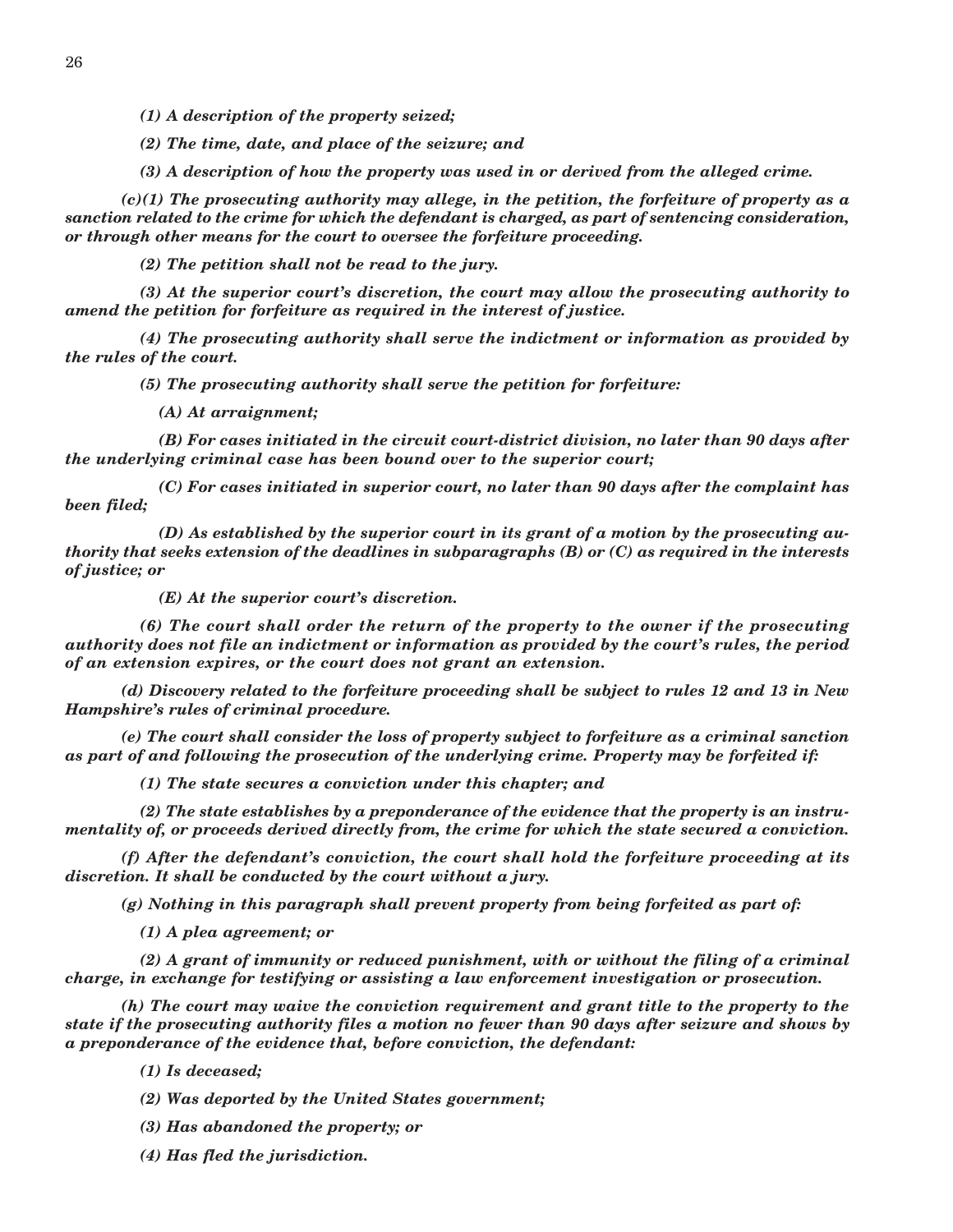*(i) The defendant may petition the superior court to determine, before trial, at trial or upon conviction, whether the forfeiture is unconstitutionally excessive under the state or federal constitution. The defendant shall bear the burden of establishing the forfeiture is unconstitutionally excessive by a preponderance of the evidence at a hearing conducted by the court without a jury. In determining whether the forfeiture is unconstitutionally excessive, the court shall not consider the value of the property to the state, but may consider other relevant factors including:*

 *(1) The seriousness of the crime and its impact on the community, including the duration of the activity, use of a firearm, and harm caused by the defendant;*

 *(2) The extent to which the defendant participated in the crime;*

 *(3) The extent to which the property was used in committing the crime;*

 *(4) Whether the crime was completed or attempted;*

 *(5) The sentence or fine to be imposed for committing the crime;*

 *(6) The hardship to the defendant if the forfeiture of a motor vehicle would deprive the defendant of the defendant's livelihood;*

 *(7) An unjust hardship to the defendant's family if the property is forfeited; and*

 *(8) All relevant factors related to the fair market value of the property.*

 *(j)(1) Property encumbered by a security interest shall not be forfeited. The prosecuting authority shall return property to a secured interest holder, other than the defendant or rightful owner, up to the value of the interest. Contraband shall not be returned.*

 *(2) If the property is not returned, the secured interest holder may petition the court at any time before the court enters judgment in the criminal prosecution or grants the motion in subparagraph (h).*

 *(3) The court shall hear the petition within 30 days after its filing or at the court's discretion. The hearing shall be held before the court without a jury. The court may consolidate the hearing on the petition with any other hearing before the court in the case.*

 *(4) The secured interest holder shall establish by a preponderance of the evidence the validity of the security interest, mortgage, lien, leasehold, lease, rental agreement, or other agreement.*

 *(5) If the secured interest holder alleges a valid interest but the prosecuting authority seeks to proceed, the prosecuting authority shall prove by a preponderance of the evidence that:*

 *(A) The interest is invalid;*

 *(B) The interest resulted from a fraudulent conveyance; or*

 *(C) The secured interest holder consented to the use of the property in the crime for which the defendant is charged.*

 *(6) If the state fails to meet its burden under subparagraph (5), the court shall order the state to relinquish claims to the property, up to the value of the interest, and return the interest to the secured interest holder.*

Amend RSA 318-B:17-b, III-a  $(k)(2)$  as inserted by section 1 of the bill by replacing it with the following:

 *(2) If the property is not summarily returned, an innocent owner may petition the superior court at any time before the court enters judgment in the criminal prosecution or grants the motion in subparagraph (h).*

Senate Executive Departments and Administration April 20, 2022 2022-1698s 04/08

#### Amendment to HB 1375

Amend the bill by replacing all after the enacting clause with the following:

1 Statutory Construction; Definition of Veteran. Amend RSA 21:50, I(a)(2)(A) to read as follows: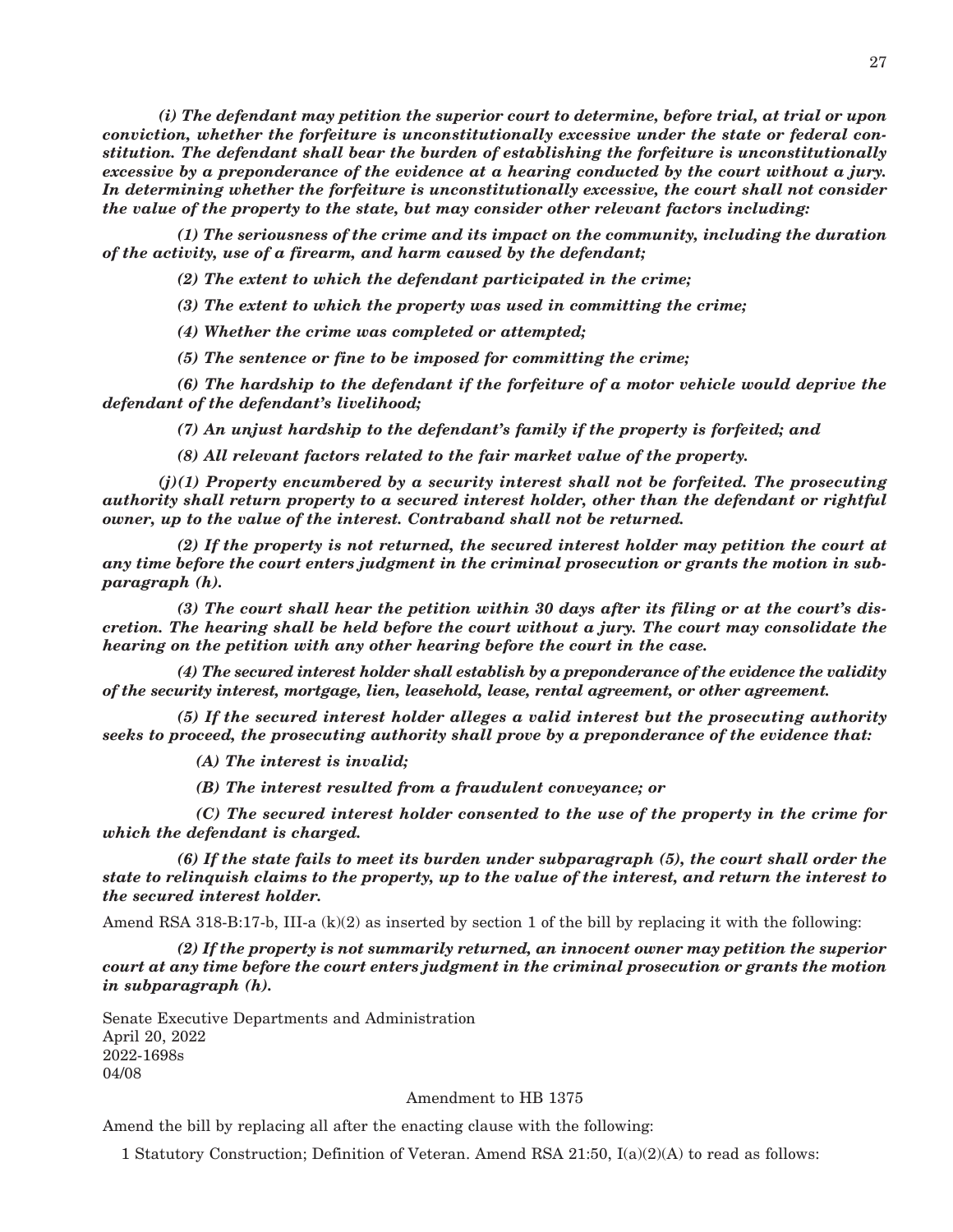## (A) [An honorable discharge] *Any honorable discharge or any discharge under honorable conditions*; or

2 New Hampshire Veterans' Home; Command and Employees. Amend RSA 119:6 to read as follows:

119:6 Commandant and Employees. The board shall appoint, or may remove, for just cause, a commandant of the home. [Honorably discharged veterans as defined in RSA 119:1] *A veteran honorably discharged or discharged under honorable conditions pursuant to RSA 21:50* shall have preference for employment in the home if qualified by the New Hampshire division of personnel.

3 Preference of Resident Laborers and Veterans; Employment of Veterans. Amend RSA 283:4, I to read as follows:

 I. In public employment of clerks, office help, mechanics, laborers, inspectors, supervisors, foremen, janitors, peace officers, and relief employees in the construction of public works, public projects and in the conduct of city, town or district departments by a county, city, town, or district, or by persons contracting therewith for such construction, carrying out of relief projects and in the conduct of city, town, or district departments, preference shall be given to citizens of the state who have served in the armed forces of the United States, for not less than 90 days, in times of war, and have been *honorably* discharged [honorably] *or discharged under honorable conditions pursuant to RSA 21:50* therefrom or released from active duty therein, if equally qualified for said employment and if registered in accordance with the provisions of RSA 283:7. Where such employment is obtained from relief rolls or for persons in need, in cases of equal or greater need preference shall be given to such veterans.

4 Reemployment of Veterans; Veterans Guaranteed Reemployment. Amend RSA 97:1 to read as follows:

97:1 Veterans Guaranteed Reemployment. Each county, town, city, precinct, school board or other political subdivision of the state shall reemploy a veteran of any branch of the military service of the United States who has been placed on inactive status or been [given a discharge other than dishonorable] *honorably discharged or discharged under honorable conditions pursuant to RSA 21:50* and who, within 90 days after being so made inactive or discharged, in writing, notifies the treasurer or other fiscal agent of such political subdivision that he *or she* desires to be reinstated in the position he held with such political subdivision at the time he *or she* entered said military service.

5 Interstate Compact on Educational Opportunity for Military Children. Amend RSA 110-D:3, XX to read as follows:

 XX. "Veteran" means a person who served in the uniformed services and who was *honorably* discharged or [released there from under conditions other than dishonorable] *discharged under honorable conditions pursuant to RSA 21:50*.

6 Honorable Discharge; References Amended. Amend the following RSAs by replacing "honorable discharge" or "an honorable discharge" with "an honorable discharge or a discharge under honorable conditions pursuant to RSA 21:50": RSA 115-A:16; 115-A:29, I-II; 115-B:1, II(a); 115-B:1, II(c); 165:5; 175:1, XXII; 176:10; 261:86, I(d); 261:87-b, I; 275-G:1, II; 466:8, I; and 651-A:13.

7 Honorably Discharged; References Amended. Amend the following RSAs by replacing "honorably discharged" with "an honorable discharge or discharged under honorable conditions pursuant to RSA 21:50": RSA 72:28, IV(a); 72:28-b, IV; 72:35, I; 99-F:2, VI(a)(1)-(3); 100-A:4, VI(a)(2); 119:1, I; 119:2, II; 261:86, I(c)-(e); 261:141, VIII(c); 261:157-a; and 291:3.

8 Effective Date. This act shall take effect 60 days after its passage.

Senate Judiciary April 20, 2022 2022-1676s 04/05

### Amendment to HB 1388-FN

Amend RSA 645:1, I(b) as inserted by section 1 of the bill by replacing it with the following:

 *(b) Such person knowingly transmits to another, who is 16 years of age or older, an image of himself or herself fornicating, exposing his or her genitals, or performing any other act of gross lewdness, when the recipient does not consent to receipt of the image*.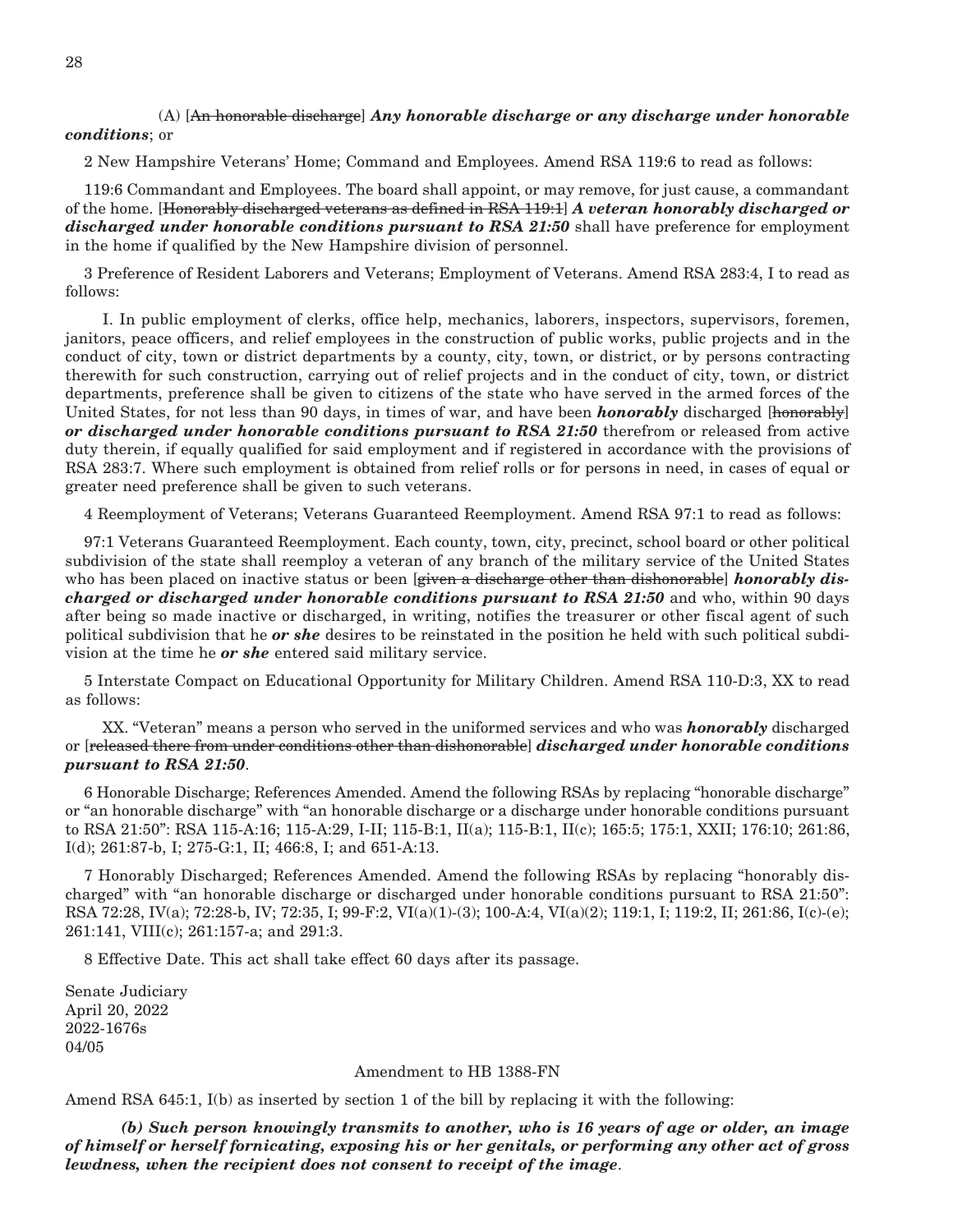Senate Finance April 20, 2022 2022-1665s 08/10

## Amendment to HB 1421-FN

Amend the bill by inserting after section 1 the following and renumbering the original section 2 to read as 3:

2 Funds for Revolving Funds. The sum of \$7,760,000 for the biennium ending June 30, 2023 is hereby appropriated to the department of environmental services for the purpose of providing state matching funds for supplemental Drinking Water State Revolving Fund and Clean Water State Revolving Fund funding authorized by the Infrastructure Investment and Jobs Act, Public Law 117-58. The governor is authorized to draw a warrant for said sum out of any money in the treasury not otherwise appropriated, and said appropriation shall not lapse.

2022-1665s

## AMENDED ANALYSIS

This bill requires public and private schools and licensed child care facilities to install water bottle filling stations or test and remediate all water outlets at the facility.

This bill also makes an appropriation for certain drinking water grant programs administered by the department of environmental services.

Senate Judiciary April 20, 2022 2022-1670s 07/04

#### Amendment to HB 1431-FN-LOCAL

Amend the bill by replacing section 1 with the following:

1 Declaration of Purpose. The general court finds that it is a fundamental right of parents to direct the upbringing, education, and care of their minor children. The general court further finds that important information relating to a minor child should not be withheld, either inadvertently or purposefully, from his or her parent, including information relating to the minor's education. The general court further finds it is necessary to establish a consistent mechanism for parents to be notified of information relating to the health, education, and well-being of their minor children.

Amend RSA 169-I:3 through RSA 169-I:5 as inserted by section 2 of the bill by replacing them with the following:

169-I:3 Infringement of Parental Rights Prohibited. The state, any of its political subdivisions, including, without limitation, any school board, school district, or school administrative unit, any other governmental entity shall not infringe on the fundamental rights of a parent to direct the upbringing and education of his or her minor child without demonstrating that such action is reasonable and necessary to achieve a compelling state interest and that such action is narrowly tailored and cannot be achieved by less restrictive means.

169-I:4 Parental Rights.

 I. All parental rights are reserved to the parent of a minor child in this state without obstruction or interference from the state, any of its political subdivisions, including, without limitation, any school board, school district, or school administrative unit, or any other governmental entity including, but not limited to, all of the following rights of a parent of a minor child in this state:

(a) The right to direct the education and care of his or her minor child.

(b) The right to direct the upbringing and the moral or religious training of his or her minor child.

 (c) The right to apply to enroll his or her minor child in a public school or, as an alternative to public education, a private school, including a religious school, a home education program, or other available options, as authorized by law.

 (d) The right to access and review all school records relating to his or her minor child, pursuant to RSA 189:66, IV.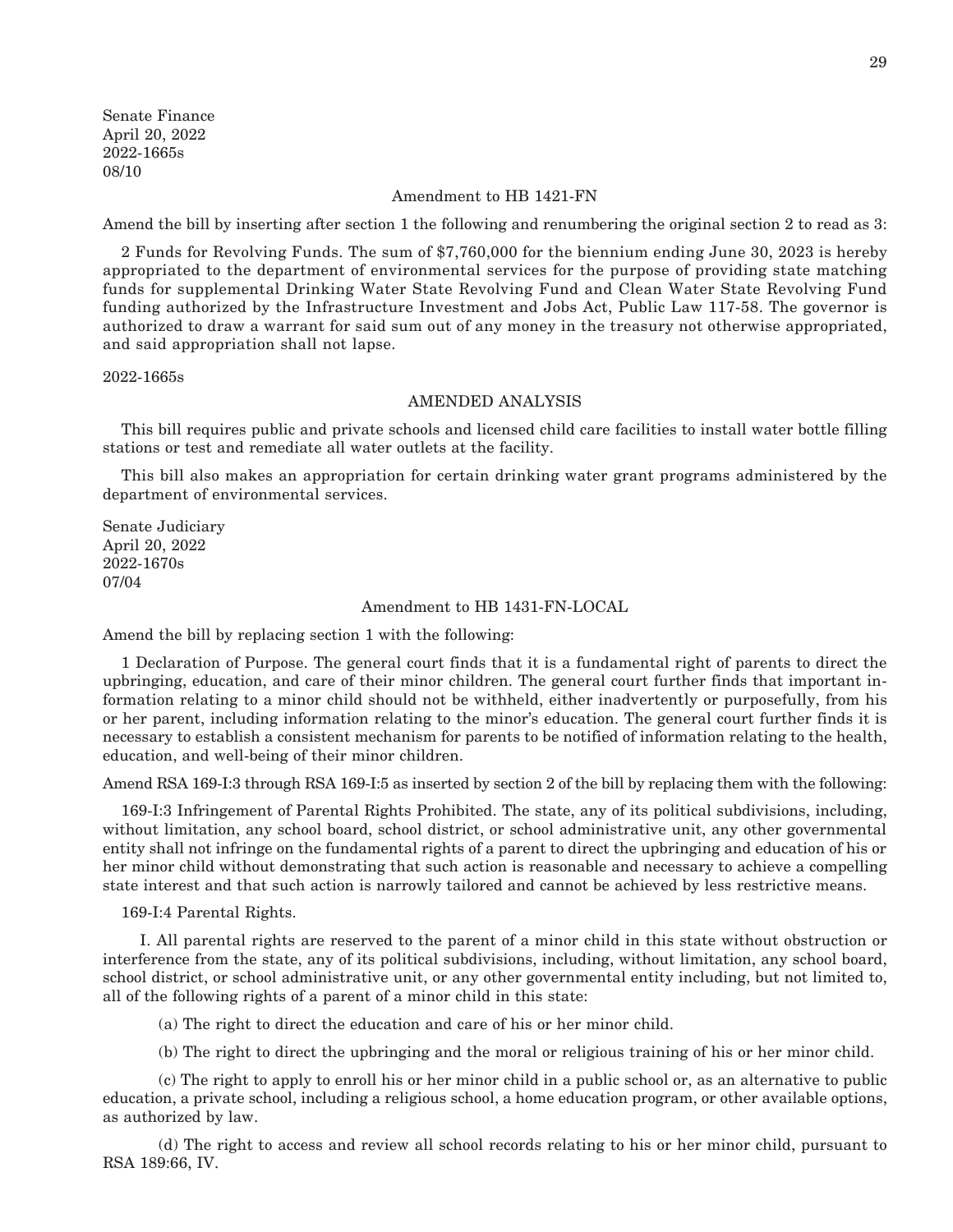(e) The right to be notified promptly if an employee of the state, any of its political subdivisions, or any other governmental entity has a reasonable basis to believe that a criminal offense has been committed against his or her minor child, unless the incident has first been reported to law enforcement or the bureau of child protective services and notifying the parent would impede the investigation.

 II. An employee of the state, any of its political subdivisions, including, without limitation, any school board, school district, or school administrative unit, or any other governmental entity who encourages or coerces, or attempts to encourage or coerce, a minor child to withhold information from his or her parent who is not suspected of a criminal offense against the minor and sharing the information would not impede an investigation of a criminal offense against the minor may be subject to disciplinary action.

 III. A parent of a minor child in this state has rights that are more comprehensive than those listed in this section. This chapter shall not be construed to prescribe all rights to a parent of a minor child in this state.

169-I:5 Parental Rights in Education.

 I. Each school board, school district, or school administrative unit shall, in consultation with parents, teachers, and administrators, develop and adopt publicly a policy to promote parental involvement in the public school system. Such policy shall include:

 (a) A plan for parental participation in schools to improve parent and teacher cooperation in such areas as homework, school attendance, and discipline.

 (b) A procedure for a parent to learn about his or her minor child's course of study, including the source of any supplemental education materials.

 (c) Procedures for a parent to learn about the nature and purpose of clubs and activities offered at his or her minor child's school, including those that are extracurricular or part of the school curriculum.

(d) Procedures for a parent to learn about gifted or special education programs offered in the district.

 (e) Procedures for a parent to learn about parental rights and responsibilities under general law, including all of the following:

 (1) Their right to object to instructional materials and other materials used in the classroom, pursuant to RSA 186:11, IX-c.

 (2) Their right to exercise their option to get an exception to a particular health or sex education instruction, pursuant to RSA 186:11, IX-b.

(3) Their right to exempt his or her minor child from immunizations, as provided in RSA 141-C:20-a.

(4) Their right to review statewide, standardized assessment results.

(5) Their right to inspect school district instructional materials.

 (6) Their right to access information relating to the school district's policies for promotion or retention, including high school graduation requirements.

 (7) Their right to receive a school report card and be informed of his or her minor child's attendance requirements and compliance with such requirements.

 (8) Their right to access information relating to the state standards, report card requirements, attendance requirements, and instructional materials requirements.

 (9) Their right to participate in parent-teacher associations and parent-teacher organizations that are sanctioned by a school board or the department of education.

 (10) The right of a parent to opt out of any district-level data collection relating to his or her minor child not required by law.

 (f) The right to be notified promptly when any school board, school district, school administrative unit, school administrator, or other school employee initiates, terminates, or changes:

 (1) A student's course of study or registration in classes, athletic teams, clubs, or other extracurricular activities;

(2) Any discipline imposed by school authorities;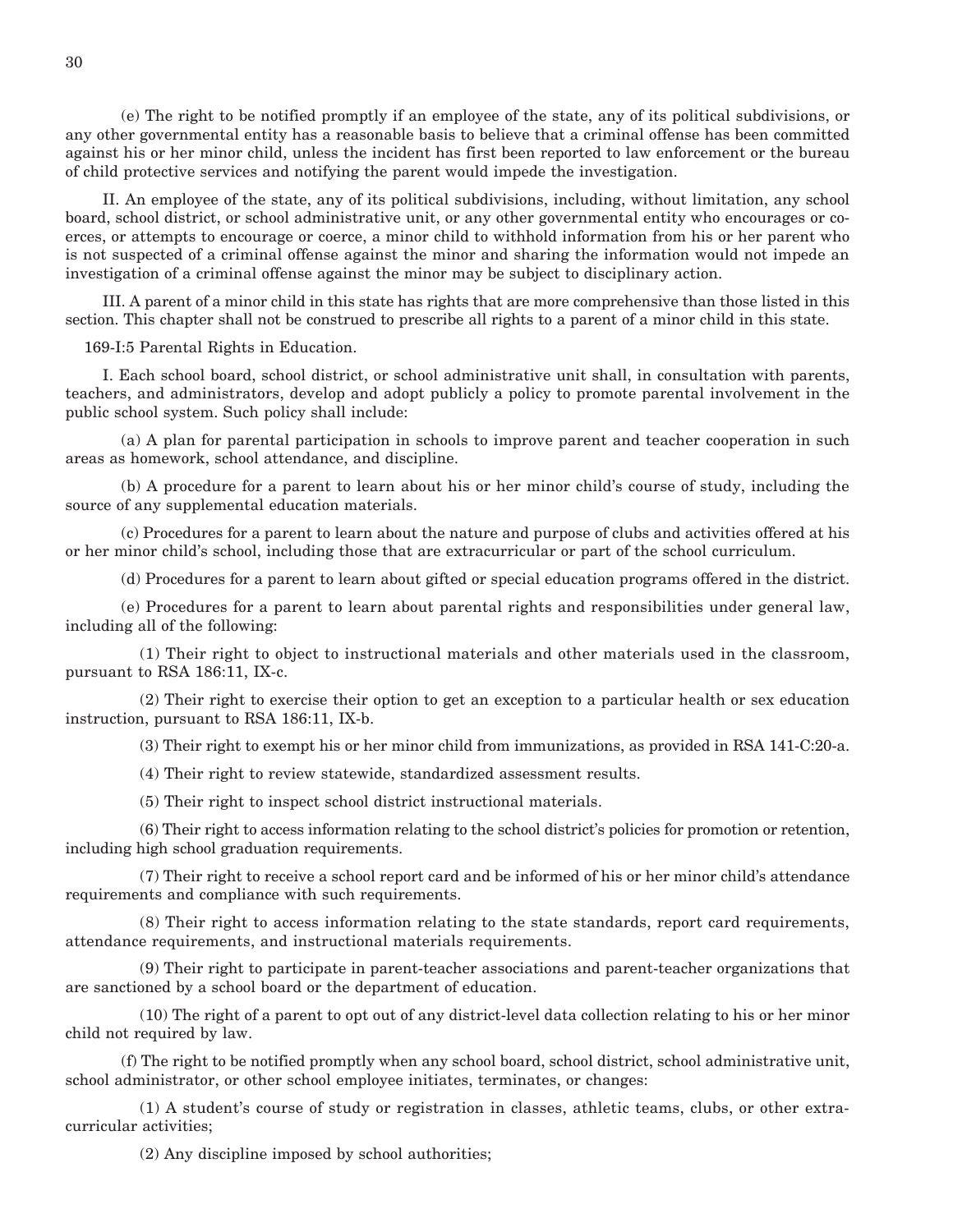(3) Services recommended or provided pursuant to an individualized education plan or Section 504 of the Rehabilitation Act of 1973;

(4) Provision of any Medicaid services;

(5) Enrollment in any Title I services or free and reduced lunch program;

(6) Off-campus activities, including field trips or off-campus privileges;

(7) Medical treatment, including provision of medication, psychological, or counseling services; or

(8) Directory information.

 (g) The right to be notified promptly when any school board, school district, school administrative unit, school administrator, or other school employee initiates, investigates, or finds the need for any action by school authorities relating to the student pursuant to school policies governing student conduct, truancy, dress code violations, sexual harassment, bullying, hazing, behavior management and intervention, substance use, suicide prevention, gender expression or identity, disability accommodation, and special meal prescription.

 II. A parent may request, in writing, from the superintendent the information required under this section. Within 10 business days of such request, the superintendent shall provide such information to the parent. If the superintendent denies a parent's request for information or does not respond to the parent's request within 10 business days, the parent may appeal the denial to the school board. The school board shall place a parent's appeal on the agenda for its next public meeting. If it is too late for a parent's appeal to appear on the next agenda, the appeal shall be included on the agenda for the subsequent meeting. If a parent is dissatisfied with the results of such an appeal, or such an appeal does not take place in a timely fashion as required by this paragraph, the aggrieved parent may bring an action for declaratory and injunctive relief as set forth in RSA 169-I:7.

Amend RSA 169-I:7 as inserted by section 2 of the bill by replacing it with the following:

169-I:7 Violations. Any parent claiming a violation of any provisions of this chapter may bring an action for declaratory relief, injunctive relief, and money damages against the state or any of its political subdivisions, including, without limitation, any school board, school district, or school administrative unit, any other governmental entity which the parent claims has violated this chapter in the superior court having jurisdiction over the relevant individual or the state or any of its political subdivisions. If the court finds in favor of the parent, it may award reasonable attorneys' fees and court costs to the parent.

Health and Human Services April 20, 2022 2022-1696s 05/10

### Amendment to HB 1466

Amend the bill by replacing all after the enacting clause with the following:

1 New Paragraph; Physicians and Surgeons; Disciplinary Action; Off-Label Use of Prescription Drug. Amend RSA 329:17 by inserting after paragraph VI-a the following new paragraph:

 VI-b. The state of New Hampshire confirms its strong support for shared decision making between healthcare professionals and their patients. A licensee may lawfully prescribe an FDA approved drug product for an off-label indication where there is sound scientific medical evidence or when the licensee has provided and documented informed consent for the patient including a disclosure that a prescription is for an off-label indication. The standardized form for informed consent shall be approved by the board of medicine. A licensee shall be held to the same standard of care as when prescribing for on-label indications.

2 New Paragraph; Nurse Practice Act; Advanced Practice Registered Nurse; Disciplinary Action; Off-label Use of Prescription Drug. Amend RSA 326-B:37 by inserting after paragraph III the following new paragraph:

 III-a. The state of New Hampshire confirms its strong support for shared decision making between healthcare professionals and their patients. A licensee may lawfully prescribe an FDA approved drug product for an off-label indication where there is sound scientific medical evidence or when the licensee has provided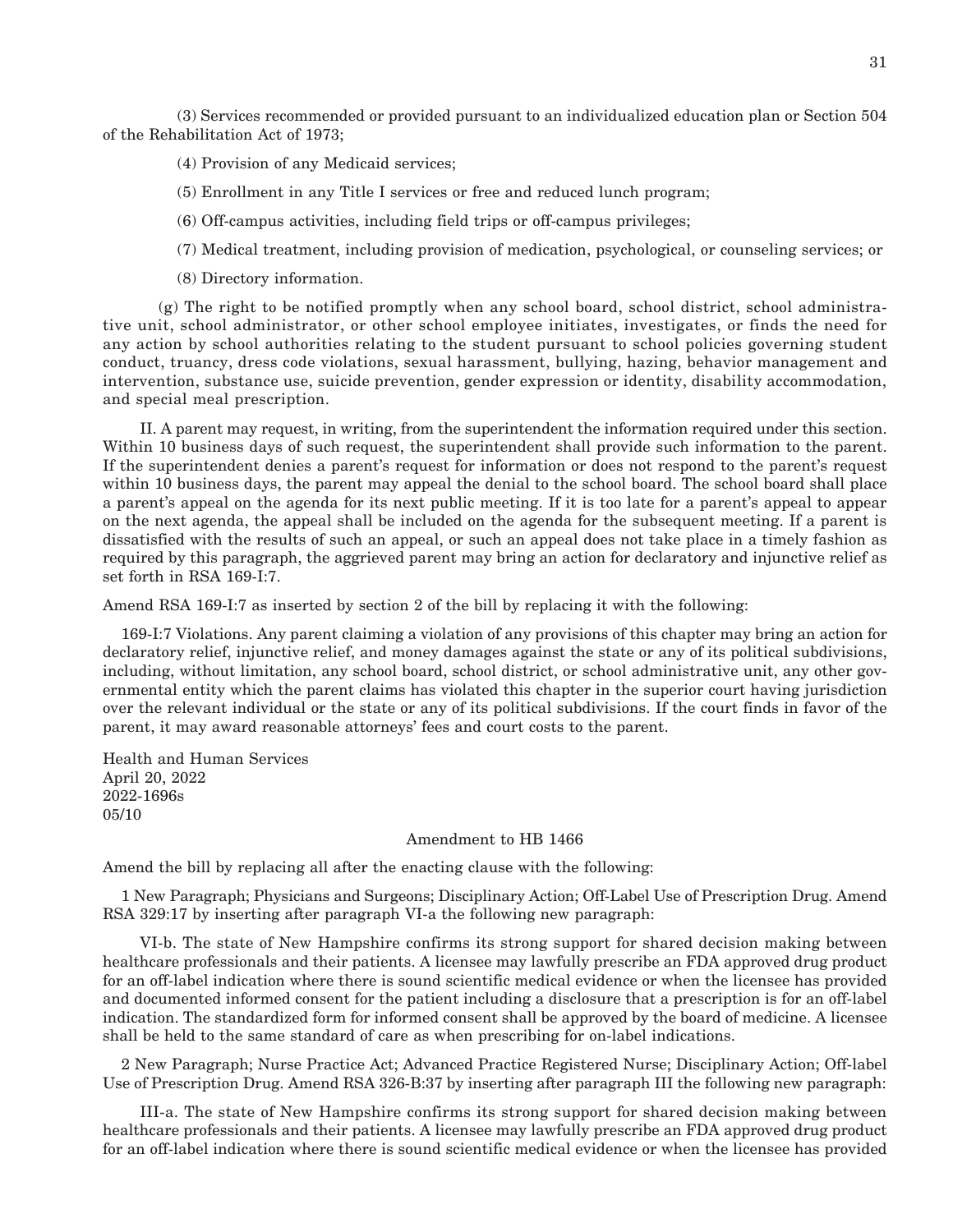and documented informed consent for the patient including a disclosure that a prescription is for an off-label indication. The standardized form for informed consent shall by approved by the board of nursing. A licensee shall be held to the same standard of care as when prescribing for on-label indications.

3 New Section; Physician Assistant; Disciplinary Action; Off-label Use of Prescription Drug. Amend RSA 328-D by inserting after section 6 the following new section:

328-D:6-a Off-label Use of Prescription Drugs; When Permitted. The state of New Hampshire confirms its strong support for shared decision making between healthcare professionals and their patients. A licensee may lawfully prescribe an FDA approved drug product for an off-label indication where there is sound scientific medical evidence or when the licensee has provided and documented informed consent for the patient including a disclosure that a prescription is for an off-label indication. The standardized form for informed consent shall be approved by the board of medicine. A licensee shall be held to the same standard of care as when prescribing for on-label indications.

4 New Section; Pharmacists and Pharmacies; Prescriptions. Amend RSA 318 by inserting after section 13 the following new section:

318:13-a Filling of Prescriptions. No licensed pharmacist shall face non-disciplinary or disciplinary action by the pharmacy board for filling a valid prescription for an off-label use.

5 Construction of Chapter. Nothing in this chapter shall be construed to legalize, constitute, condone, authorize, or approve suicide, assisted suicide, mercy killing, or euthanasia, or permit any affirmative or deliberate act or omission to end one's own life or to end the life of another other than to permit the natural process of dying.

6 Effective Date. The act shall take effect upon its passage.

Election Law and Municipal Affairs April 19, 2022 2022-1655s 04/05

#### Amendment to HB 1467-FN

Amend the title of the bill by replacing it with the following:

AN ACT relative to recounts of state representative races during a general election.

Amend the bill by replacing all after the enacting clause with the following:

1 New Section; General Provisions for Recounts; Recount of Additional Offices. Amend RSA 660 by inserting after section 17 the following new section:

660:17-a Recount of Additional Offices on Ballots Involved in Recounts. For general election recounts of state representative races, the secretary of state's office shall, in addition to recounting the state representative race:

 I. Conduct an audit of the votes cast on those ballots for President, United States Senate, United States House of Representatives, or governor;

 II. Conduct such audit using the ballots for 10 of the state representative races to be recounted. The races shall be selected randomly. If less than 10 races are to be recounted, the ballots for each recounted race shall be audited;

III. Select the office to be audited for each recount; and

 IV. Allow a full recount of any race where there is a discrepancy of greater than one percent from the election results reported to the secretary of state.

2 Effective Date. This act shall take effect 60 days after its passage.

2022-1655s

#### AMENDED ANALYSIS

This bill requires a partial audit of additional offices on ballots involved in recounts of state representative races in a general election, and creates parameters around such audits.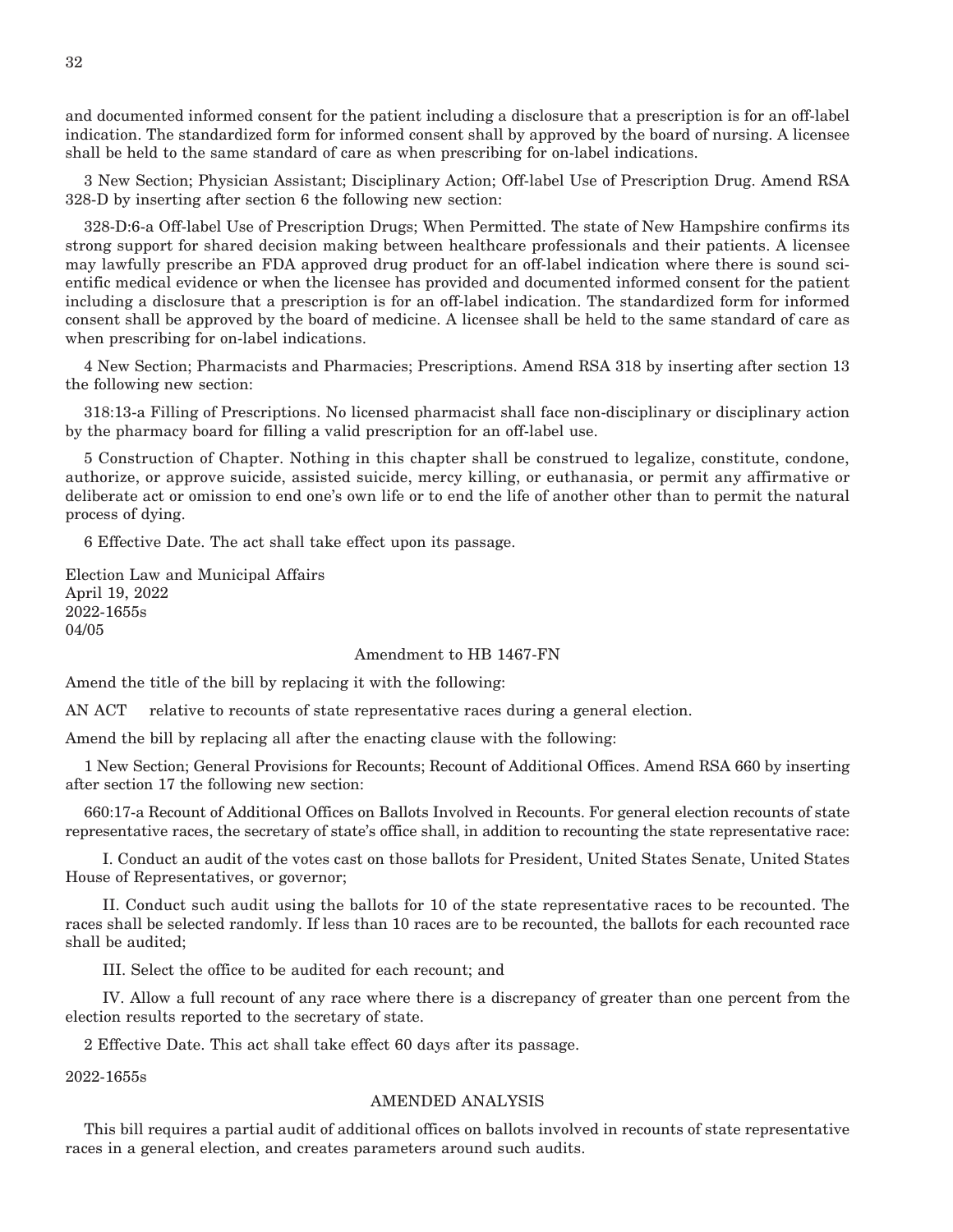Commerce April 19, 2022 2022-1647s 07/05

Amendment to HB 1469-FN

Amend the title of the bill by replacing it with the following:

AN ACT establishing a committee to study the need for anti-discrimination legislation in the New Hampshire financial services industry.

Amend the bill by replacing all after the enacting clause with the following:

1 Committee Established. There is established a committee to study the need for anti-discrimination legislation in the New Hampshire financial services industry.

2 Membership and Compensation.

I. The members of the committee shall be as follows:

(a) Four members of the house of representatives, appointed by the speaker of the house of representatives.

(b) One member of the senate, appointed by the president of the senate.

 II. Members of the committee shall receive mileage at the legislative rate when attending to the duties of the committee.

3 Duties. The committee shall study:

 I. The possible need for anti-discrimination legislation in the New Hampshire financial services industry based on legally-protected expression of political viewpoints or ideologies, social media activity, membership in clubs or organizations, possession or sales of firearms, or other legally protected activity that could cause financial institutions to decline to engage in business relations with people or businesses engaging in such activities; and

 II. Whether the New Hampshire banking department has sufficient resources to receive and investigate complaints about such practices and to issue an annual report to the general court about its findings.

4 Chairperson; Quorum. The members of the study committee shall elect a chairperson from among the members. The first meeting of the committee shall be called by the senate member. The first meeting of the committee shall be held within 45 days of the effective date of this section. Three members of the committee shall constitute a quorum.

5 Report. The committee shall report its findings and any recommendations for proposed legislation to the speaker of the house of representatives, the president of the senate, the house clerk, the senate clerk, the governor, and the state library on or before November 1, 2022.

6 Effective Date. This act shall take effect upon its passage.

2022-1647s

#### AMENDED ANALYSIS

This bill establishes a committee to study the need for anti-discrimination legislation in the New Hampshire financial services industry based on legally-protected expressions.

Senate Judiciary April 20, 2022 2022-1686s 04/08

## Amendment to HB 1476-FN

Amend the title of the bill by replacing it with the following:

AN ACT relative to release of a defendant pending trial.

Amend the bill by replacing all after the enacting clause with the following: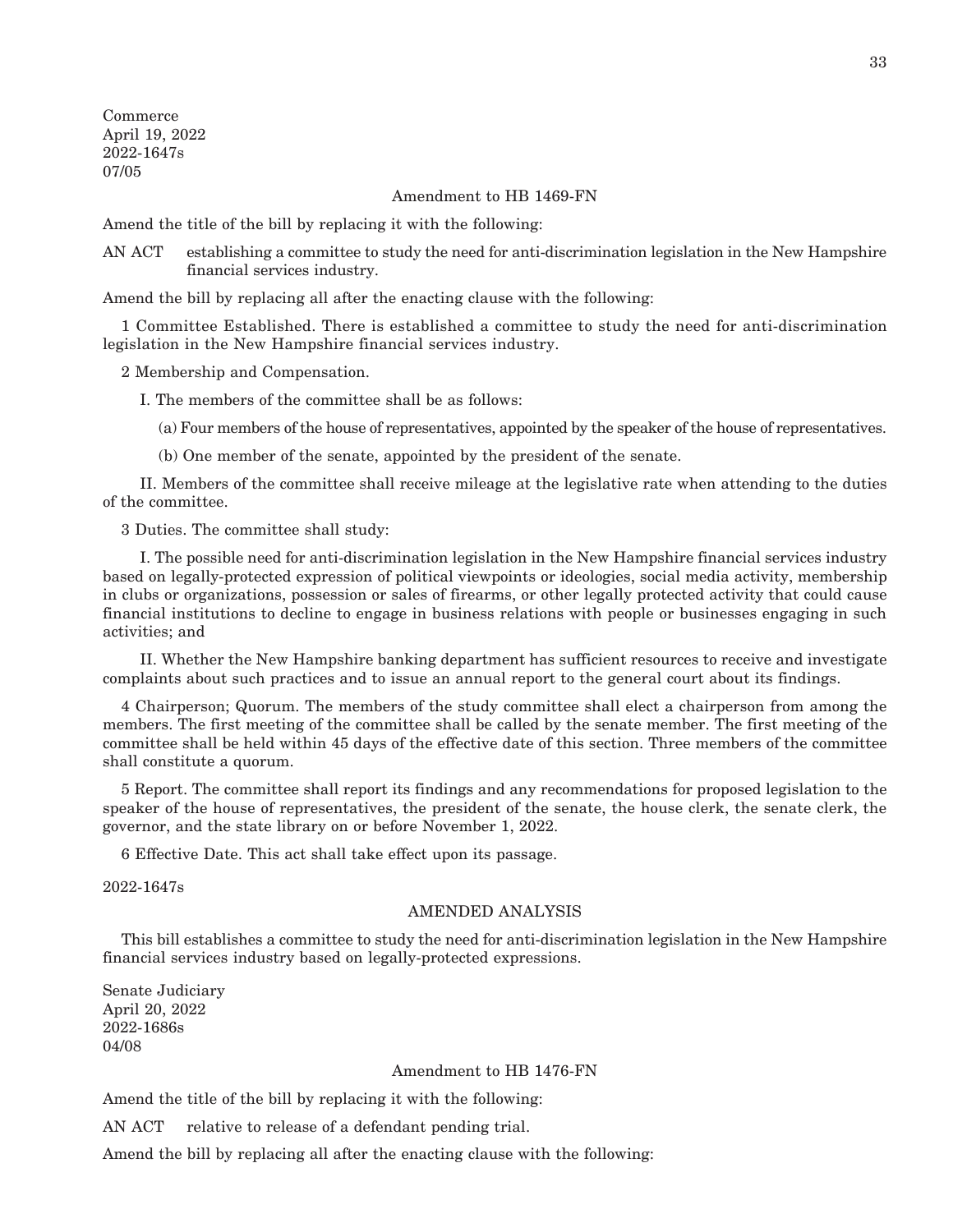1 Bail and Recognizances; Release of a Defendant Pending Trial. Amend RSA 597:2, I-III(a) to read as follows: 597:2 Release of a Defendant Pending Trial.

 I. Except as provided in paragraph *III or* VI, upon the appearance before the court of a person charged with an offense, the court shall issue an order that, pending arraignment or trial, the person be:

 (a) Released on his or her personal recognizance or upon execution of an unsecured appearance bond, pursuant to the provisions of paragraph III;

(b) Released on a condition or combination of conditions pursuant to the provisions of paragraph III;

(c) Detained; or

 (d) Temporarily detained to permit revocation of conditional release pursuant to the provisions of paragraph VIII.

 II. Except as provided in RSA 597:1-d, a person charged with a probation violation shall be entitled to a bail hearing. The court shall issue an order that, pending a probation violation hearing, the person be:

 (a) Released on his or her personal recognizance or upon execution of an unsecured appearance bond, pursuant to the provisions of paragraph III;

(b) Released on a condition or combination of conditions pursuant to the provisions of paragraph III; or

(c) Detained.

 III. When considering whether to release or detain a person, the court *and, if applicable, a bail commissioner* shall consider the following issues:

(a) Safety of the public or the defendant.

 *(1) Except as provided in RSA 597:1-c, a person who is charged with homicide under RSA 630; first degree assault under RSA 631:1; second degree assault under RSA 631:2; domestic violence under RSA 631:2-b; aggravated felonious sexual assault under RSA 632-A:2; felonious sexual assault under RSA 632-A:3; kidnapping under RSA 633:1; stalking under RSA 633:3-a; trafficking in persons under RSA 633:7; robbery under RSA 636:1, III; possession, manufacture, or distribution of child sexual abuse images under RSA 649-A; or computer pornography and child exploitation under RSA 649-B; shall not be brought before a bail commissioner and shall, upon arrest, be detained for a period of not more than 36 hours from the time of his or her arrest, excluding Saturdays, Sundays and holidays.*

 *(2)* If a person is charged with any *other* criminal offense, an offense listed in RSA 173-B:1, I, or a violation of a protective order under RSA 458:16, III, or after arraignment, is charged with a violation of a protective order issued under RSA 173-B, the court may order preventive detention without bail, or, in the alternative, may order restrictive conditions including but not limited to electronic monitoring and supervision, only if the court determines by clear and convincing evidence that release will endanger the safety of that person or the public. In determining whether release will endanger the safety of that person or the public, the court may consider all relevant factors presented pursuant to paragraph IV.

2 Effective Date. This act shall take effect January 1, 2023.

2022-1686s

## AMENDED ANALYSIS

This bill lists certain offenses which, if committed by the defendant, create a rebuttable presumption that a defendant is a danger to the public and shall be detained for up to 36 hours.

Election Law and Municipal Affairs April 19, 2022 2022-1650s 08/05

#### Amendment to HB 1496-FN

Amend the title of the bill by replacing it with the following:

AN ACT requiring political subdivisions to make voter checklists available in electronic form to any resident.

Amend the bill by replacing section 1 with the following: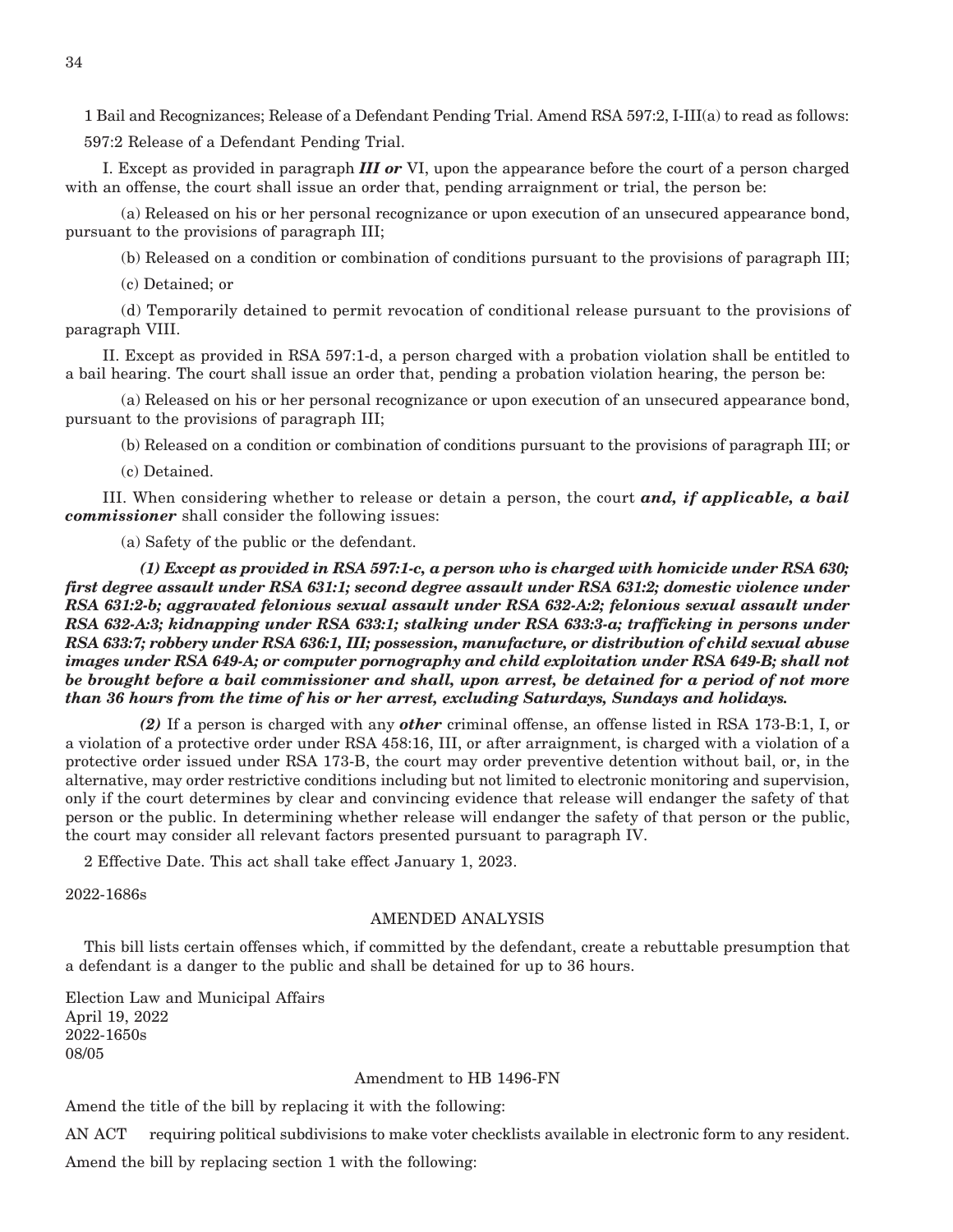1 Copies of Voter Checklist; Availability. Amend RSA 654:31, II to read as follows:

 II. In towns and cities, the public checklist as corrected by the supervisors shall be open for the examination of any person at all times before the opening of a meeting or election at which the list is to be used. The supervisors of the checklist or city or town clerk shall furnish [one or more copies] *a physical copy or an electronic copy* of the most recent public checklist of their town or city to any person requesting such [copies] *copy*. *If a person requests an electronic copy, the supervisors of the checklist, or the city or town clerk, shall notify the person requesting the copy of the electronic format options available from which the person requesting may choose.* The supervisors of the checklist or city or town clerk may only provide checklist information for their town or city. The supervisors of the checklist or city or town clerk shall charge a fee of \$25 for each copy of the public checklist for a town or ward. For public checklists containing more than 2,500 names, the supervisors of the checklist or city or town clerk shall charge a fee of \$25, plus \$0.50 per thousand names or portion thereof in excess of 2,500, plus any shipping costs. The supervisors of the checklist or city or town clerk may provide public checklist information on paper, computer disk, computer tape, electronic transfer, or any other form.

2022-1650s

#### AMENDED ANALYSIS

This bill requires political subdivisions to make voter checklists available in electronic form to any resident.

Commerce April 19, 2022 2022-1661s 08/04

### Amendment to HB 1503-FN

Amend the bill by replacing section 34 with the following:

34 Effective Date. This act shall take effect January 1, 2025.

Senate Executive Departments and Administration April 20, 2022 2022-1683s 10/05

## Amendment to HB 1535-FN

Amend subparagraph I(a) of section 1 of the bill by replacing it with the following:

(a) The member has been retired for at least 60 months prior to or on July 1, 2022; and

Health and Human Services April 20, 2022 2022-1687s 05/08

#### Amendment to HB 1606

Amend the title of the bill by replacing it with the following:

AN ACT relative to administration of the state immunization registry.

Amend the bill by replacing all after the enacting clause with the following:

1 New Paragraph; Communicable Disease; Immunization Registry; Opportunity to Opt-out or Opt-in to the Registry. Amend RSA 141-C:20-f by inserting after paragraph II the following new paragraph:

 II-a. Each patient, or the patient's parent or guardian if the patient is a minor, shall be given the opportunity to opt-out or opt-in to the immunization registry. No patient's personal data, such as name, address, date of birth, immunization, or vaccination information, shall be entered into the registry without the explicit, written or electronic consent of the patient, or the patient's parent or guardian.

2 Effective Date. This act shall take effect July 1, 2023.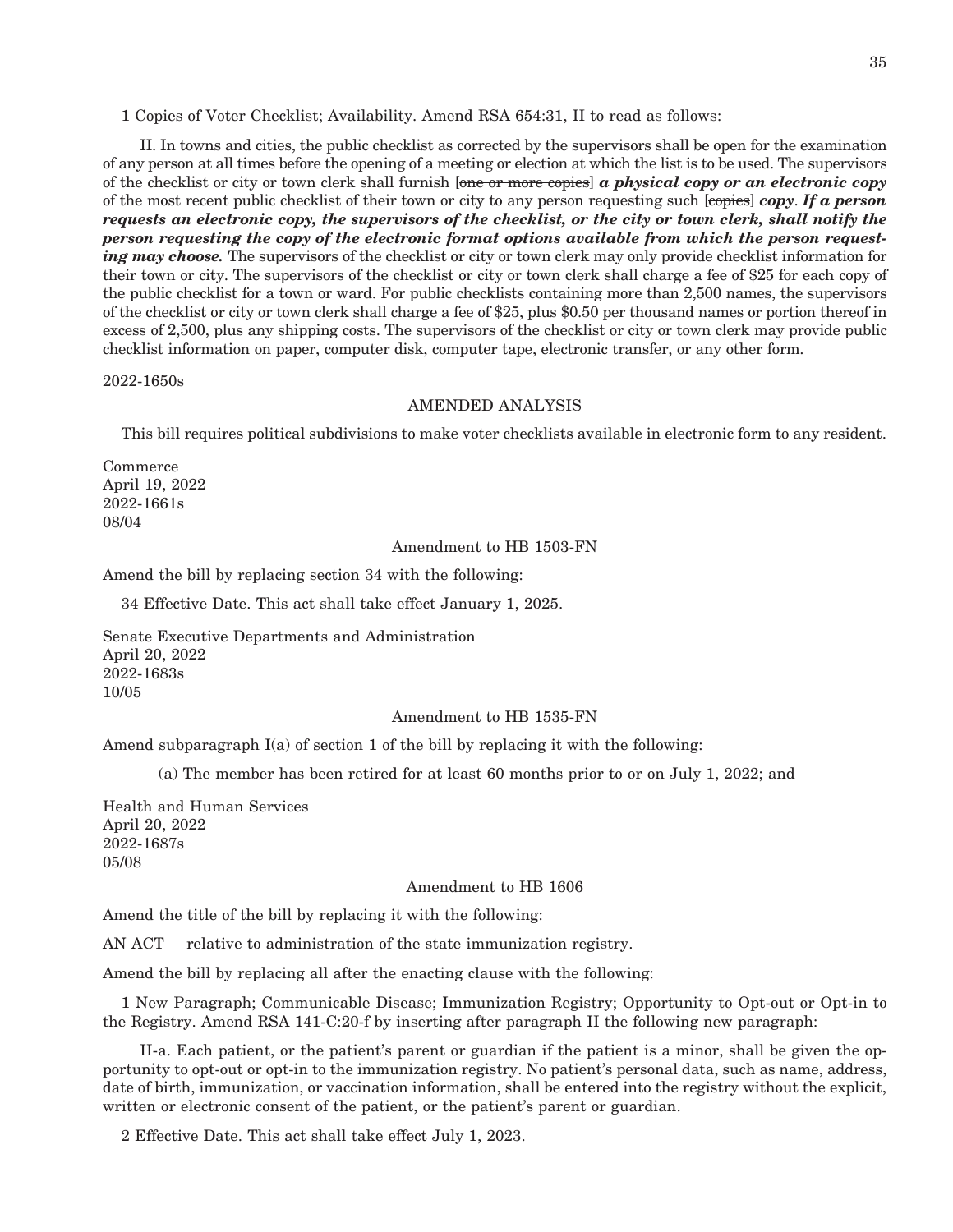2022-1687s

## AMENDED ANALYSIS

This bill requires a patient to have the opportunity to opt-out or opt-in to the immunization registry. The bill also provides that a patient's personal data shall not be entered into the registry without their explicit consent.

Capital Budget April 19, 2022 2022-1659s 10/08

## Amendment to HB 1661-FN-LOCAL

Amend the title of the bill by replacing it with the following:

AN ACT relative to regional career technical education agreements and relative to an appropriation for preliminary work for a new legislative parking garage.

Amend the bill by replacing sections 6 and 7 with the following:

6 Appropriation; New Legislative Parking Garage; Department of Justice.

 I. The sum of \$9,350,000 for the fiscal year ending June 30, 2022 is hereby appropriated to the department of administrative services for the purpose of preliminary design, engineering, and site work for a new legislative parking garage on the site of the department of justice building located at 33 Capitol Street and for moving and leasing costs for relocating the department of justice. The governor is authorized to draw a warrant for said sum out of any money in the treasury not otherwise appropriated, and said appropriation shall not lapse.

II. Sums appropriated in paragraph I are based on, but shall not be restricted by, the estimates below:

(a) Preliminary design, engineering and site work:

- (1) Design and engineering costs of a 450 space parking garage \$1,400,000.
- (2) Design and engineering costs to demolish Storrs Street garage \$105,000.
- (3) Design and engineering costs to demolish current DOJ building \$35,000.
- (4) Cost to abandon Capitol Street \$25,000.
- (5) Cost of demolition of DOJ Building \$1,100,000.
- (6) Cost and engineering for DOJ site prep \$535,000.
- (b) Moving and leasing related costs:
	- (1) Cost to move the department of justice \$1,200,000.
	- (2) Approximate fit-up cost of 50,000 square feet \$3,750,000.
	- (3) Annual lease costs for the entire building \$1,200,000.

## 7 Effective Date.

- I. Sections 1-5 of this act shall take effect July 1, 2022.
- II. The remainder of this act shall take effect upon its passage.

## 2022-1659s

## AMENDED ANALYSIS

This bill requires sending district schools and career and technical education (CTE) centers to enter into an agreement to include scheduling, access, transportation, and credits for CTE students. The bill also makes an appropriation for preliminary design, engineering, and site work for a new legislative parking garage and for costs for relocating the department of justice.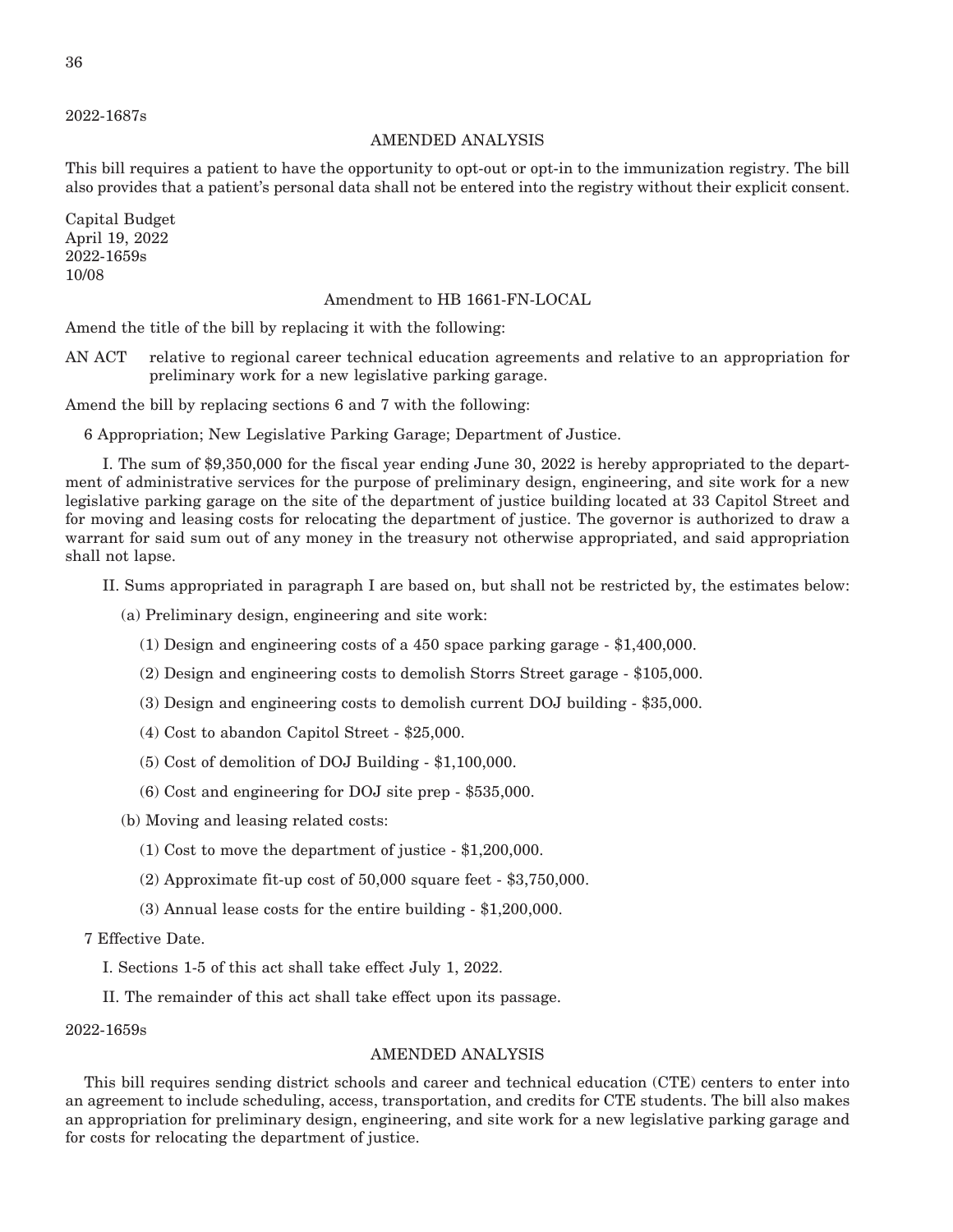## **All Standing Committee hearings will be live streamed on the NH Senate's YouTube channel:**

**<https://www.youtube.com/NewHampshireSenateLivestream>**

**Links are also available on the Senate Meeting Schedule.**



## *MONDAY, APRIL 25, 2022*

**ELECTION LAW AND MUNICIPAL AFFAIRS,** Room 100, SH

Sen. Gray (C), Sen. Birdsell (VC), Sen. Ward, Sen. Soucy, Sen. Perkins Kwoka

2:00 p.m. **EXECUTIVE SESSION ON PENDING LEGISLATION**

## **ENERGY AND NATURAL RESOURCES,** Room 103, SH

Sen. Avard (C), Sen. Giuda (VC), Sen. Gray, Sen. Watters, Sen. Perkins Kwoka

| $9:00$ a.m. | <b>HB</b> 1258, relative to the implementation of the department of energy.                                                                                     |  |
|-------------|-----------------------------------------------------------------------------------------------------------------------------------------------------------------|--|
| $9:10$ a.m. | <b>HB</b> 1270, repealing the legislative oversight committee to monitor the transforma-<br>tion of delivery of electric services.                              |  |
| $9:20$ a.m. | <b>HB</b> 1285, relative to the multi-use energy data platform.                                                                                                 |  |
| $9:30$ a.m. | HB 1331, relative to power line maintenance and construction.                                                                                                   |  |
| $9:40$ a.m. | <b>HB</b> 1148, relative to prohibiting government entities subordinate to the state from<br>restricting the types of fuel sources that may be used for energy. |  |
|             | <b>EXECUTIVE SESSION MAY FOLLOW</b>                                                                                                                             |  |

## *TUESDAY, APRIL 26, 2022*

## **COMMERCE,** Room 100, SH

Sen. French (C), Sen. Gannon (VC), Sen. Bradley, Sen. Soucy, Sen. Cavanaugh 9:00 a.m. **EXECUTIVE SESSION ON PENDING LEGISLATION**

## **EDUCATION,** Room 101, LOB

Sen. Ward (C), Sen. Hennessey (VC), Sen. Ricciardi, Sen. Kahn, Sen. Prentiss

## 9:00 a.m. **EXECUTIVE SESSION ON PENDING LEGISLATION**

## **ENERGY AND NATURAL RESOURCES,** Room 103, SH

|             | Sen. Avard (C), Sen. Giuda (VC), Sen. Gray, Sen. Watters, Sen. Perkins Kwoka                                                          |  |  |
|-------------|---------------------------------------------------------------------------------------------------------------------------------------|--|--|
| $9:00$ a.m. | <b>HB</b> 1356, relative to the taking of gray squirrels.                                                                             |  |  |
|             | (THE PREVIOUS HEARING ON HB 1356 WAS RECESSED ON APRIL 19TH)                                                                          |  |  |
| $9:10$ a.m. | <b>HB</b> 1049, establishing a committee to study landfill siting criteria and methods for<br>reducing pressure on landfill capacity. |  |  |
| $9:20$ a.m. | <b>HB</b> 1293, relative to the design of sewage or waste disposal systems for a person's<br>own domicile.                            |  |  |
| $9:30$ a.m. | <b>HB</b> 1205, allowing the department of environmental services to have access to<br>enhanced 911 information.                      |  |  |
|             | <b>EXECUTIVE SESSION MAY FOLLOW</b>                                                                                                   |  |  |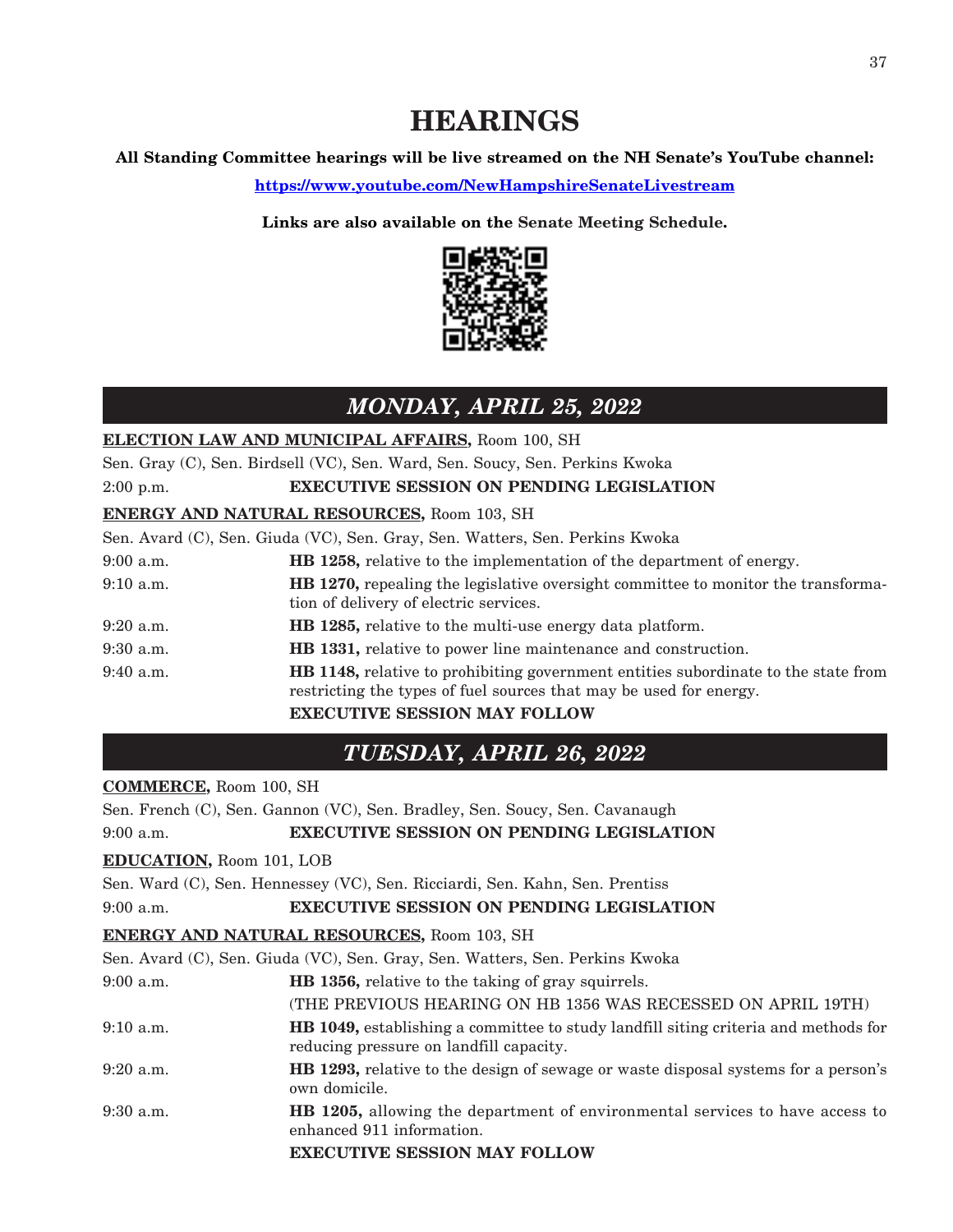## **FINANCE,** Room 103, SH

Sen. Daniels (C), Sen. Reagan (VC), Sen. Giuda, Sen. Hennessey, Sen. Morse, Sen. D'Allesandro, Sen. Rosenwald 2:00 p.m. **EXECUTIVE SESSION ON PENDING LEGISLATION**

## **JUDICIARY,** Room 100, SH

Sen. Carson (C), Sen. Gannon (VC), Sen. French, Sen. Whitley, Sen. Kahn 1:00 p.m. **HB 1280,** prohibiting a parent's refusal to vaccinate a child pursuant to an order of the state or federal government to be used as a basis for terminating parental rights. 1:30 p.m. **HB 1382,** relative to the presumption of shared parenting in the determination of

- parental rights and responsibilities. 1:50 p.m. **HB 1416,** relative to consent for mental health treatment in parenting cases with shared decision-making responsibility.
- 2:10 p.m. **HB 1118,** relative to the determination of parental rights and responsibilities following the death of a child's parent or guardian.
- 2:30 p.m. **HB 1303,** relative to causes for absolute divorce.
- 2:45 p.m. **HB 1305,** relative to temporary alimony.

**EXECUTIVE SESSION MAY FOLLOW**

## **TRANSPORTATION,** Room 101, LOB

Sen. Birdsell (C), Sen. Watters (VC), Sen. Ricciardi, Sen. Ward, Sen. Sherman 1:00 p.m. **EXECUTIVE SESSION ON PENDING LEGISLATION**

## *WEDNESDAY, APRIL 27, 2022*

## **HEALTH AND HUMAN SERVICES,** Room 101, LOB

Sen. Bradley (C), Sen. Gray (VC), Sen. Avard, Sen. Sherman, Sen. Whitley 10:30 a.m. **EXECUTIVE SESSION ON PENDING LEGISLATION**

## **MEETINGS**

## *FRIDAY, APRIL 22, 2022*

## **NEW HAMPSHIRE TRANSPORTATION COUNCIL** (RSA 238-A:2)

9:00 a.m. NH DOT, Room 114 Regular Meeting 7 Hazen Drive Concord, NH Join Zoom Meeting [https://us06web.zoom.us/j/86109629014?pwd=TXBmZWJBb2JJVEs0bjVsamVwZ1](https://us06web.zoom.us/j/86109629014?pwd=TXBmZWJBb2JJVEs0bjVsamVwZ1pQQT09) [pQQT09](https://us06web.zoom.us/j/86109629014?pwd=TXBmZWJBb2JJVEs0bjVsamVwZ1pQQT09) Meeting ID: 861 0962 9014 Passcode: 872878 One tap mobile +16465588656,,86109629014# US (New York) +13017158592,,86109629014# US (Washington DC) Dial by your location +1 646 558 8656 US (New York) +1 301 715 8592 US (Washington DC) +1 312 626 6799 US (Chicago) +1 720 707 2699 US (Denver) +1 253 215 8782 US (Tacoma) +1 346 248 7799 US (Houston)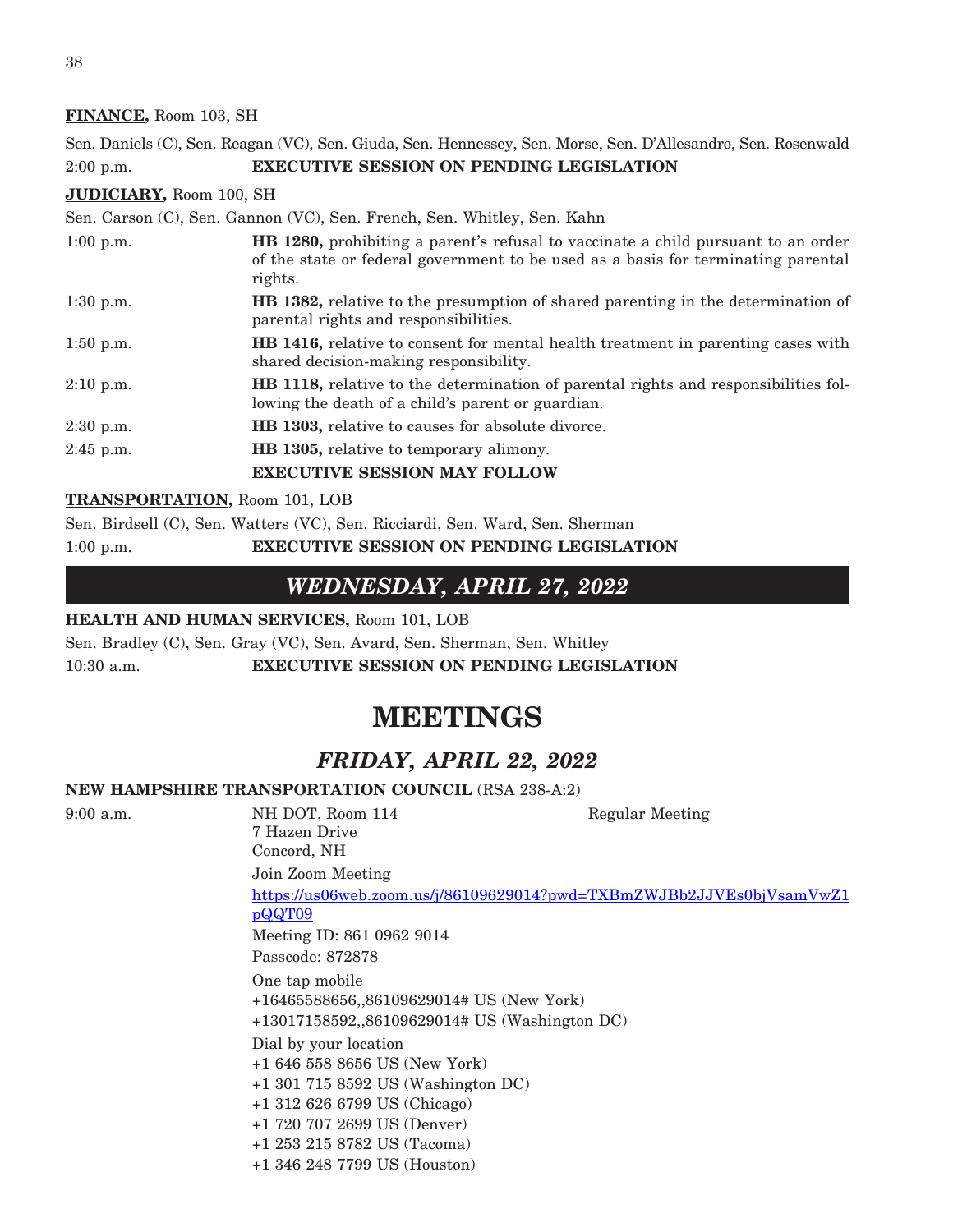Meeting ID: 861 0962 9014 Find your local number: <https://us06web.zoom.us/u/kb8dhcHNPJ>

## **SOLID WASTE WORKING GROUP** (RSA 149:M:61)

| 9:00 a.m. | NH DES Offices |
|-----------|----------------|
|           | Room 208C      |
|           | 29 Hazen Drive |
|           | Concord, NH    |

ES Offices Recycling & Composting 208C Subcommittee Meeting

[https://register.gotowebinar.com/register/944991081080221199](https://us-east-2.protection.sophos.com?d=gotowebinar.com&u=aHR0cHM6Ly9yZWdpc3Rlci5nb3Rvd2ViaW5hci5jb20vcmVnaXN0ZXIvOTQ0OTkxMDgxMDgwMjIxMTk5&i=NWRmN2M1OGRjNDMxOGEwZGMyZjVmYjJj&t=dUR3eUROcC80V2pOekVxSzkzSnhlTnFsNG41dEkwMUZZR2NRMVdKNURiZz0=&h=9f48187d867a4fa5a8350f8460e2e459)

## **SOLID WASTE WORKING GROUP** (RSA 149:M:61)

9:00 a.m. NH DES Offices Waste Reduction & Difficult Room 213 Wastes Subcommittee Meeting 29 Hazen Drive Concord, NH [https://register.gotowebinar.com/register/944991081080221199](https://us-east-2.protection.sophos.com?d=gotowebinar.com&u=aHR0cHM6Ly9yZWdpc3Rlci5nb3Rvd2ViaW5hci5jb20vcmVnaXN0ZXIvOTQ0OTkxMDgxMDgwMjIxMTk5&i=NWRmN2M1OGRjNDMxOGEwZGMyZjVmYjJj&t=dUR3eUROcC80V2pOekVxSzkzSnhlTnFsNG41dEkwMUZZR2NRMVdKNURiZz0=&h=9f48187d867a4fa5a8350f8460e2e459)

## **SOLID WASTE WORKING GROUP** (RSA 149:M:61)

9:00 a.m. **NH DES Offices** Alternate Waste Management Room 214 Technologies Subcommittee Meeting 29 Hazen Drive Concord, NH [https://register.gotowebinar.com/register/944991081080221199](https://us-east-2.protection.sophos.com?d=gotowebinar.com&u=aHR0cHM6Ly9yZWdpc3Rlci5nb3Rvd2ViaW5hci5jb20vcmVnaXN0ZXIvOTQ0OTkxMDgxMDgwMjIxMTk5&i=NWRmN2M1OGRjNDMxOGEwZGMyZjVmYjJj&t=dUR3eUROcC80V2pOekVxSzkzSnhlTnFsNG41dEkwMUZZR2NRMVdKNURiZz0=&h=9f48187d867a4fa5a8350f8460e2e459)

## **GOVERNOR'S COMMISSION ON ALCOHOL AND DRUG ABUSE PREVENTION, TREATMENT, AND RECOVERY** (RSA 12-J:1)

| $9:30$ a.m. |  |
|-------------|--|
|             |  |
|             |  |

Fox Chapel Regular Meeting 105 Pleasant Street Main Bldg. Concord, NH

## **MOUNT WASHINGTON COMMISSION** (RSA 227-B:3)

| 9:30 a.m. | Pope Memorial Library                  | <b>Regular Meeting</b> |
|-----------|----------------------------------------|------------------------|
|           | 2719 White Mountain Hwy, S Main Street |                        |
|           | North Conway, NH 03860                 |                        |

**HEALTH AND HUMAN SERVICES OVERSIGHT COMMITTEE** (RSA 126-A:13)

| Rooms 205-207, LOB<br>$10:00$ a.m. | <b>Regular Meeting</b> |
|------------------------------------|------------------------|
|------------------------------------|------------------------|

## **SOLID WASTE WORKING GROUP** (RSA 149:M:61)

10:30 a.m. NH DES Offices Regular Meeting Room 208C 29 Hazen Drive Concord, NH

[https://register.gotowebinar.com/register/944991081080221199](https://us-east-2.protection.sophos.com?d=gotowebinar.com&u=aHR0cHM6Ly9yZWdpc3Rlci5nb3Rvd2ViaW5hci5jb20vcmVnaXN0ZXIvOTQ0OTkxMDgxMDgwMjIxMTk5&i=NWRmN2M1OGRjNDMxOGEwZGMyZjVmYjJj&t=dUR3eUROcC80V2pOekVxSzkzSnhlTnFsNG41dEkwMUZZR2NRMVdKNURiZz0=&h=9f48187d867a4fa5a8350f8460e2e459)

## **ASSESSING STANDARDS BOARD** (RSA 21-J:14-a)

| $12:00$ p.m. | Dept. of Revenue Administration | Regular Meeting |
|--------------|---------------------------------|-----------------|
|              | Training Room                   |                 |
|              | 109 Pleasant Street             |                 |
|              | Concord, NH                     |                 |

## *MONDAY, APRIL 25, 2022*

## **NEW HAMPSHIRE COUNCIL ON SUICIDE PREVENTION** (RSA 126-R:2)

| $10:00$ a.m. | Room B119              |
|--------------|------------------------|
|              | 121 South Fruit Street |
|              | Concord, NH            |

Regular Meeting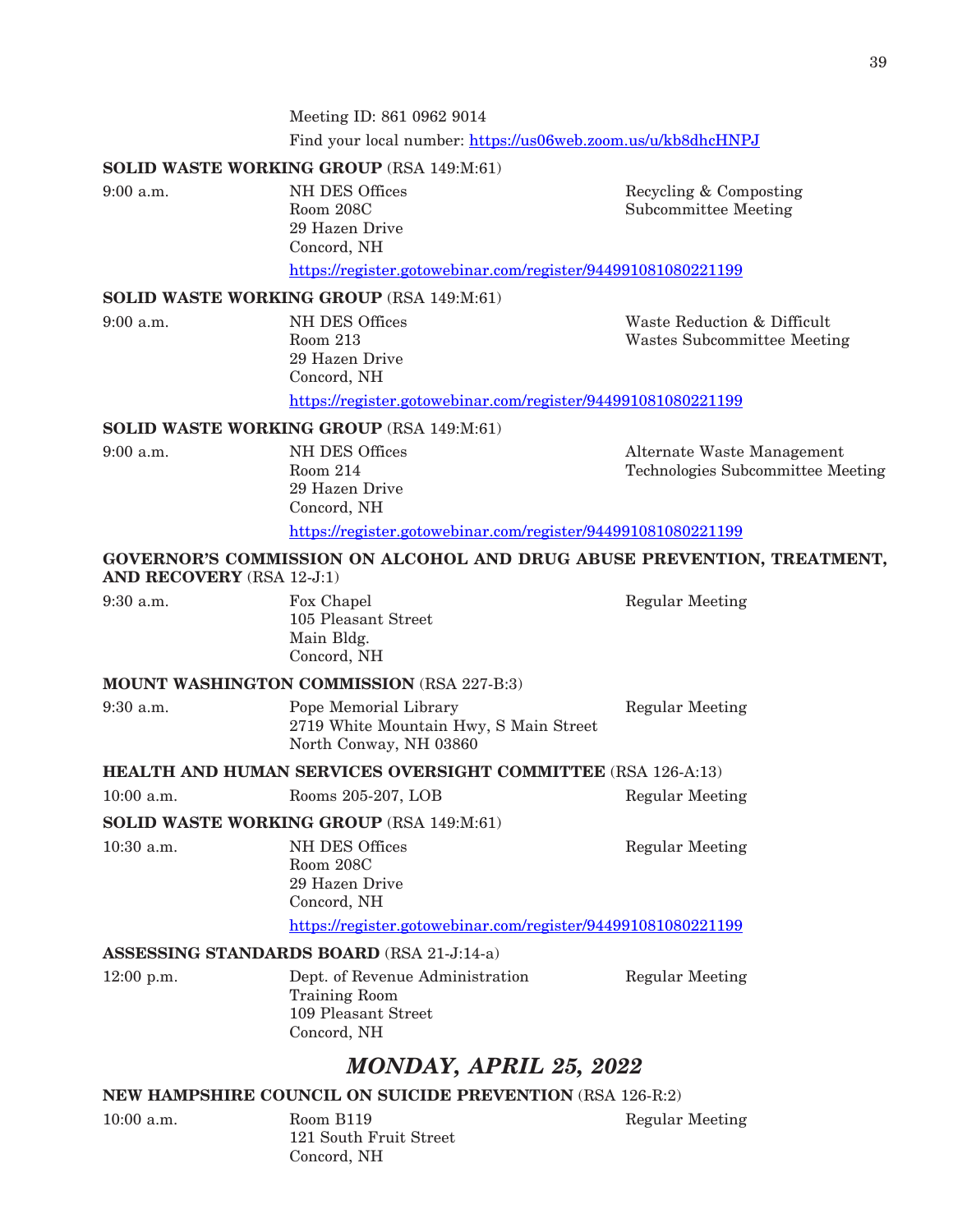## **STATE COMMISSION ON AGING** (RSA 19-P:1)

10:00 a.m. NH Employment Security Regular Meeting 45 South Fruit Street Concord, NH

Remote access via Zoom:

By Computer:

[https://us02web.zoom.us/j/87430173115?pwd=bUFER3I5emt3NGVueDBYYW9SZT](https://us02web.zoom.us/j/87430173115?pwd=bUFER3I5emt3NGVueDBYYW9SZThLUT09) [hLUT09](https://us02web.zoom.us/j/87430173115?pwd=bUFER3I5emt3NGVueDBYYW9SZThLUT09)

By Phone:

Room 208C

Concord, NH

+1 (929) 205-6099 using Meeting ID: 874 3017 3115 and Passcode: 295220

Questions? Please contact Rebecca Sky at [Rebecca.Sky@nh.gov](mailto:Rebecca.Sky@nh.gov) or 603-271-0527 or 603-848-4204.

Main Topic: Workforce Development

## **COMMITTEE TO STUDY EXOTIC AQUATIC WEEDS AND EXOTIC AQUATIC SPECIES OF WILD-LIFE IN THE STATE OF NEW HAMPSHIRE** (RSA 487:30)

11:00 a.m. Department of Environmental Services Regular Meeting 29 Hazen Drive

## **NEW HAMPSHIRE COUNCIL ON SUICIDE PREVENTION** (RSA 126-R:2)

12:30 p.m. Fred Brown Building Subcommittee Meeting - Survivor Room 288 of Suicide Loss Committee 129 Pleasant Street Concord, NH

## **NEW HAMPSHIRE PRESCRIPTION DRUG AFFORDABILITY BOARD** (RSA 126-BB:2)

1:00 p.m. Brown Building Auditorium Regular Meeting Health and Human Services 129 Pleasant Street Concord NH 03301 Please see Board the website for additional information regarding this meeting:

<https://www.dhhs.nh.gov/ombp/medicaid/nhpdab/index.htm>

## **COMMISSION TO STUDY OFFSHORE WIND AND PORT DEVELOPMENT** (RSA 374-F:10)

4:30 p.m. NHDES Regional Office Regular Meeting Pease International Tradeport Room A, Suite 175 222 International Drive Portsmouth, NH

## *TUESDAY, APRIL 26, 2022*

## **NEW HAMPSHIRE DRUG OVERDOSE FATALITY REVIEW COMMISSION** (RSA 126-BB:1)

4:00 p.m. DHHS Brown Auditorium Regular Meeting

129 Pleasant Street Concord, NH 03301 Join Zoom Meeting [https://nhdhhs.zoom.us/j/3031726939?pwd=ckNDcmNyM1VJdGtsWWlDd2hCWlJ](https://nhdhhs.zoom.us/j/3031726939?pwd=ckNDcmNyM1VJdGtsWWlDd2hCWlJVUT09) [VUT09](https://nhdhhs.zoom.us/j/3031726939?pwd=ckNDcmNyM1VJdGtsWWlDd2hCWlJVUT09) Meeting ID: 303 172 6939 Passcode: 810055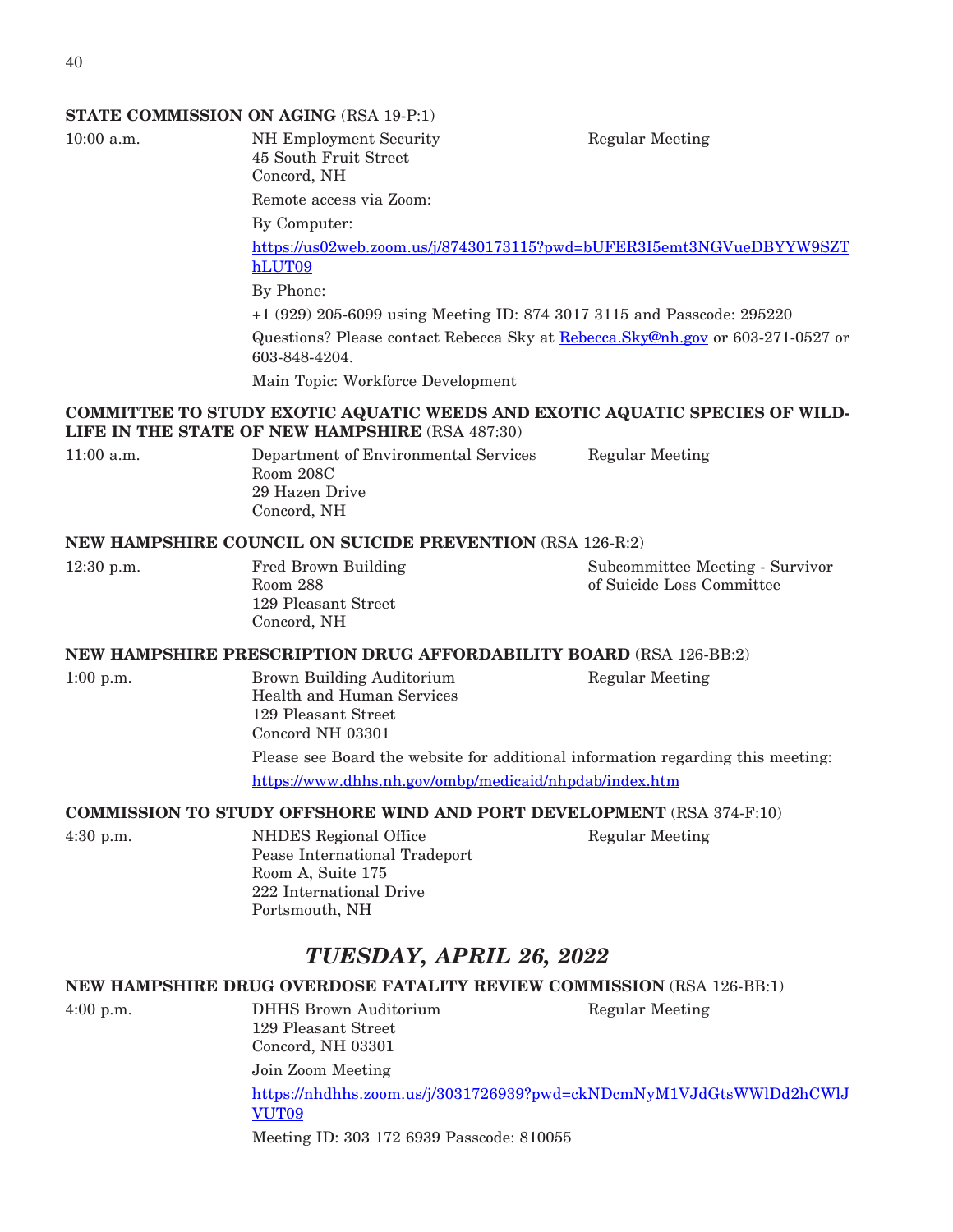## *THURSDAY, APRIL 28, 2022*

## **COMMISSION ON THE INTERDISCIPLINARY PRIMARY CARE WORKFORCE** (RSA 126-T)

2:00 p.m. Division of Public Health Services Regular Meeting Rooms 110-111 29 Hazen Drive Concord, NH Join Zoom Meeting [https://nh-dhhs.zoom.us/j/92890253816?pwd=NlhqNCtJemxWQlZXVUFDK0NFU1](https://nh-dhhs.zoom.us/j/92890253816?pwd=NlhqNCtJemxWQlZXVUFDK0NFU1JYdz09) [JYdz09](https://nh-dhhs.zoom.us/j/92890253816?pwd=NlhqNCtJemxWQlZXVUFDK0NFU1JYdz09) Meeting ID: 928 9025 3816 Passcode: 579160 Find your local number: <https://nh-dhhs.zoom.us/u/abLxgbSLiU> The following email address will be monitored throughout the meeting, should par-ticipants have technical difficulties: [Alisa.Druzba@dhhs.nh.gov](mailto:Alisa.Druzba@dhhs.nh.gov)

## *FRIDAY, APRIL 29, 2022*

## **COMMISSION TO STUDY THE EQUALIZATION RATE USED FOR THE CALCULATION OF A PROPERTY TAX ABATEMENT** (RSA 76:20-a)

109 Pleasant Street Concord, NH

10:30 a.m. **DRA** DRA Regular Meeting

## *TUESDAY, MAY 3, 2022*

## **STATE VETERANS ADVISORY COMMITTEE** (RSA 115-A:2)

5:00 p.m. Edward Cross Training Center Facility Regular Meeting 722 Riverwood Drive Pembroke, NH 03275 Zoom information can be provided by contacting Paul Lloyd at [nhsvac.chair@gmail.com](mailto:nhsvac.chair@gmail.com)

## *MONDAY, MAY 9, 2022*

**COMMISSION TO STUDY GRANDFAMILIES IN NEW HAMPSHIRE** (RSA 170-G:17-b)

1:00 p.m. Room 100, SH Regular Meeting

## *FRIDAY, MAY 13, 2022*

**COMMISSION ON THE ENVIRONMENTAL AND PUBLIC HEALTH IMPACTS OF PERFLUORI-NATED CHEMICALS** (RSA 126-A:79-a)

10:00 a.m. Regular Meeting

This meeting will take place by remote conference. To listen in please follow the instructions below:

Please register for HB 737 Commission Meeting on May 13, 2022 10:00 AM EST at: <https://attendee.gotowebinar.com/rt/5746796955811836429>

After registering, you will receive a confirmation email containing information about joining the webinar.

You also may join the meeting by phone:

Call in Number: 1 (415) 930-5321

Access Code: 613-661-216

Webinar ID: 754-269-779

The following email address will be monitored throughout the meeting by someone who can assist with and alert the committee to any technical issues: [Amy.E.Rousseau@](mailto:Amy.E.Rousseau@DES.NH.gov) [DES.NH.gov](mailto:Amy.E.Rousseau@DES.NH.gov). You may also call Amy Rousseau at 603-848-1372.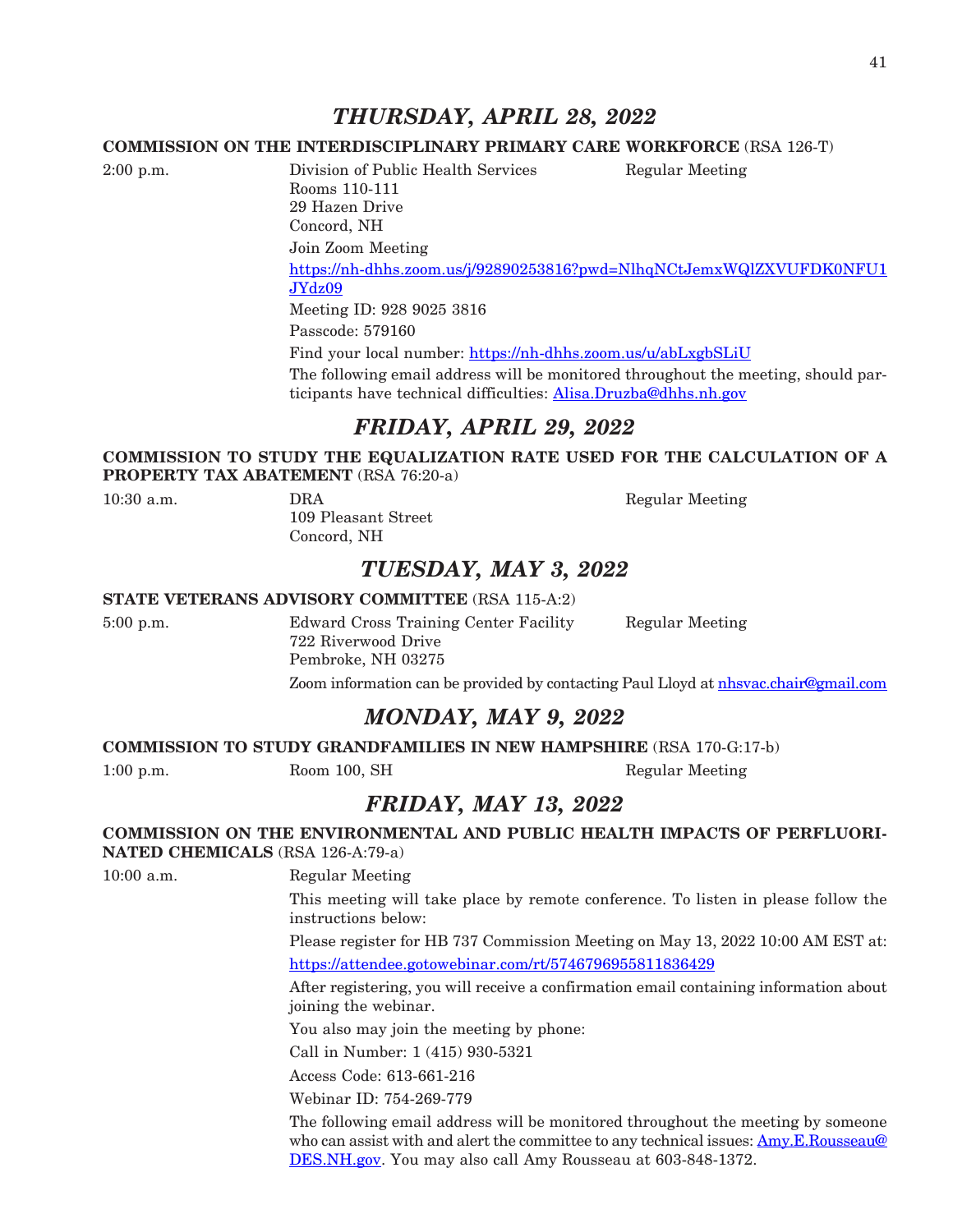## **COMMISSION TO STUDY THE INCIDENCE OF POST-TRAUMATIC STRESS DISORDER IN FIRST RESPONDERS AND WHETHER SUCH DISORDER SHOULD BE COVERED UNDER WORKERS' COMPENSATION** (RSA 281-A:17-d )

| $10:00$ a.m. | NH Fire Academy     | Regular Meeting |
|--------------|---------------------|-----------------|
|              | 98 Smokey Bear Blyd |                 |
|              | Classroom 2         |                 |
|              | Concord, NH 03301   |                 |
|              |                     |                 |

## **LONG-TERM SEACOAST COMMISSION ON DRINKING WATER** (RSA 485-F:6)

2:00 p.m. NHDES Portsmouth Regional Office Regular Meeting Pease International Tradeport, Room A 222 International Drive, Suite 175 Portsmouth, NH

## *FRIDAY, MAY 20, 2022*

**OVERSIGHT COMMISSION ON CHILDREN'S SERVICES** (RSA 21-V:10) 8:00 a.m. Room 100, SH Regular Meeting **FISCAL COMMITTEE** (RSA 14:30-a) 10:00 a.m. Rooms 210-211, LOB Regular Meeting The You Tube link to view the meeting livestream is; [Fiscal Committee \(05/20\) - YouTube](https://www.youtube.com/watch?v=gK2JE4HyCJc) **LEGISLATIVE YOUTH ADVISORY COUNCIL** (RSA 19-K:1) 10:00 a.m. Rooms 206-208, LOB Regular Meeting **NEW HAMPSHIRE RARE DISEASE ADVISORY COUNCIL** (RSA 126-A:79) 3:00 p.m. DHHS Regular Meeting Health Training Room

3rd Floor 29 Hazen Drive Concord, NH 03301

Join Zoom Meeting

<https://nh-dhhs.zoom.us/j/3947758509?pwd=ekp1cjBacVRrTXA2dGlMSW1YL1NYZz09>

Meeting ID: 394 775 8509

Passcode: MCH

One tap mobile

+13017158592,,3947758509#,,,,\*424830# US (Washington DC)

+13126266799,,3947758509#,,,,\*424830# US (Chicago)

Dial by your location

+1 301 715 8592 US (Washington DC)

+1 312 626 6799 US (Chicago)

+1 646 558 8656 US (New York)

+1 253 215 8782 US (Tacoma)

+1 346 248 7799 US (Houston)

+1 669 900 9128 US (San Jose)

Meeting ID: 394 775 8509

Passcode: 424830

Find your local number: <https://nh-dhhs.zoom.us/u/ahGr4jjio>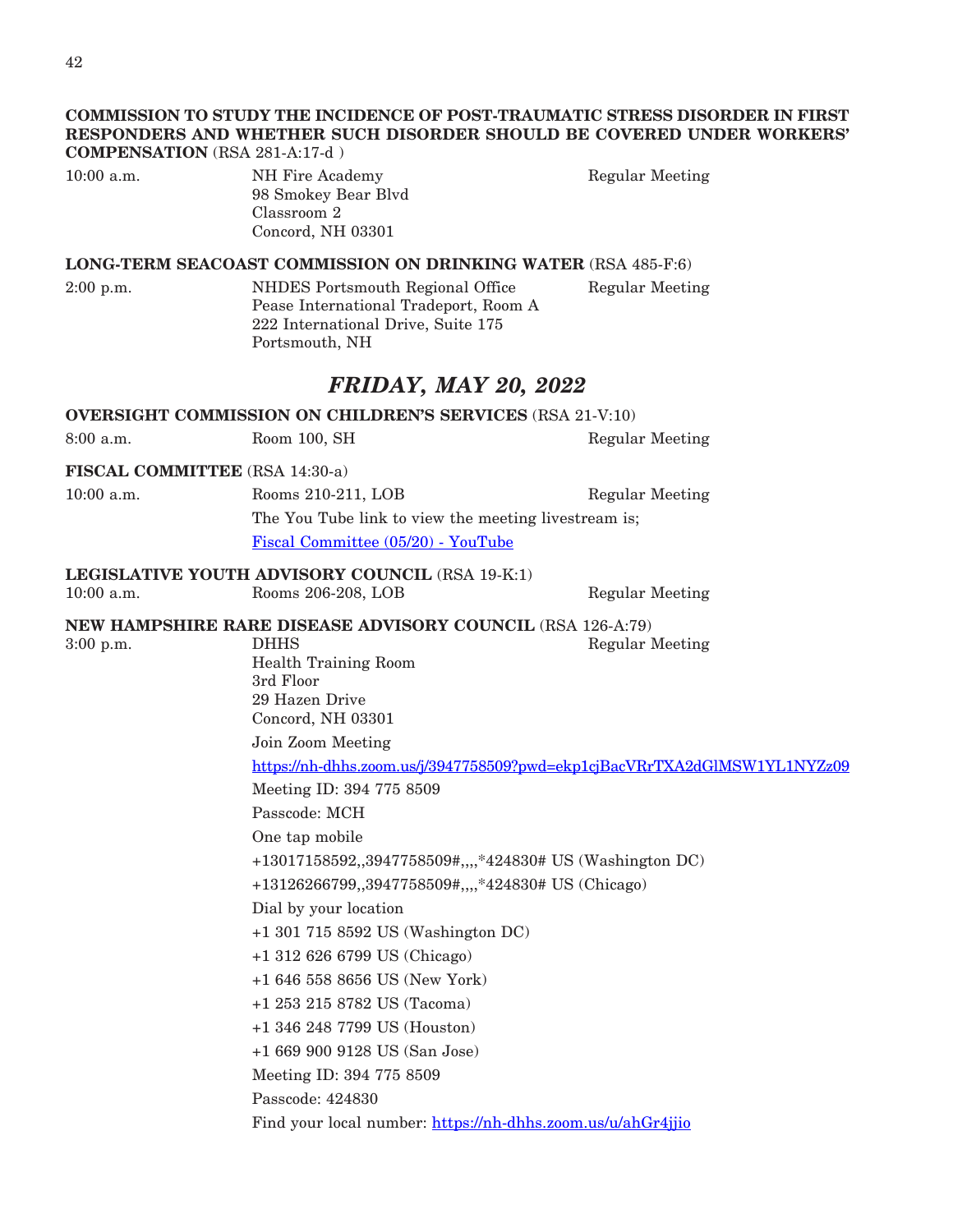## *MONDAY, MAY 23, 2022*

## **LONG RANGE CAPITAL PLANNING AND UTILIZATION COMMITTEE** (RSA 17-M:1)

9:30 a.m. Rooms 201-203, LOB Regular Meeting

**NEW HAMPSHIRE PRESCRIPTION DRUG AFFORDABILITY BOARD** (RSA 126-BB:2)

10:00 a.m. Brown Building Auditorium Regular Meeting Health and Human Services 129 Pleasant Street Concord NH 03301 Please see Board the website for additional information regarding this meeting: <https://www.dhhs.nh.gov/ombp/medicaid/nhpdab/index.htm>

## **CAPITAL BUDGET OVERVIEW COMMITTEE** (RSA 17-J:2)

10:15 a.m. Rooms 201-203, LOB Regular Meeting

## *MONDAY, JUNE 6, 2022*

**COMMITTEE TO STUDY RAIL TRAIL MANAGEMENT PRACTICES** (HB 311, Chapter 94:2, Laws of 2021)

9:00 a.m. NH Dept. of Environmental Services Regular Meeting 29 Hazen Drive Concord, NH 03301

## *TUESDAY, JUNE 7, 2022*

## **STATE VETERANS ADVISORY COMMITTEE** (RSA 115-A:2)

5:00 p.m. Edward Cross Training Center Facility Regular Meeting 722 Riverwood Drive Pembroke, NH 03275 Zoom information can be provided by contacting Paul Lloyd at [nhsvac.chair@gmail.com](mailto:nhsvac.chair@gmail.com)

## *MONDAY, JUNE 13, 2022*

## **NH BRAIN AND SPINAL CORD INJURY ADVISORY COUNCIL** (RSA 137-K:2)

2:00 p.m. Regular Meeting

Please download and import the following iCalendar (.ics) files to your calendar system. Monthly: [https://us02web.zoom.us/meeting/tZAude6uqj0sGtGFRWCP4gleSqZmIm\\_](https://us02web.zoom.us/meeting/tZAude6uqj0sGtGFRWCP4gleSqZmIm_DaIGA/ics?icsToken=98tyKuGsrTktHNCTthmCRpwIA4joKO7wiCFdjbd6ui3SIBAHZQ_zBfN4P5tyL_zR) [DaIGA/ics?icsToken=98tyKuGsrTktHNCTthmCRpwIA4joKO7wiCFdjbd6ui3SIBAH](https://us02web.zoom.us/meeting/tZAude6uqj0sGtGFRWCP4gleSqZmIm_DaIGA/ics?icsToken=98tyKuGsrTktHNCTthmCRpwIA4joKO7wiCFdjbd6ui3SIBAHZQ_zBfN4P5tyL_zR) [ZQ\\_zBfN4P5tyL\\_zR](https://us02web.zoom.us/meeting/tZAude6uqj0sGtGFRWCP4gleSqZmIm_DaIGA/ics?icsToken=98tyKuGsrTktHNCTthmCRpwIA4joKO7wiCFdjbd6ui3SIBAHZQ_zBfN4P5tyL_zR)

Join Zoom Meeting

[https://us02web.zoom.us/j/84327646605?pwd=R0lwOWFVK0w2U2FKYTVybXM1](https://us02web.zoom.us/j/84327646605?pwd=R0lwOWFVK0w2U2FKYTVybXM1MjNhdz09) [MjNhdz09](https://us02web.zoom.us/j/84327646605?pwd=R0lwOWFVK0w2U2FKYTVybXM1MjNhdz09)

Meeting ID: 843 2764 6605

Passcode: 731679

One tap mobile

+13017158592,,84327646605#,,,,\*731679# US (Washington DC)

+13126266799,,84327646605#,,,,\*731679# US (Chicago)

Dial by your location

+1 301 715 8592 US (Washington DC)

+1 312 626 6799 US (Chicago)

+1 929 205 6099 US (New York)

+1 253 215 8782 US (Tacoma)

+1 346 248 7799 US (Houston)

+1 669 900 6833 US (San Jose)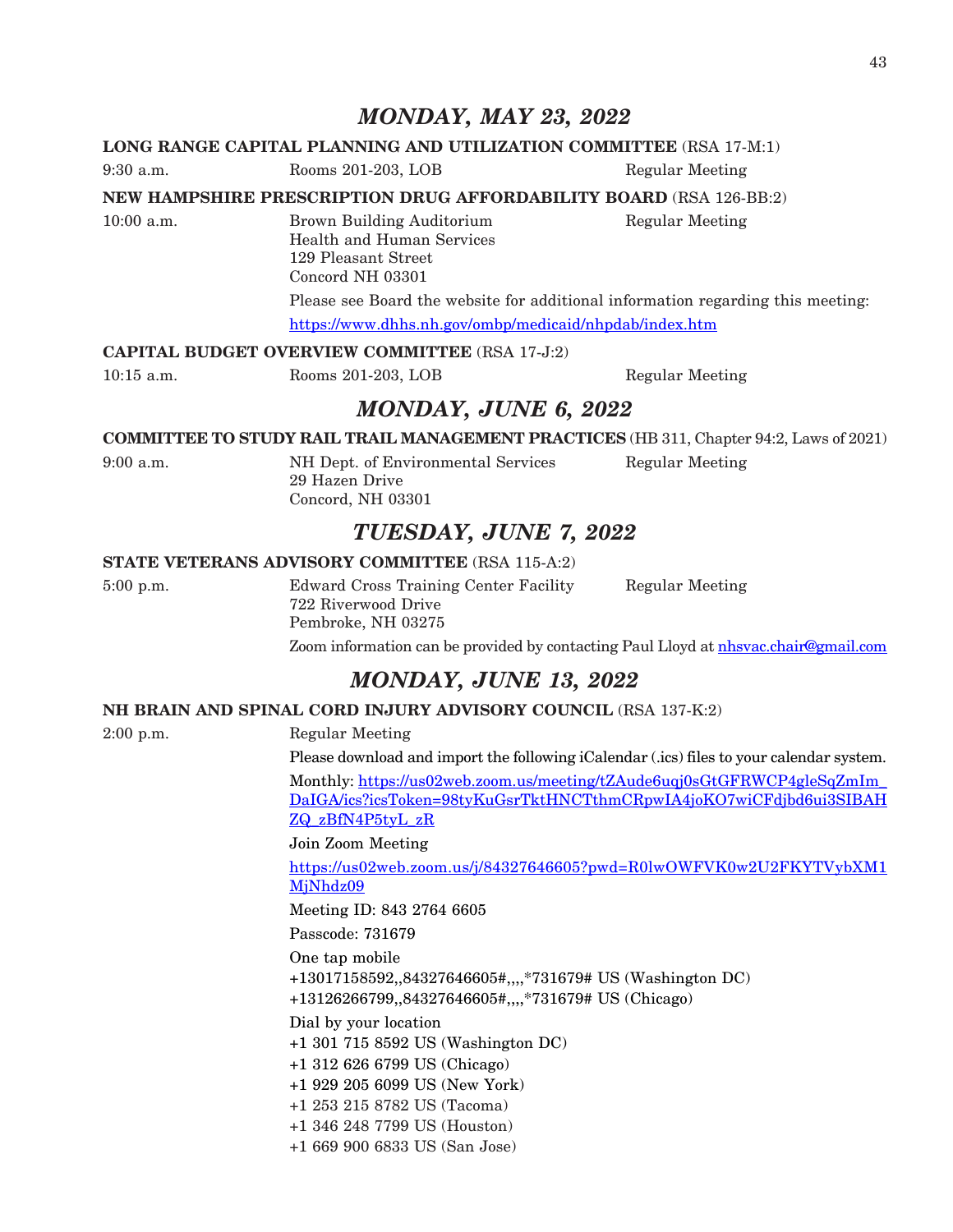Meeting ID: 843 2764 6605 Passcode: 731679 Find your local number: <https://us02web.zoom.us/u/k0nDD3qdp>

## *MONDAY, JUNE 20, 2022*

**LEGISLATIVE YOUTH ADVISORY COUNCIL** (RSA 19-K:1)

10:00 a.m. Rooms 206-208, LOB Regular Meeting

## *FRIDAY, JUNE 24, 2022*

## **SOLID WASTE WORKING GROUP** (RSA 149:M:61)

9:30 a.m. NH DES Offices Regular Meeting Room 208C 29 Hazen Drive Concord, NH https://register.gotowebinar.com/register/944991081080221199

\*\*\*\*\*\*\*\*

## **NOTICES**

## **WEDNESDAY, APRIL 27, 2022**

Former NH Supreme Court Chief Justice John Broderick is inviting all members of the Senate to a conversation on mental health on Wednesday, April 27th from 12:30 p.m. - 1:00 p.m. in the Senate Chamber. Justice Broderick started his mental health awareness campaign back in May of 2016. Since then, he has traveled 100,000 miles throughout New England speaking to tens of thousands of students at 300 middle schools and high schools. He looks forward to sharing what he has learned.

> Senator Chuck W. Morse, Senate President Senator Kevin Cavanaugh

> > \*\*\*\*\*\*\*\*

## **MONDAY, MAY 2, 2022**

The NH Legislative Cancer Caucus will hold a virtual meeting on Monday, May 2, 2022 at 1:00 p.m. This meeting will include a presentation from the American Cancer Society on developments in the use of biomarkers and impacts on health equity. You can access the meeting by using this link:

Join on your computer or mobile app: [Click here to join the meeting](https://us-east-2.protection.sophos.com?d=microsoft.com&u=aHR0cHM6Ly90ZWFtcy5taWNyb3NvZnQuY29tL2wvbWVldHVwLWpvaW4vMTklM2FtZWV0aW5nX01HSmxNMlkzWlRRdE5tTmpNeTAwTUdZd0xXRTBOek10TjJWalpHRTBNRE0xWldSayU0MHRocmVhZC52Mi8wP2NvbnRleHQ9JTdiJTIyVGlkJTIyJTNhJTIyYWZiYjc2OGMtZDY4Mi00MmFkLThmN2UtNzIwMmQwNmMwYjYxJTIyJTJjJTIyT2lkJTIyJTNhJTIyODUxOWY0ZjAtNDcxNi00NzdkLTg1OTItMjNlYWJhZTRhYzQzJTIyJTdk&i=NWZlMzlkYjk1MDY3MGEwZWNiMTY0MTE2&t=Ym5pd0Y4Z2pJWGQrM3ZhR1o4OXgwaFA2MkFkWFdhLzc0MWtiWVB4c0Y0az0=&h=7a2a10c490ef46008947ea692e6bded4) Or call in (audio only)  $\pm 1$  917-727-[7985,,277222344#](tel:+19177277985,,277222344) United States, New York City Phone Conference ID: 277 222 344#

Senator Suzanne Prentiss

\*\*\*\*\*\*\*\*

## **THURSDAY, MAY 5, 2022**

Walmart cordially invites all legislators and staff to their annual legislative lunch in the State House cafeteria on Thursday, May  $5<sup>th</sup>$  during the session lunch break.

Senator Jeb Bradley, Senate Majority Leader

\*\*\*\*\*\*\*\*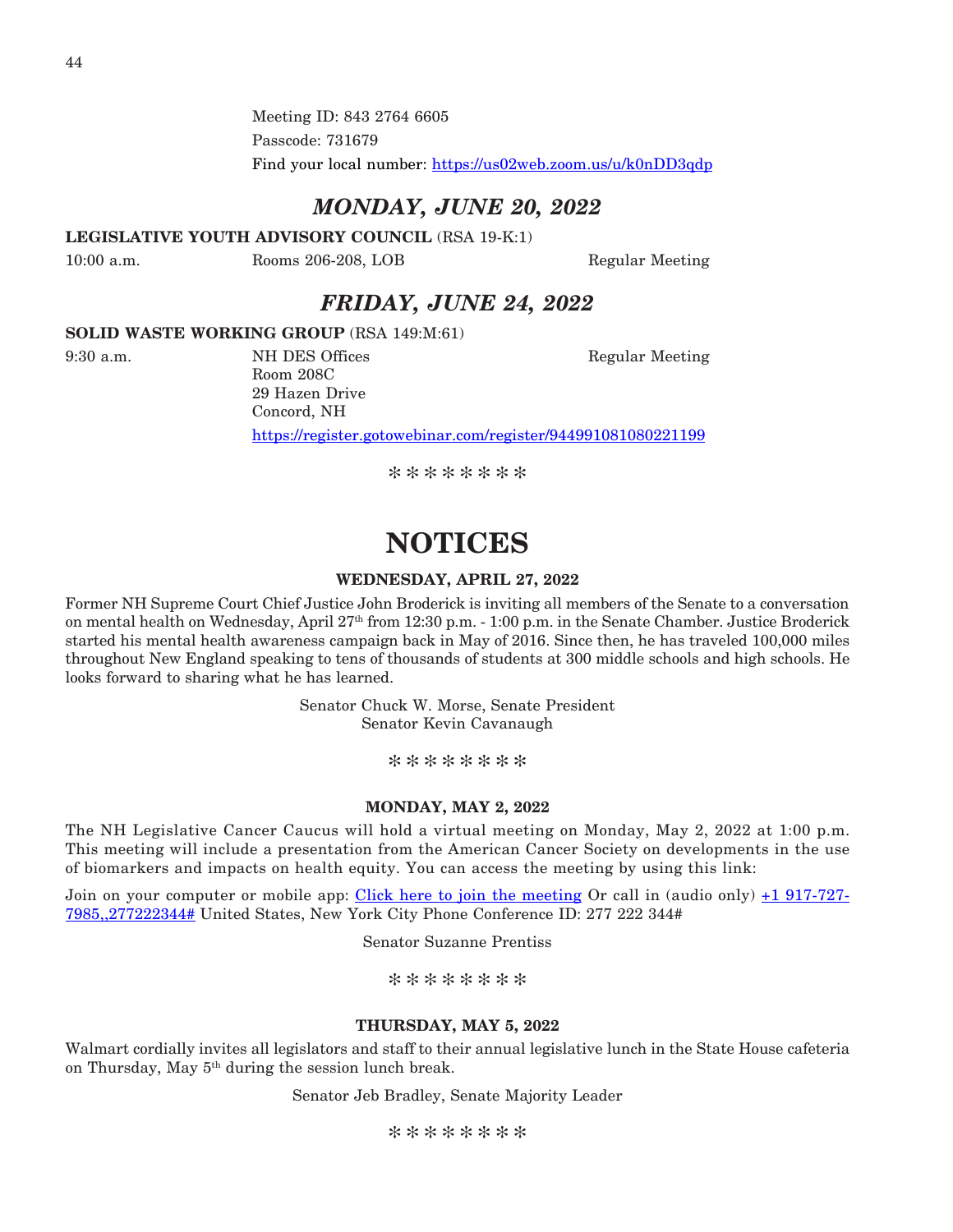## **THURSDAY, MAY 5, 2022**

Associated Builders and Contractors of NH and VT, the voice of the merit shop in the construction industry, is inviting all Senate members and State House staff to a "Coffee, Croissants and Contractors" event at the State House café on Thursday, May 5<sup>th</sup> from 8:00 -10:00 am. Stop by for a coffee and a croissant before House session and learn about the launch of our successful Carpentry Apprenticeship Program at the Manchester Community College. We look forward to seeing you at this event!

Senator Jeb Bradley, Senate Majority Leader

\*\*\*\*\*\*\*\*

## **THURSDAY, MAY 5, 2022**

The University of New Hampshire is bringing back University Day on the State House lawn on Thursday, May 5th from 11:00 a.m. to 1:00 p.m. Enjoy a BBQ lunch provided by UNH's award-winning dining services and explore a range of exhibits and demonstrations led by world-renowned researchers, students, faculty and staff. Please join us to learn more about how education, outreach and engagement programs at your state research university benefit New Hampshire.

Senator Lou D'Allesandro

\*\*\*\*\*\*\*\*

## **HOUSE BILLS AMENDED BY THE SENATE**

**HOUSE BILLS: 84, 169, 292, 293, 307, 347, 355, 381, 503, 543, 591, 1038, 1040, 1160, 1318, 1390, 1586, 1594**

\*\*\*\*\*\*\*\*

## **ENROLLED BILL AMENDMENTS ARE AVAILABLE IN THE SENATE CLERK'S OFFICE FOR 2022 BILLS:**

**HOUSE BILLS: 440, 1016, 1427, 1441**

#### \*\*\*\*\*\*\*\*

**FISCAL NOTE ADDITIONS AND UPDATES HAVE BEEN AMENDED TO THE BILLS ON THE WEBSITE AND ARE AVAILABLE IN THE SENATE CLERK'S OFFICE FOR THE FOLLOWING 2021 – 2022 BILLS:**

**SENATE BILLS: 17, 69, 92, 144, 151, 153, 160, 161, 202, 212, 226, 227, 233, 258, 261, 267, 269, 278, 286, 293, 294, 299, 301, 302, 303, 306, 319, 324, 326, 330, 340, 346, 355, 363, 366, 368, 376, 377, 379, 380, 383, 385, 389, 394, 396, 400, 401, 402, 405, 407, 408, 412, 414, 416, 417, 418, 419, 420, 422, 423, 424, 427, 429, 430, 431, 435, 438, 440, 442, 443, 447, 452, 453, 456, 458, 459, 460**

**HOUSE BILLS: 95, 102, 207, 214, 233, 347, 355, 381, 398, 412, 435, 481, 536, 583, 589, 591, 597, 624, 1010, 1016, 1066, 1067, 1130, 1170, 1171, 1192, 1203, 1221, 1230, 1235, 1237, 1256, 1263, 1288, 1297, 1318, 1333, 1335, 1337, 1360, 1411, 1420, 1427, 1431, 1434, 1441, 1456, 1457, 1467, 1469, 1475, 1491, 1496, 1497, 1503, 1513, 1518, 1521, 1527, 1531, 1535, 1540, 1546, 1547, 1552, 1554, 1583, 1586, 1592, 1598, 1604, 1606, 1608, 1613, 1622, 1624, 1642, 1647, 1661, 1662, 1665, 1681, 1682**